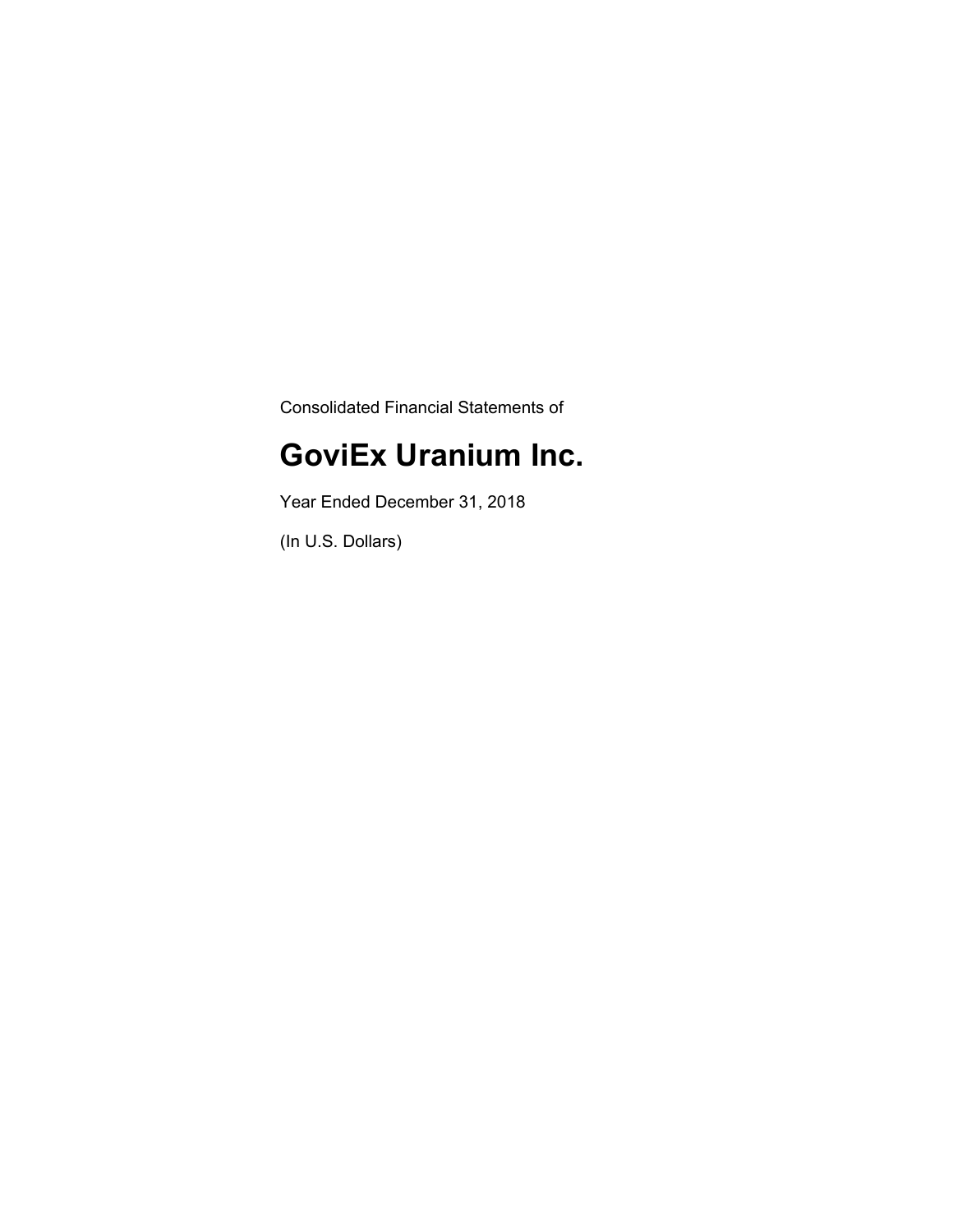Consolidated financial statements December 31, 2018

### Table of contents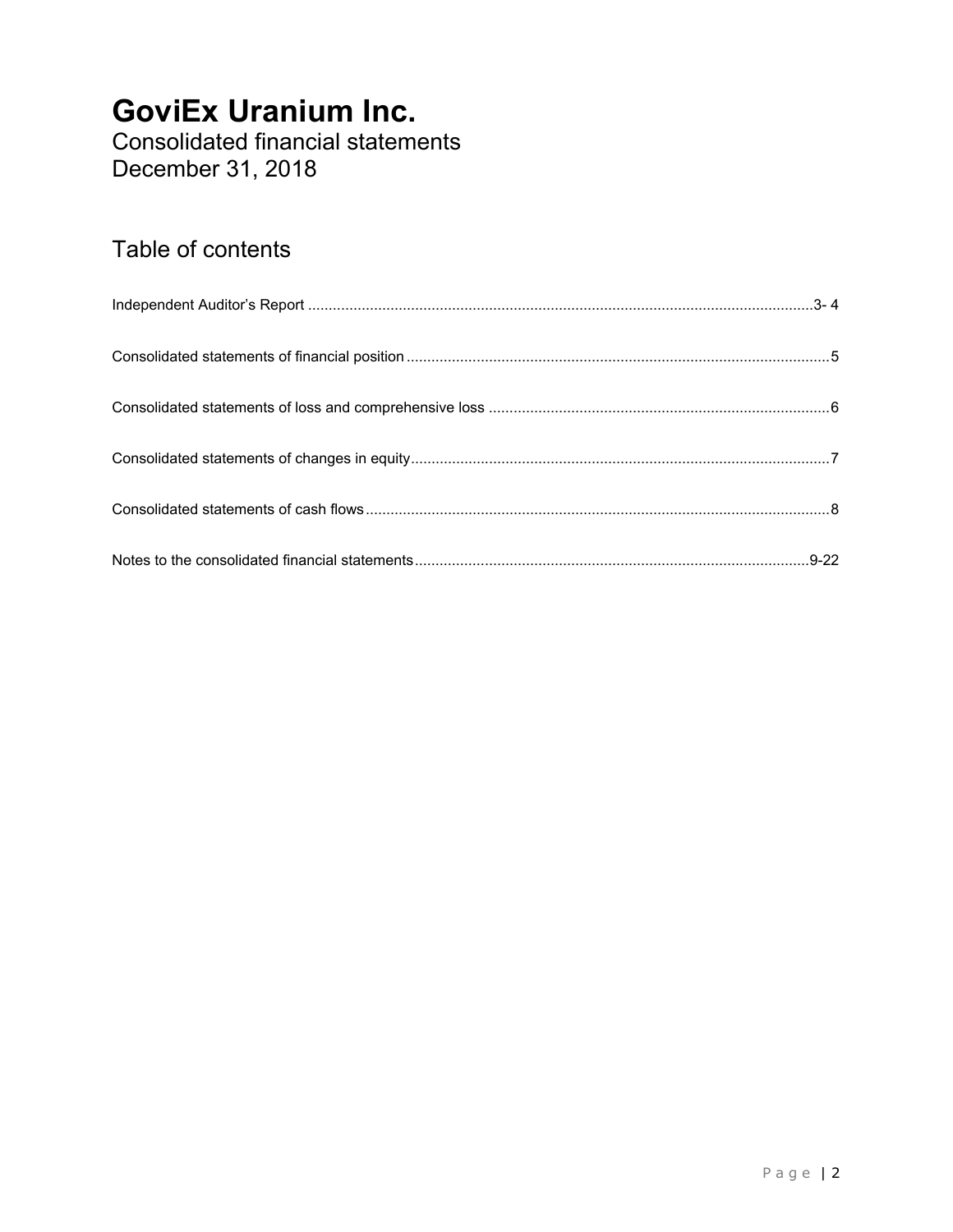# Deloitte.

Deloitte LLP Deloitte LLP<br>2800 - 1055 Dunsmuir Street 4 Bentall Centre P.O. Box 49279 Vancouver BC V7X 1P4 Canada

Tel: 604-669-4466 Fax: 778-374-0496 www.deloitte.ca

### **Independent Auditor's Report**

To the Shareholders of GoviEx Uranium Inc.

#### **Opinion**

We have audited the consolidated financial statements of GoviEx Uranium Inc. (the "Company"), which comprise the consolidated statements of financial position as at December 31, 2018 and 2017, and the consolidated statements of loss and comprehensive loss, changes in equity and cash flows for the years then ended, and notes to the consolidated financial statements, including a summary of significant accounting policies (collectively referred to as the "financial statements").

In our opinion, the accompanying financial statements present fairly, in all material respects, the financial position of the Company as at December 31, 2018 and 2017, and its financial performance and its cash flows for the years then ended in accordance with International Financial Reporting Standards ("IFRS").

#### **Basis for Opinion**

We conducted our audit in accordance with Canadian generally accepted auditing standards ("Canadian GAAS"). Our responsibilities under those standards are further described in the *Auditor's Responsibilities for the Audit of the Financial Statements* section of our report. We are independent of the Company in accordance with the ethical requirements that are relevant to our audit of the financial statements in Canada, and we have fulfilled our other ethical responsibilities in accordance with these requirements. We believe that the audit evidence we have obtained is sufficient and appropriate to provide a basis for our opinion.

#### **Material Uncertainty related to Going Concern**

We draw attention to Note 1 in the consolidated financial statements, which indicates that the Company incurred a net loss of \$368,000 during the year ended December 31, 2018 and has incurred cumulative losses since inception in the amount of \$194.7 million at December 31, 2018. These conditions, along with other matters as set forth in Note 1, indicate that a material uncertainty exists that may cast significant doubt on the Company's ability to continue as a going concern. Our opinion is not modified in respect of this matter.

#### **Other Information**

Management is responsible for the other information. The other information comprises:

Management's Discussion and Analysis

Our opinion on the financial statements does not cover the other information and we do not express any form of assurance conclusion thereon. In connection with our audit of the financial statements, our responsibility is to read the other information identified above and, in doing so, consider whether the other information is materially inconsistent with the financial statements or our knowledge obtained in the audit, or otherwise appears to be materially misstated.

We obtained Management's Discussion and Analysis prior to the date of this auditor's report. If, based on the work we have performed on this other information, we conclude that there is a material misstatement of this other information, we are required to report that fact in this auditor's report. We have nothing to report in this regard.

**Responsibilities of Management and Those Charged with Governance for the Financial Statements** 

Management is responsible for the preparation and fair presentation of the financial statements in accordance with IFRS, and for such internal control as management determines is necessary to enable the preparation of financial statements that are free from material misstatement, whether due to fraud or error.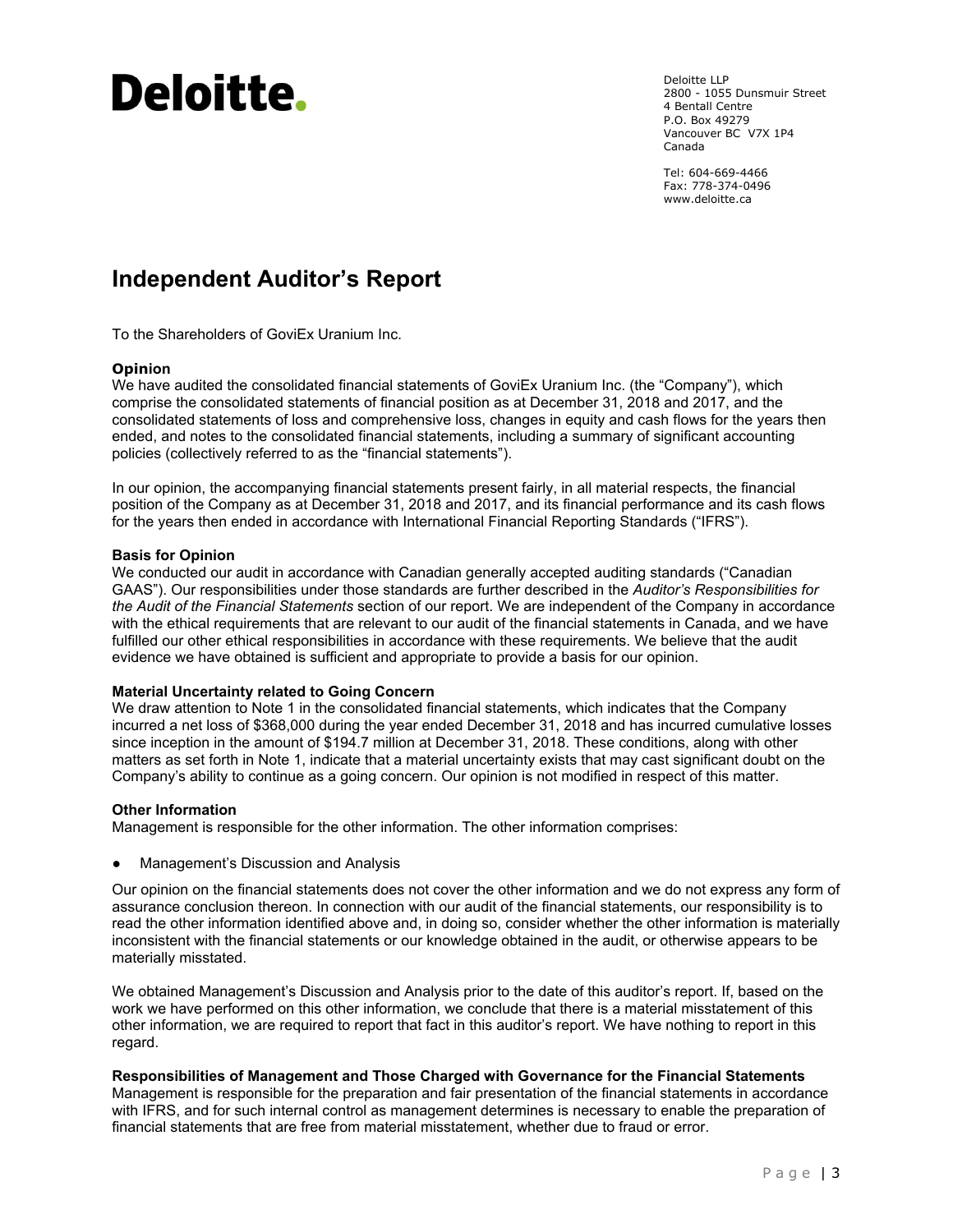In preparing the financial statements, management is responsible for assessing the Company's ability to continue as a going concern, disclosing, as applicable, matters related to going concern and using the going concern basis of accounting unless management either intends to liquidate the Company or to cease operations, or has no realistic alternative but to do so.

Those charged with governance are responsible for overseeing the Company's financial reporting process.

#### **Auditor's Responsibilities for the Audit of the Financial Statements**

Our objectives are to obtain reasonable assurance about whether the financial statements as a whole are free from material misstatement, whether due to fraud or error, and to issue an auditor's report that includes our opinion. Reasonable assurance is a high level of assurance, but is not a guarantee that an audit conducted in accordance with Canadian GAAS will always detect a material misstatement when it exists. Misstatements can arise from fraud or error and are considered material if, individually or in the aggregate, they could reasonably be expected to influence the economic decisions of users taken on the basis of these financial statements.

As part of an audit in accordance with Canadian GAAS, we exercise professional judgment and maintain professional skepticism throughout the audit. We also:

- Identify and assess the risks of material misstatement of the financial statements, whether due to fraud or error, design and perform audit procedures responsive to those risks, and obtain audit evidence that is sufficient and appropriate to provide a basis for our opinion. The risk of not detecting a material misstatement resulting from fraud is higher than for one resulting from error, as fraud may involve collusion, forgery, intentional omissions, misrepresentations, or the override of internal control.
- Obtain an understanding of internal control relevant to the audit in order to design audit procedures that are appropriate in the circumstances, but not for the purpose of expressing an opinion on the effectiveness of the Company's internal control.
- Evaluate the appropriateness of accounting policies used and the reasonableness of accounting estimates and related disclosures made by management.
- Conclude on the appropriateness of management's use of the going concern basis of accounting and, based on the audit evidence obtained, whether a material uncertainty exists related to events or conditions that may cast significant doubt on the Company's ability to continue as a going concern. If we conclude that a material uncertainty exists, we are required to draw attention in our auditor's report to the related disclosures in the financial statements or, if such disclosures are inadequate, to modify our opinion. Our conclusions are based on the audit evidence obtained up to the date of our auditor's report. However, future events or conditions may cause the Company to cease to continue as a going concern.
- Evaluate the overall presentation, structure and content of the financial statements, including the disclosures, and whether the financial statements represent the underlying transactions and events in a manner that achieves fair presentation.

We communicate with those charged with governance regarding, among other matters, the planned scope and timing of the audit and significant audit findings, including any significant deficiencies in internal control that we identify during our audit.

We also provide those charged with governance with a statement that we have complied with relevant ethical requirements regarding independence, and to communicate with them all relationships and other matters that may reasonably be thought to bear on our independence, and where applicable, related safeguards.

The engagement partner on the audit resulting in this independent auditor's report is David Macdonald.

#### */s/ Deloitte LLP*

Chartered Professional Accountants Vancouver, British Columbia April 24, 2019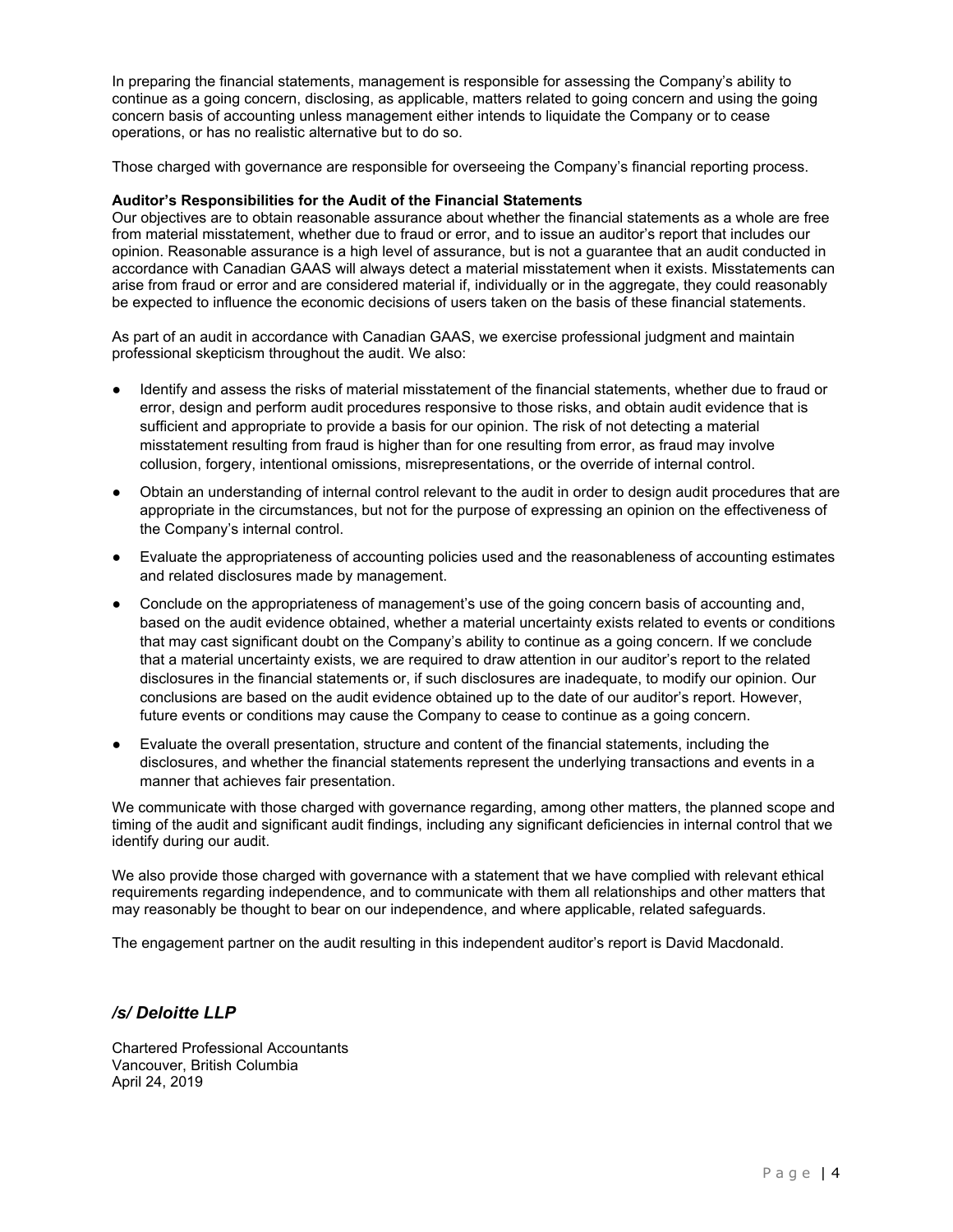### Consolidated statements of financial position

(Stated in thousands of U.S. dollars)

|                                          |                | December 31, | December 31, |
|------------------------------------------|----------------|--------------|--------------|
|                                          | <b>Notes</b>   | 2018         | 2017         |
|                                          |                | \$           | \$           |
| <b>Assets</b>                            |                |              |              |
| <b>Current assets</b>                    |                |              |              |
| Cash                                     |                | 1,100        | 5,998        |
| Amounts receivable                       |                | 11           | 9            |
| Loan receivable                          | 6              | 2,880        |              |
| Marketable securities                    | 3              | 106          | 243          |
| Prepaid expenses and deposit             |                | 19           | 31           |
|                                          |                | 4,116        | 6,281        |
| Non-current assets                       |                |              |              |
| Long-term deposit                        | 11(b)          | 140          | 140          |
| Plant and equipment                      |                | 56           | 71           |
| Mineral properties                       | 4              | 69,591       | 61,504       |
|                                          |                | 69,787       | 61,715       |
| <b>Total assets</b>                      |                | 73,903       | 67,996       |
| <b>Liabilities and equity</b>            |                |              |              |
| <b>Current liabilities</b>               |                |              |              |
| Accounts payable and accrued liabilities | 11(b,c)        | 708          | 372          |
| Mine permit acquisition payable          | 4              | 8,011        |              |
| Uranium Ioan                             | 5              |              | 9,077        |
|                                          |                | 8,719        | 9,449        |
| <b>Equity</b>                            |                |              |              |
| Share capital                            | $\overline{7}$ | 240,697      | 234,384      |
| Contributed surplus                      |                | 2,364        | 2,278        |
| Share-based compensation reserve         |                | 16,814       | 16,208       |
| Investment revaluation reserve           | 2(I)           |              | (259)        |
| Deficit                                  |                | (194, 691)   | (194, 064)   |
|                                          |                | 65,184       | 58,547       |
| <b>Total equity and liabilities</b>      |                | 73,903       | 67,996       |

The accompanying notes are an integral part to the consolidated financial statements.

Nature of operations and going concern (Note 1) Commitments and contingencies (Note 12) Subsequent events (Note 17)

Approved and authorized for issue on behalf of the Board of Directors on April 24, 2019.

*/s/ "Matthew Lechtzier" /s/ "Christopher Wallace"* 

Director **Director** Director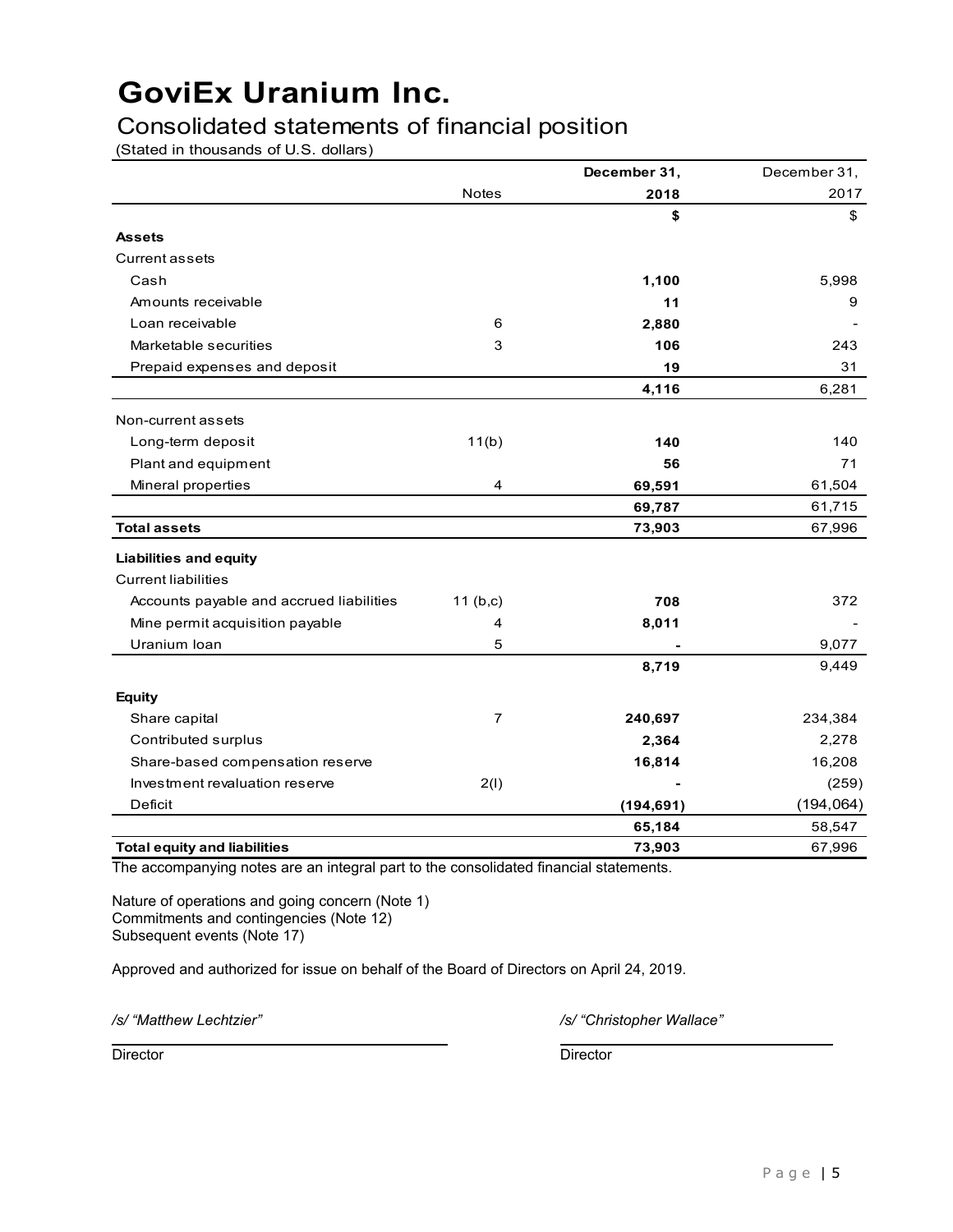Consolidated statements of loss and comprehensive loss

(Stated in thousands of U.S. dollars, except for shares and per share amounts)

|                                                         |              |             | Years ended December 31, |
|---------------------------------------------------------|--------------|-------------|--------------------------|
|                                                         | <b>Notes</b> | 2018        | 2017                     |
|                                                         |              | \$          | \$                       |
| <b>Expenses</b>                                         |              |             |                          |
| Exploration and evaluation                              | 9            | (2, 154)    | (2, 452)                 |
| General and administrative                              | 10           | (1,948)     | (1,721)                  |
|                                                         |              | (4, 102)    | (4, 173)                 |
| Other income and (expenses)                             |              |             |                          |
| Depreciation                                            |              | (15)        | (28)                     |
|                                                         |              |             | 503                      |
| Gain on derivative liability                            |              |             |                          |
| Loss on marketable securities                           | 3            | (137)       |                          |
| Foreign exchange (loss) gain                            |              | (227)       | 244                      |
| Gain (loss) on uranium loan                             | 5            | 5,062       | (1,262)                  |
| Interest on uranium Ioan                                | 5            | (485)       | (905)                    |
| Interest and other income                               |              | 192         | 535                      |
| Share-based compensation                                | 8(a)         | (656)       | (808)                    |
| Write-off of asset                                      |              |             | (160)                    |
|                                                         |              | 3,734       | (1,881)                  |
| Net loss for the year                                   |              | (368)       | (6,054)                  |
| Other comprehensive loss                                |              |             |                          |
| Net change in fair value of marketable                  |              |             |                          |
| securities                                              | 2(1)         |             | (259)                    |
| Loss and comprehensive loss for the year                |              | (368)       | (6,313)                  |
|                                                         |              |             |                          |
| Net loss per share, basic and diluted                   |              | (0.00)      | (0.01)                   |
| Weighted average number of common shares<br>outstanding |              | 376,733,455 | 322,999,471              |

The accompanying notes are an integral part to the consolidated financial statements.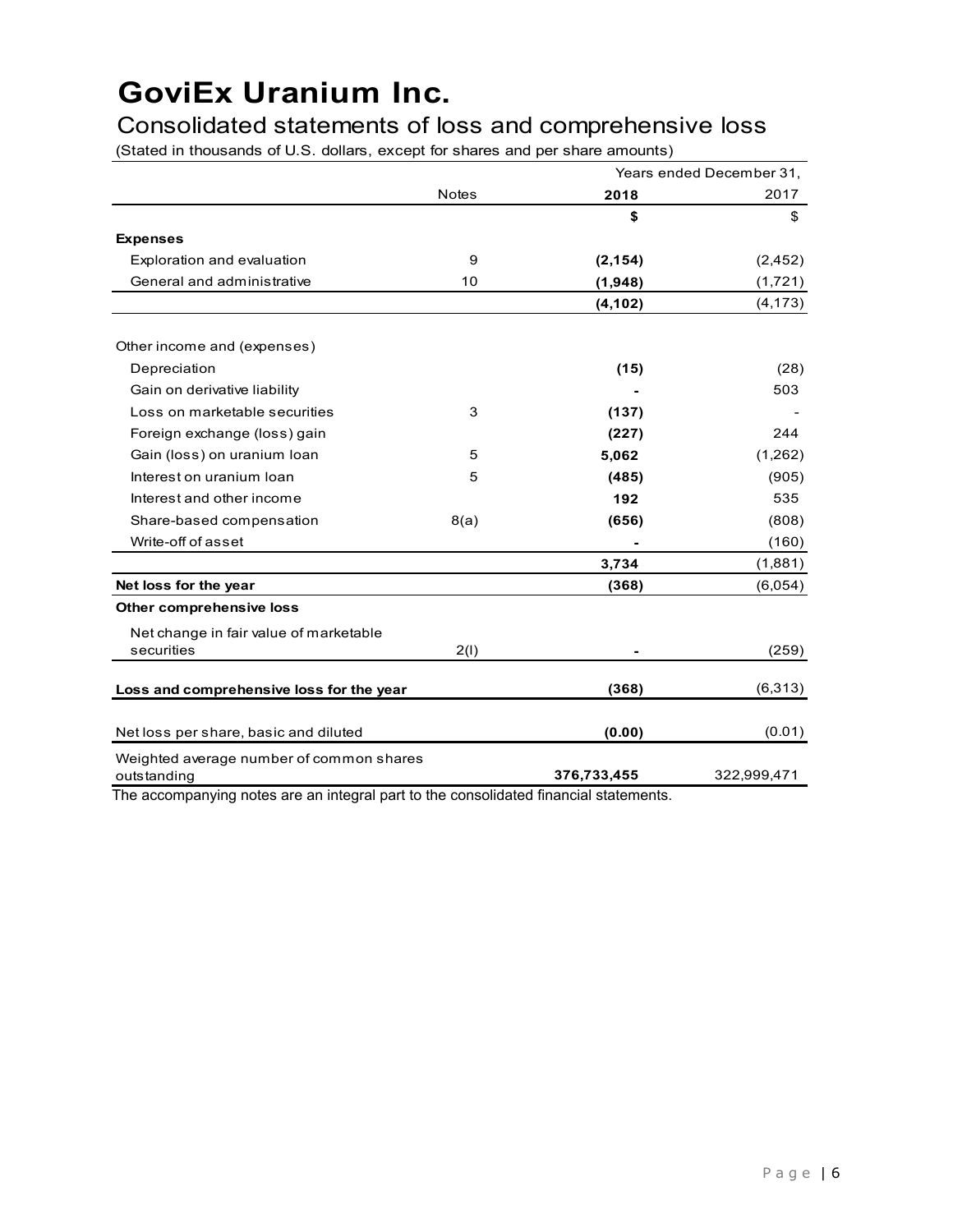### Consolidated statements of changes in equity

(Stated in thousands of U.S. dollars except for shares)

|                                                          |               |              |                    | Share-based              | <b>Investment</b> |                |              |
|----------------------------------------------------------|---------------|--------------|--------------------|--------------------------|-------------------|----------------|--------------|
|                                                          | Number of     | <b>Share</b> | <b>Contributed</b> | compensation             | revaluation       |                |              |
|                                                          | <b>Shares</b> | capital      | surplus            | reserve                  | reserve           | <b>Deficit</b> | <b>Total</b> |
|                                                          |               | \$           | \$.                | \$                       | \$                | \$             | \$.          |
| Balance, January 1, 2017                                 | 314,937,338   | 228,320      | 2,204              | 15,418                   |                   | (188,010)      | 57,932       |
| Shares issued for cash, net of share issue costs         | 21,541,880    | 4,156        |                    |                          |                   | ۰              | 4,156        |
| Shares issued on acquisition of African Energy Assets    | 3,000,000     | 444          |                    |                          |                   | -              | 444          |
| Warrants issued on acquisition of African Energy Assets  |               |              | 74                 |                          |                   | ۰              | 74           |
| Shares issued for stock options exercised                | 484,222       | 59           |                    | (18)                     |                   |                | 41           |
| Shares issued for warrants exercised                     | 11,187,706    | 1,405        |                    | $\overline{\phantom{a}}$ |                   | ۰              | 1,405        |
| Share-based compensation                                 |               |              |                    | 808                      |                   |                | 808          |
| Other comprehensive loss                                 |               |              |                    | $\overline{\phantom{a}}$ | (259)             |                | (259)        |
| Net loss for the year                                    |               |              |                    |                          |                   | (6,054)        | (6,054)      |
| Balance, December 31, 2017                               | 351,151,146   | 234,384      | 2,278              | 16,208                   | (259)             | (194, 064)     | 58,547       |
| Balance, January 1, 2018 (as reported)                   | 351, 151, 146 | 234,384      | 2,278              | 16,208                   | (259)             | (194, 064)     | 58,547       |
| Impact of adoption IFRS 9 on January 1, 2018 (Note 2(I)) |               |              |                    |                          | 259               | (259)          |              |
| Balance, January 1, 2018 (restated)                      | 351,151,146   | 234,384      | 2,278              | 16,208                   |                   | (194, 323)     | 58,547       |
| Shares issued for cash, net of share issue costs         | 41,554,322    | 5,255        | 86                 |                          |                   |                | 5,341        |
| Shares issued for stock options exercised                | 1,245,778     | 157          |                    | (50)                     |                   |                | 107          |
| Shares issued for warrants exercised                     | 8,114,616     | 901          |                    |                          |                   |                | 901          |
| Share-based compensation                                 |               |              |                    | 656                      |                   |                | 656          |
| Net loss for the year                                    |               |              |                    |                          |                   | (368)          | (368)        |
| Balance, December 31, 2018                               | 402,065,862   | 240,697      | 2,364              | 16,814                   |                   | (194, 691)     | 65,184       |

The accompanying notes are an integral part to the consolidated financial statements.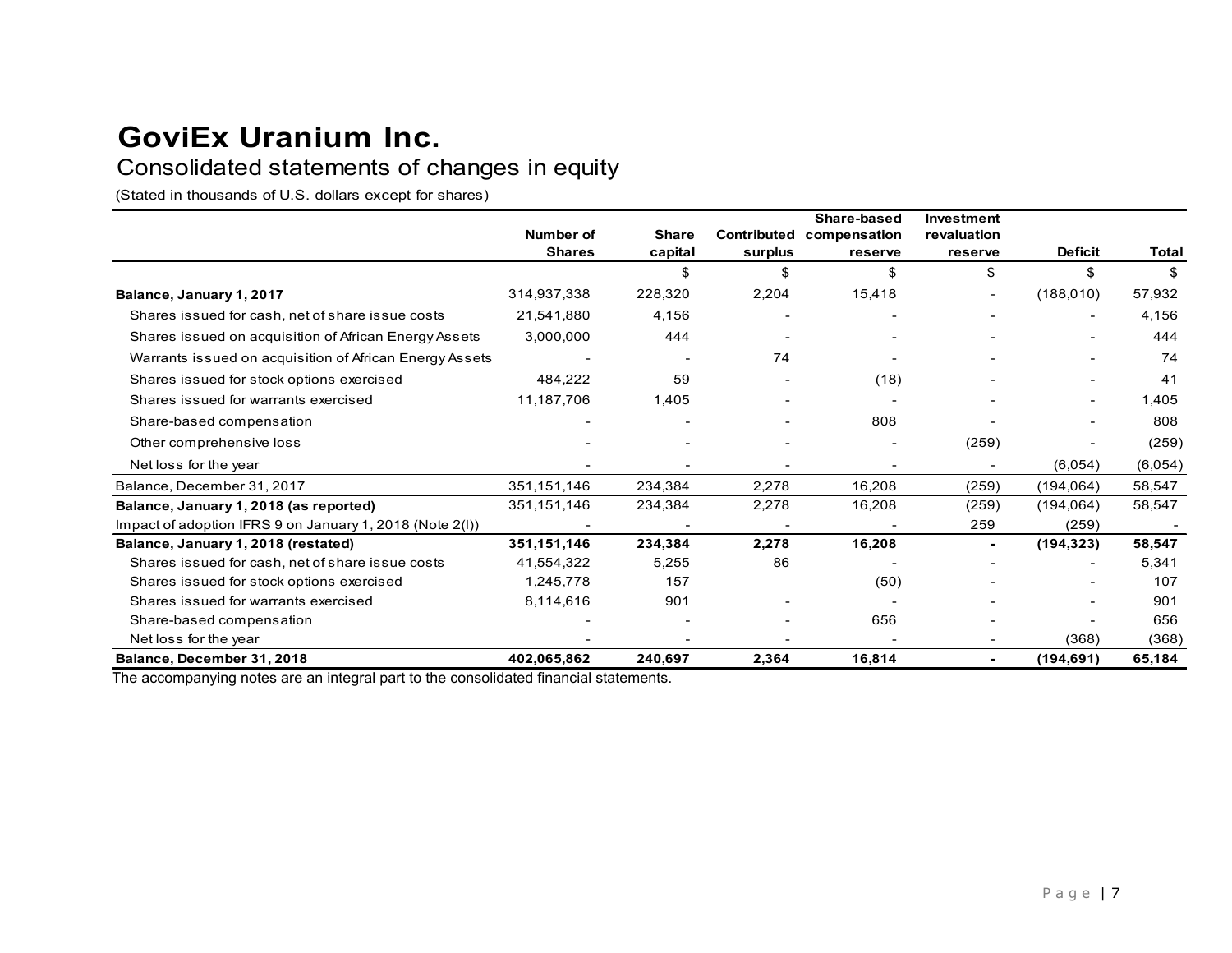### Consolidated statements of cash flow

(Stated in thousands of U.S. dollars)

|                                                     |             | For the years ended December 31, |         |  |
|-----------------------------------------------------|-------------|----------------------------------|---------|--|
|                                                     | <b>Note</b> | 2018                             | 2017    |  |
|                                                     |             | \$                               | \$      |  |
| <b>Operating activities</b>                         |             |                                  |         |  |
| Loss for the year                                   |             | (368)                            | (6,054) |  |
| Adjustments for non-cash items                      |             |                                  |         |  |
| Depreciation                                        |             | 15                               | 28      |  |
| Gain on derivative liability                        |             |                                  | (503)   |  |
| (Gain) loss on uranium loan                         | 5           | (5,062)                          | 1,262   |  |
| Interest on uranium loan                            | 5           | 485                              | 905     |  |
| Share-based compensation                            |             | 656                              | 808     |  |
| Unrealized foreign exchange (gain) loss             |             | 381                              | (256)   |  |
| Interest and other income                           | 6           | (130)                            | (502)   |  |
| Loss on marketable securities                       |             | 137                              |         |  |
| Write-off of assets                                 |             |                                  | 160     |  |
| Changes in non-cash operating working capital items |             |                                  |         |  |
| Amounts receivable                                  |             | (2)                              | 38      |  |
| Prepaid expenses and deposit                        |             | 12                               | 41      |  |
| Accounts payable and accrued liabilities            |             | 336                              | (9)     |  |
| Cash used in operating activities                   |             | (3, 540)                         | (4,082) |  |
|                                                     |             |                                  |         |  |
| <b>Investing activities</b>                         |             |                                  |         |  |
| Cash used in acquisition                            |             |                                  | (75)    |  |
| Plant and equipment                                 |             |                                  | (11)    |  |
| Cash used in investing activities                   |             |                                  | (86)    |  |
| <b>Financing activities</b>                         |             |                                  |         |  |
| Uranium Ioan payment                                | 5           | (4,500)                          |         |  |
| Loan receivable                                     | 6           | (2,750)                          |         |  |
| Net proceeds from share issuance                    | 7           | 6,349                            | 5,620   |  |
| Cash (used in) provided by financing activities     |             | (901)                            | 5,620   |  |
| Effect of foreign exchange on cash                  |             | (457)                            | 238     |  |
| (Decrease) increase in cash                         |             | (4,898)                          | 1,690   |  |
| Cash, beginning of year                             |             | 5,998                            | 4,308   |  |
| Cash, end of year                                   |             | 1,100                            | 5,998   |  |

The accompanying notes are an integral part to the consolidated financial statements.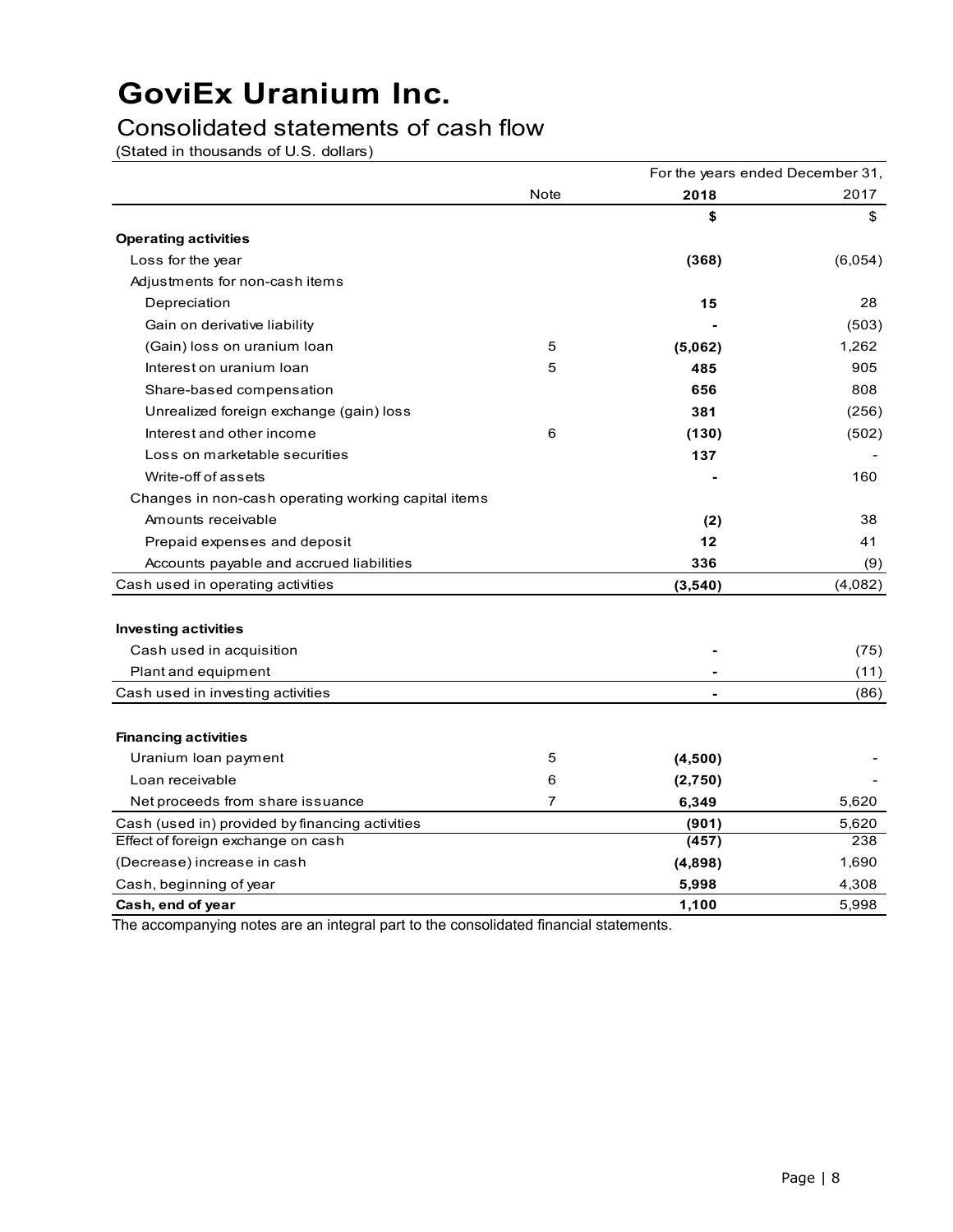### Notes to the consolidated financial statements For the year ended December 31, 2018 (Stated in U.S. dollars; tabular amounts in thousands except for shares and per share amounts)

#### **1. Nature of operations and going concern**

GoviEx Uranium Inc. ("**GoviEx**" or the "**Company**") is a Canadian mineral resources company focused on the exploration and future development of uranium properties located in Africa. The head office, principal address, registered and records office of the Company is located at 999 Canada Place, Suite 654, Vancouver, British Columbia, Canada, V6C 3E1.

The consolidated financial statements for the year ended December 31, 2018 have been prepared on a going concern basis which assumes that the Company will realize its assets and discharge its liabilities in the normal course of business. As of December 31, 2018, the Company had a working capital deficiency of \$4.6 million (December 31, 2017 - \$3.2 million).

Continuation of the Company as a going concern is dependent upon the confirmation of economically recoverable reserves, negotiation of the timing and terms of the Euro 7 million (\$8.01 million) payment to the Niger government in connection with the receipt of a mining permit for its Madaouela I tenement (Note 4), and the ability of the Company to obtain further financing to develop its mineral properties.

During the year ended December 31, 2018, the Company concluded a Termination Agreement and Mutual Release (the "**Termination Agreement**") with Toshiba Corporation ("**Toshiba**") as described in Note 5, and closed nonbrokered private placements for gross proceeds of \$5.3 million (Note 7). Subsequent to the year end, the Company reached a framework agreement with the Niger government who elected to convert the Euro 7 million, among other things, into an additional 10% interest in the Madaouela I project (Note 17).

The Company has no source of revenue, and has significant cash requirements to maintain its mineral interests, meet its administrative overhead, and pay its liabilities. Although the Company has been successful in raising funds in the past, there can be no assurance that it will be able to do so in the future. The lack of sufficient committed funding casts significant doubt upon the Company's ability to continue as a going concern. Should the Company be unable to continue as a going concern, the net realizable value of its assets may be materially less than the amounts on the consolidated statements of financial position. These consolidated financial statements do not reflect adjustments to the carrying value and classification of assets and liabilities that might be necessary in the event of going concern and such adjustments could be material.

#### **2. Significant accounting policies**

a) Statement of compliance

These consolidated financial statements have been prepared in accordance with International Financial Reporting Standards ("**IFRS**").

These consolidated financial statements incorporate the financial statements of GoviEx and its wholly owned subsidiaries: GoviEx Niger Holdings Ltd., GoviEx Niger S.A., GoviEx Uranium Zambia Limited, Delta Exploration Mali SARL, Chirundu Joint Venture Zambia Limited, Muchinga Energy Resources Limited, and Pitchstone Exploration Ltd.

The Company consolidates an entity when it has power over that entity, is exposed, or has rights to variable returns from its investment with that entity and has the ability to affect those returns through its power over that entity. All intercompany transactions, balances, income and expenses are eliminated on consolidation.

b) Significant accounting estimates and judgments

The preparation of financial statements in conformity with IFRS requires management to make judgments, estimates and assumptions that affect the applicable of policies, reported amounts and disclosure. Actual results could differ from those estimates; differences may be material.

Judgment is required in assessing whether certain factors would be considered an indicator of impairment. We consider both internal and external information to determine whether there is an indicator of impairment present and accordingly, whether impairment testing is required.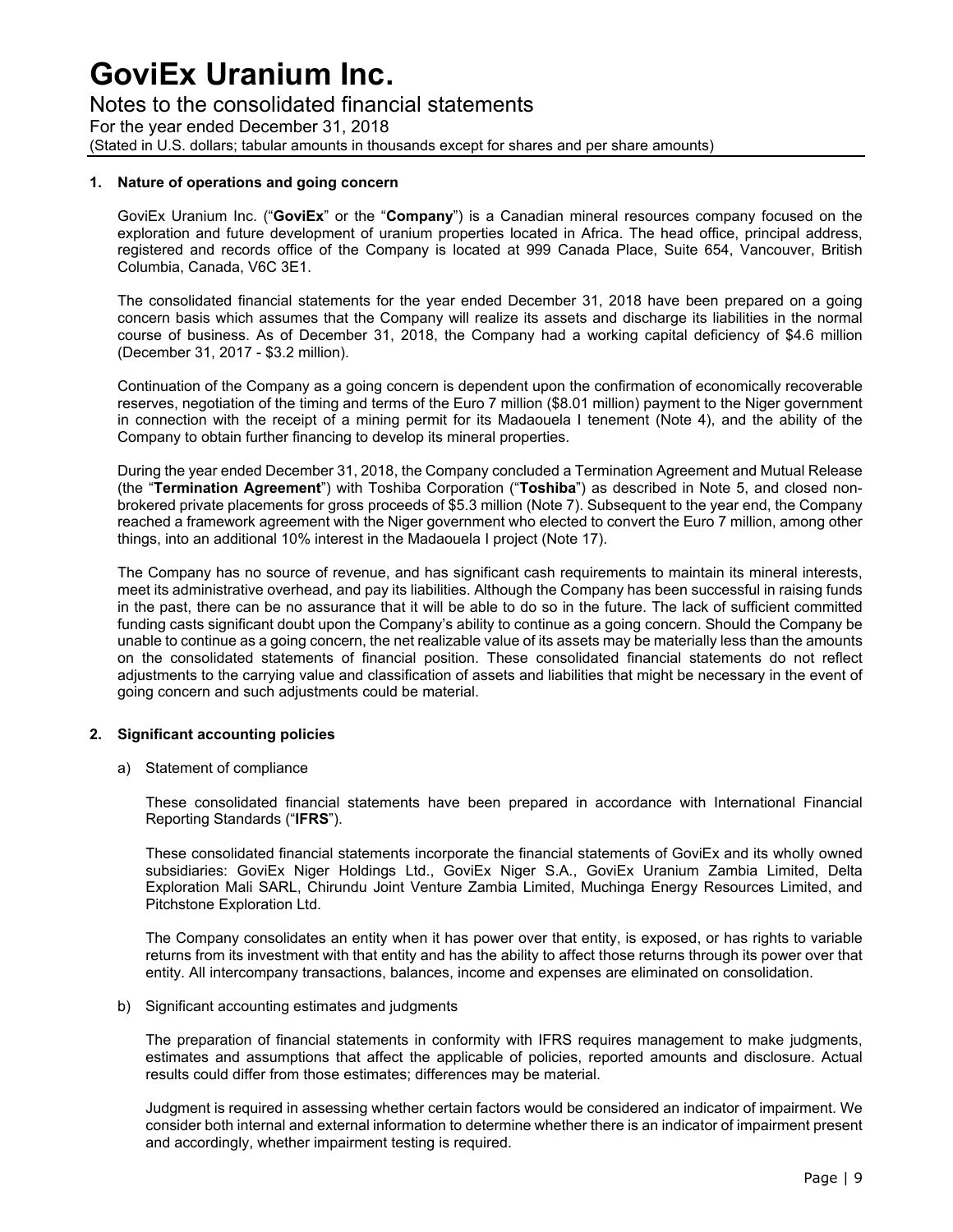Notes to the consolidated financial statements For the year ended December 31, 2018 (Stated in U.S. dollars; tabular amounts in thousands except for shares and per share amounts)

The critical judgments have been made that may have a significant impact on the Company's consolidated financial statements are related to the economic recoverability of its mineral properties, the determination of functional currency for the Company and its subsidiaries and the assumption that the Company will continue as a going concern.

c) Functional currency and foreign currency translation

The Company's presentation currency is the U.S. dollar ("**\$**" or **"USD**"). Items included in the consolidated financial statements of the Company and each of its subsidiaries are measured in each entity's functional currency which is the currency of the primary economic environment the entity operates. The functional currency for the Company and all of its subsidiaries is USD.

In preparing the consolidated financial statements, transactions in currencies other than an entity's functional currency ("**foreign currencies**") are recorded at the rates of exchange prevailing at the dates of the transactions. At each balance sheet date, monetary assets and liabilities are translated using the period end foreign exchange rate. Non-monetary assets and liabilities are translated using the historical rate on the date of the transaction. All gains and losses on translation of these foreign currency transactions are included in the consolidated statement of loss and comprehensive loss.

d) Mineral properties

Mineral properties are exploration and evaluation assets that consist of payments to acquire mineral exploration rights, licenses and mining permits. Acquisition costs are capitalized and deferred until such a time as the mineral property is put into production, sold or abandoned, or impaired.

When technical feasibility and commercial viability of extracting a mineral resources are demonstrable, the mineral properties are transferred to property and equipment. When a property is placed into commercial production, capitalized costs will be depleted using the units-of-production method.

The carrying values of capitalized amounts are reviewed when indicators of impairment are present. Recorded amounts of mineral properties are not intended to reflect present or future values of the properties. The recorded costs are subject to measurement uncertainty and it is reasonably possible, based on existing knowledge, that changes in future conditions could have a material impact in the recognized amount.

e) Exploration and evaluation expenditure

Exploration and evaluation expenditures are direct costs incurred to advance its mineral properties, including but not limited to geological and geophysical evaluation, surveying, exploratory drilling and sampling, and evaluating the technical feasibility of extracting a mineral resource. Those costs are expensed as incurred until the property reaches the development stage. Direct costs related to the acquisition of mineral properties are capitalized on an individual property basis.

The development stage is considered to begin once the technical feasibility and commercial viability of the extraction of mineral property in an area of interest are demonstrable. Development expenditures incurred subsequent to a development decision, and to increase or to extend the life of existing production, are capitalized and will be amortized on the unit-of-production method based upon estimated proven and probable reserves.

f) Impairment

Mineral properties are assessed for impairment only when facts and circumstances suggest that the carrying amount of the asset may exceed its recoverable amount and/or when the Company has sufficient information to reach a conclusion about technical feasibility and commercial viability.

Industry-specific indicators for an impairment review arise typically when one of the following circumstances applies: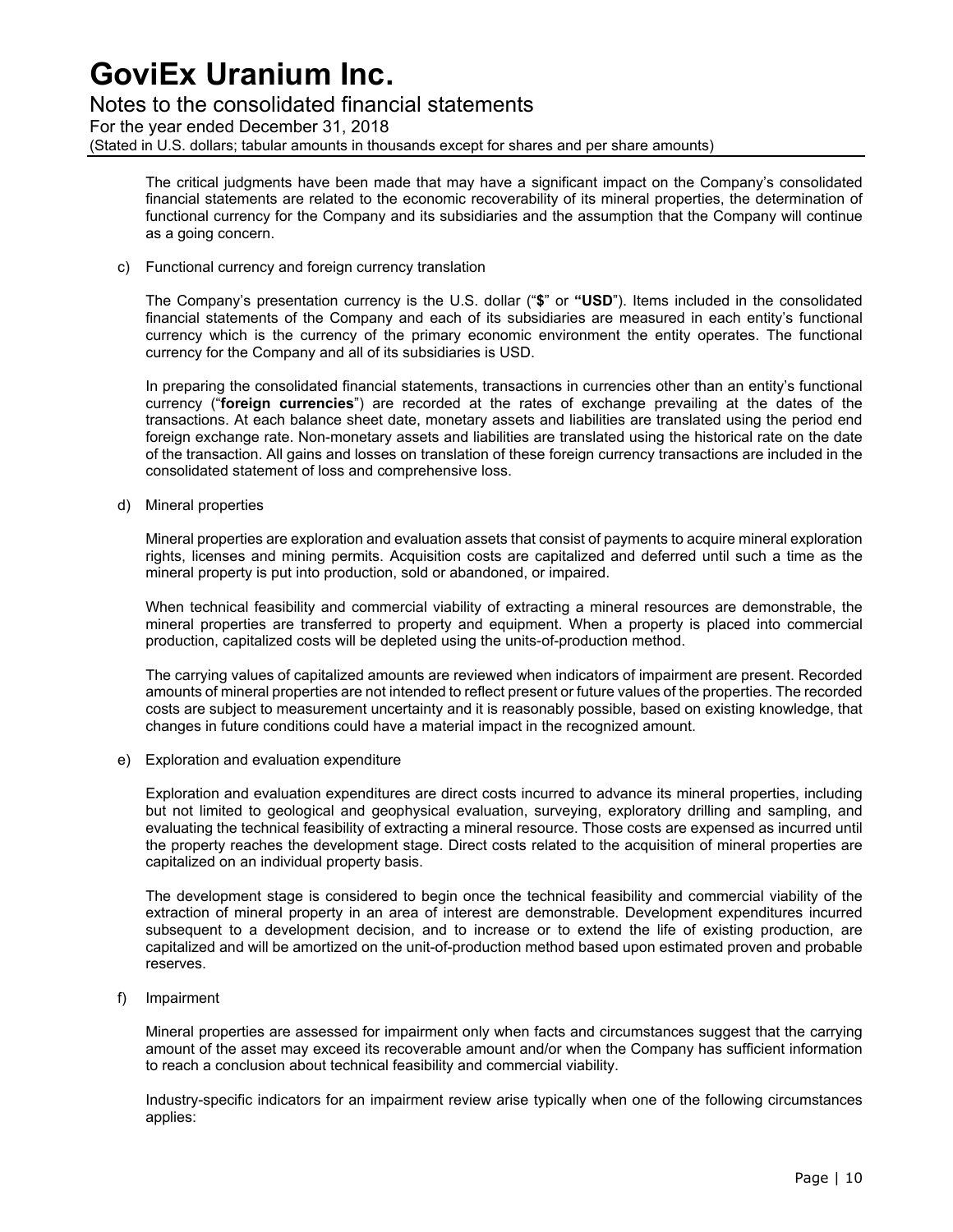### Notes to the consolidated financial statements

For the year ended December 31, 2018

(Stated in U.S. dollars; tabular amounts in thousands except for shares and per share amounts)

- the right to explore no longer exists;
- the absence of further substantive planned or budgeted exploration expenditures;
- exploration for and evaluation of mineral properties in the specific area have not led to the discovery of commercially viable quantities of mineral properties;
- sufficient data exists to indicate that, although a development in the specific area is likely to proceed, the carrying amount of the mineral properties is unlikely to be recovered in full; or
- Adverse changes in the taxation and regulatory environment.

An impairment loss is reversed if there is an indication that there has been a change in the estimates used to determine the recoverable amount. An impairment loss is reversed only to the extent that this does not exceed the original carrying amount that if no impairment loss had been recognized.

g) Financial instruments

Financial instruments are recognized in the statement of financial position when the Company becomes a party to a contractual obligation. At initial recognition, the Company classifies and measures its financial instruments as one of the following:

- at amortized cost if they are held to collect contractual cash flows which solely represent payments of principal and interest;
- at fair value through other comprehensive income (**"FVOCI**") if they are held to both collect contractual cash flows and to sell where those cash flows represent solely payments of principal and interest;
- otherwise, they are classified at fair value through profit or loss ("**FVPL**").

Financial assets are classified and measured at fair value with subsequent changes in fair value recognized in profit and loss as they arise, unless restrictive criteria are met for classifying and measuring the asset at either amortized cost or FVOCI. Financial liabilities are measured at amortized costs unless they are required to be measured at fair value through profit and loss.

Financial assets are derecognized when the rights to receive cash flows from the assets have expired or have been transferred and the Company has transferred substantially all risks and rewards of ownership. Financial liabilities are derecognized when the obligations specified in the contract are discharged, cancelled or they expire.

At each reporting date, the Company uses expected credit losses model to assess the impairment of its loans and receivables. The expected losses represent possible outcomes weighted by the probability of their occurrence, and the model focuses on the risk of default rather than whether a loss has been incurred. If there has been a significant increase in credit risk, an allowance would be recognized in the statement of loss.

h) Share-based compensation

Share-based compensation to employees are measured at the fair value of the equity instruments issued using the Black-Scholes option pricing model and are amortized over the vesting periods. Share-based compensation to non-employees are measured at the fair value of the goods or services received or at the fair value of the equity instruments issued and are recorded at the date the goods or services are received. Expected volatility is based on the historical share price of the Company and a selection of comparable companies.

i) Provisions

Provisions are recognized when a present legal or constructive obligation exists as a result of past events where it is probable that an outflow of resources embodying economic benefits will be required to settle the obligation, and the amount of the obligation can be reliably estimated.

The amount recognized as a provision is the best estimate of the consideration required to settle the present obligation at the reporting date, taking into account the risks and uncertainties surrounding the obligation.

The Company had no material provisions at December 31, 2018 and 2017.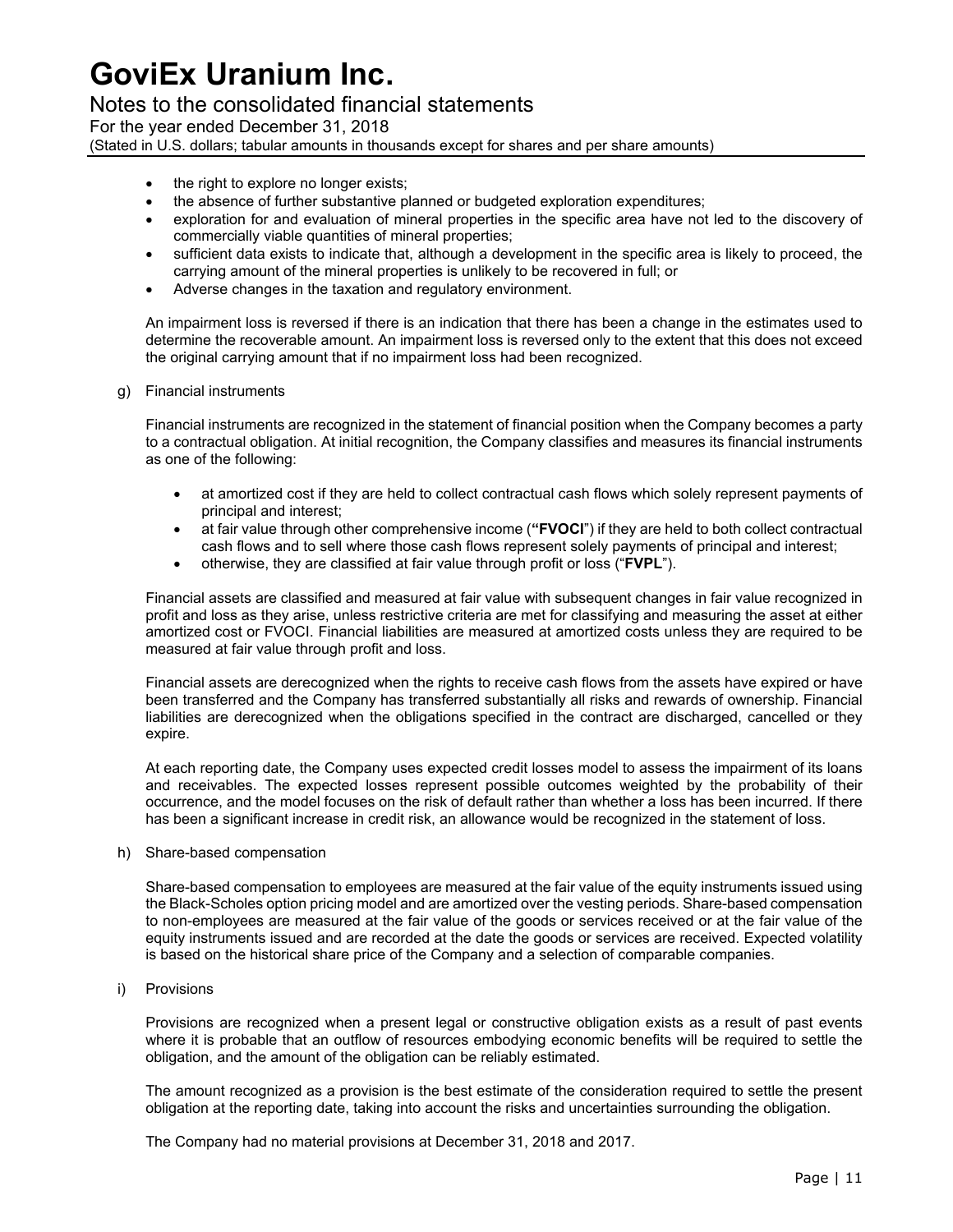### Notes to the consolidated financial statements For the year ended December 31, 2018 (Stated in U.S. dollars; tabular amounts in thousands except for shares and per share amounts)

#### j) Earnings (loss) per share

A basic earnings (loss) per share is computed by dividing the net earnings (loss) available to shareholders by the weighted average number of shares outstanding during the reporting period. Diluted earnings (loss) per share is computed similar to basic earnings (loss) per share except that the weighted average shares outstanding are increased to include additional shares for the assumed exercise of stock options and warrants, if dilutive.

k) Income taxes

The Company follows the asset and liability method of accounting for income taxes whereby deferred tax assets and liabilities are recognized for the deferred tax consequences attributable to differences between the financial statement carrying amounts of existing assets and liabilities and their respective tax bases as well as for the benefit of losses available to be carried forward to future years for tax purposes. Deferred tax assets and liabilities expected to be recovered or settled are measured using enacted or substantively enacted tax rates and are recorded in the financial statements if realization is considered probable. To the extent that the Company does not consider it probable that a deferred tax asset will be recovered, the deferred tax asset is reduced. The effect on deferred tax assets and liabilities of a change in tax rates is recognized in income in the period that includes the substantive enactment date.

l) Accounting change, Adoption of IFRS 9 Financial Instruments

The Company adopted IFRS 9 effective January 1, 2018, on a retrospective basis, without restatement of prior year financial statements. The Company has elected to measure its equity instruments at fair value through profit and loss. As a result, \$259,000 investment revaluation reserve was reclassified in net loss as of January 1, 2018 rather than comprehensive loss which was recognized in the consolidated financial statements for the 2017 year end.

The approach in IFRS 9 is based on how the Company manages its financial instruments and the contractual cash flow characteristics of the financial assets. The reclassification had no impact on closing shareholders' equity for the yearend 2018 and 2017. There were no other material amounts arising from the adoption of IFRS 9.

Effective January 1, 2018, the Company classifies its financial instruments as follows:

| <b>Financial assets and financial liabilities</b>                            | <b>Before</b>        | After          |
|------------------------------------------------------------------------------|----------------------|----------------|
| Cash                                                                         | Loans and receivable | Amortized cost |
| Amounts and loan receivables                                                 | Loans and receivable | Amortized cost |
| Marketable securities                                                        | Available for sale   | <b>FVPL</b>    |
| Accounts payable and accrued liabilities,                                    |                      |                |
| Uranium Ioan, Uranium permit acquisition payable Other financial liabilities |                      | Amortized cost |

The Company's accounts and uranium permit acquisition payable approximate fair value due to their short term nature. The marketable securities are a Level 1 fair value measurement.

m) Recent accounting pronouncement

The Company has reviewed new and revised accounting pronouncements that have been issued but are not yet effective.

IFRS 16, Leases, specifies how a Company will recognize, measure, present and disclose leases. The standard provides a single lessee accounting model, requiring lessees to recognize assets and liabilities for all leases unless the lease term is 12 months or less or the underlying asset has a low value. The standard is effective for annual periods beginning on or after January 1, 2019. The Company does not have any material leases, thus does not expect the adoption of IFRS 16 would have a significant impact on its consolidated financial statements.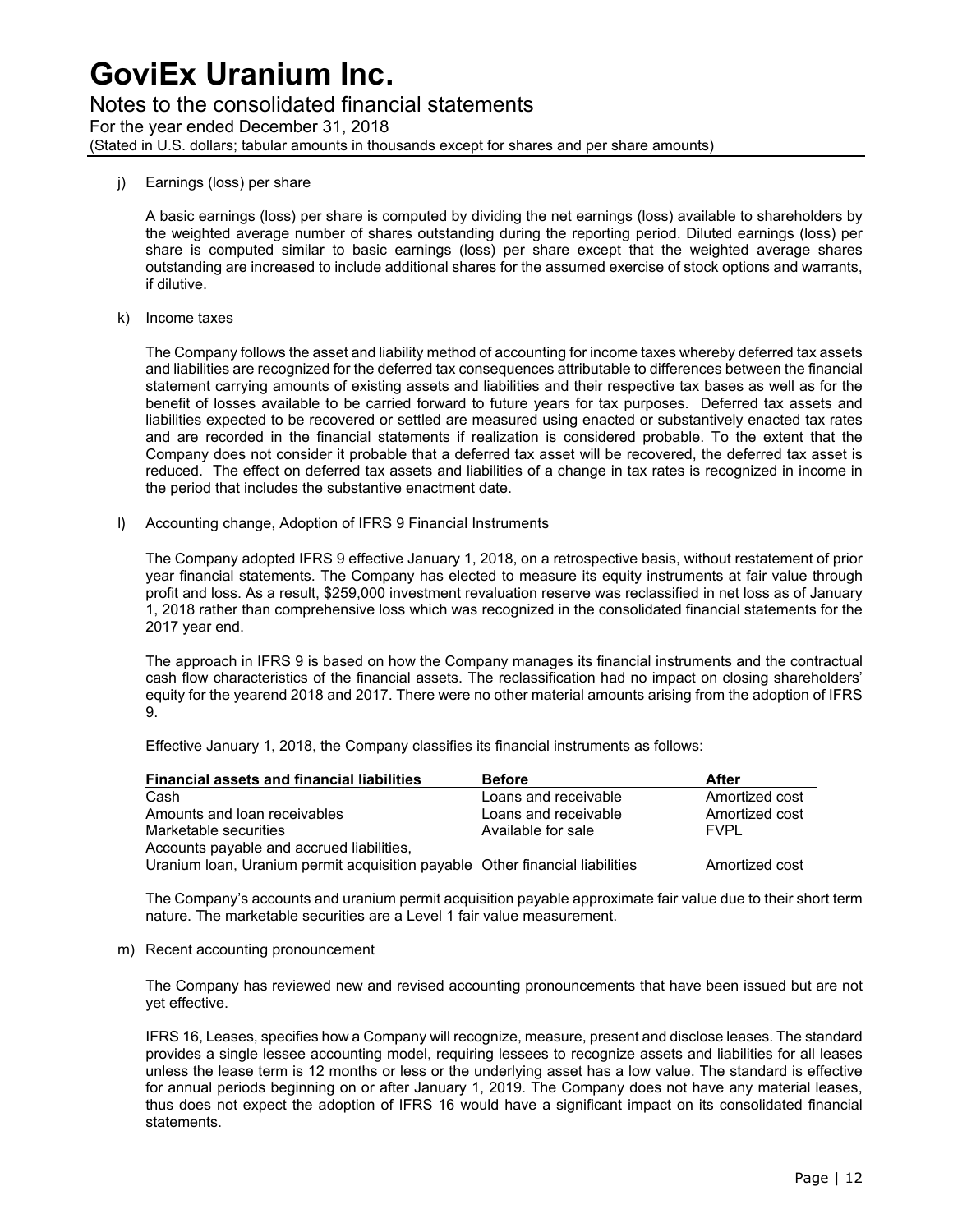Notes to the consolidated financial statements For the year ended December 31, 2018 (Stated in U.S. dollars; tabular amounts in thousands except for shares and per share amounts)

#### **3. Marketable securities**

The Company holds 1,210,975 common shares of Kincora Copper Limited with a market value of \$106,522 as of December 31, 2018 (December 31, 2017 - \$243,168). During the 2018 year end, a loss of \$136,646 was recognized in the net loss following the adoption of IFRS 9 (see Note 2(l)).

#### **4. Mineral properties**

The Company has mineral property interests in Africa as below:

- a) Madaouela Project located in north central Niger includes one mining permit for Madaouela I, and six adjoining exploration licenses for Madaouela II, III, IV, Anou Melle, Eralral and Agaliouk.
- b) Mutanga Project a 100% interest, located south of Lusaka, Zambia includes three contiguous mining permits, and two exploration licenses pending issuance.
- c) Falea Project a 100% interest, located in Mali, includes three exploration licenses, Falea, Madini and Bala.

#### Madaouela Project

On February 1, 2016, the Company announced that the mining permit for Madaouela I was granted by the Niger government. Under the terms of the Niger mining code and the Company's mineral conventions, upon the conversion of an exploration license to a mining permit, the Company would be required to transfer a 10% freecarried non-dilutable equity interest in the shares of a Nigerien company which is to be formed to hold the mining permit, to the Niger government. The Niger government would also have the option to purchase up to a maximum additional 30% equity interest in the Nigerien company at fair market value.

On June 13, 2018, the Niger government made an election to only hold a 10% free carried interest in the Nigerien company, and requested the final Euro 7 million acquisition payment as a result of the grant of the Madaouela I mining permit. The Company had been negotiating with the Niger government, and subsequent to the year end, the Niger government has elected to convert the Euro 7 million along with the contested area taxes (see Note 12) into an additional 10% interest in the new Nigerien company to hold the Madaouela I project (Note 17).

An exploration license is valid for three years and is renewable for two further three-year periods subject to certain land holding reduction criteria and field work.

On January 28, 2019, four licenses, Madaouela II, III, IV and Anou Melle expired. The Company has reapplied for the same licenses and renewed the Eralral license for a  $2<sup>nd</sup>$  term. These mining licenses are currently pending government approval.

#### Mutanga Project

On October 30, 2017, the Company completed the acquisition of uranium mineral interests in Zambia held by subsidiaries of African Energy Resources Ltd. ("**African Energy Assets**") for a fair value of \$0.6 million by issuing 3,000,000 common shares and 1,600,000 warrants.

The Chirundu and Kariba Valley properties include a mining permit and two exploration licenses.

#### Falea Project

During 2018 the Company reapplied for the Bala and Madini licenses and renewed the Falea license for a 2<sup>nd</sup> term. These mining licenses are all in good standing as of December 31, 2018.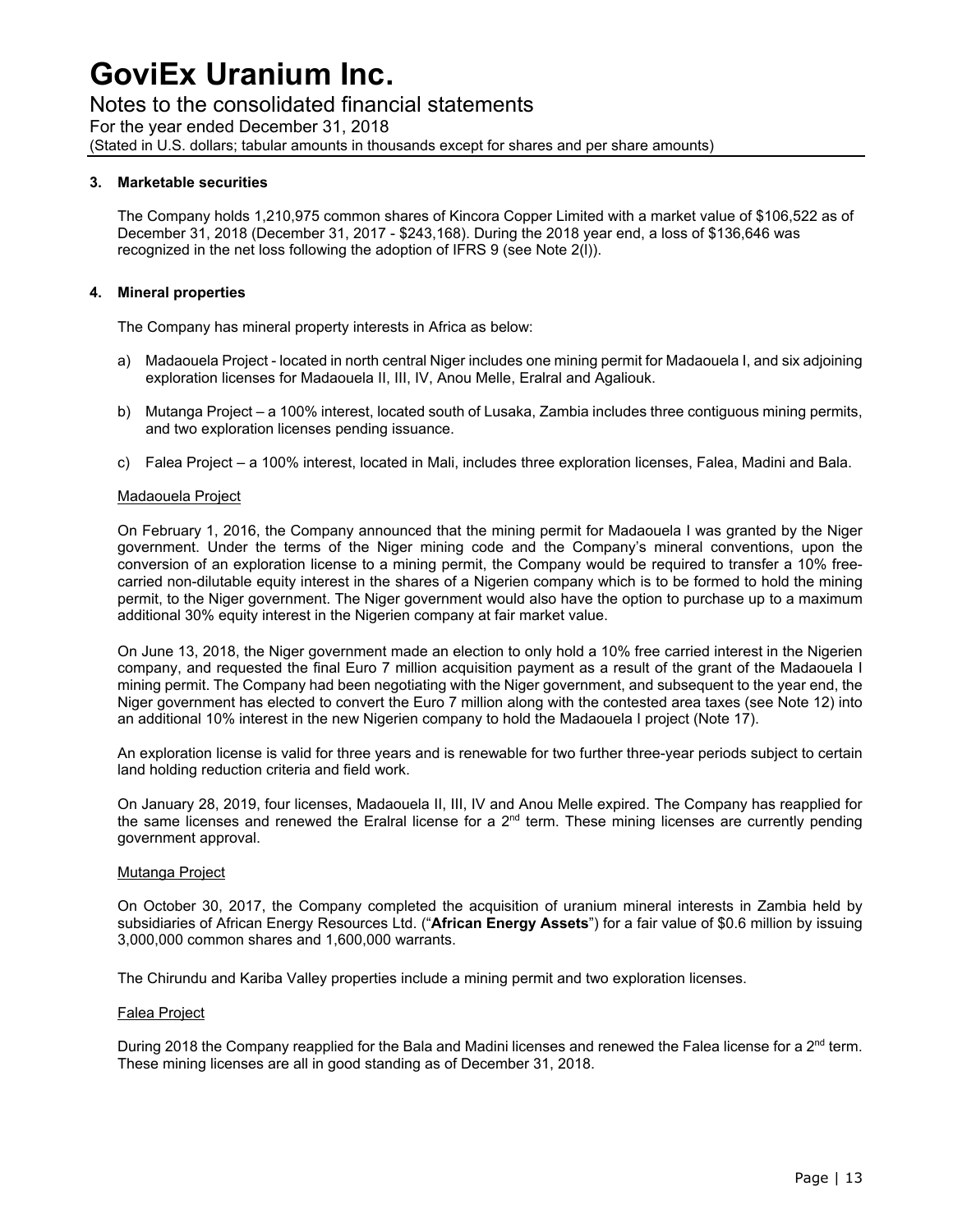### Notes to the consolidated financial statements For the year ended December 31, 2018 (Stated in U.S. dollars; tabular amounts in thousands except for shares and per share amounts)

#### **5. Uranium loan settlement**

On April 18, 2012, the Company entered into a bond purchase agreement with Toshiba, as subsequently amended, pursuant to which the Company issued Toshiba a convertible debenture in the principal amount of \$30 million (the "**Bond A**"), and a non-convertible bond (the "**Bond B**" or the "**Uranium Loan**") in the principal amount of 200,000 pounds of uranium concentrate U3O8, (the Bond A and Bond B collectively the "**Bond Financing**"). The Bond Financing was secured by a floating charge on all assets of the Company in Niger.

Concurrent with the Bond Financing, the Company entered into Sale and Purchase of Uranium Concentrates Agreement (the "**Off-take Agreement**") with Toshiba.

On June 19, 2014, the Company redeemed Bond A by issuing 28,395,466 Class A common shares to Toshiba for a total fair value of \$60.3 million including accrued interest. The Uranium Loan was to mature on April 19, 2020 at an interest rate of 12% compounded annually subject to early redemption.

On March 2, 2018, the Company announced the signing of the Termination Agreement with Toshiba whereby both parties agreed to settle the Uranium Loan, terminate the Off-take Agreement and to provide a mutual release to each other subject to certain conditions set out in the Termination Agreement. Pursuant to the Termination Agreement, Company paid Toshiba \$4.5 million on April 26, 2018.

On July 9, 2018, the Company announced the conclusion of the Termination Agreement.

#### **6. Linkwood loan**

As part of the Termination Agreement as described in Note 5, Toshiba entered into a share purchase agreement ("**SPA**") with Linkwood Holdings Pte Ltd. ("**Linkwood**") whereby Linkwood agreed to acquire all of the 28,395,466 common shares of GoviEx held by Toshiba for \$4.5 million which was a condition to concluding the Termination Agreement.

On July 3, 2018, the Company entered into a short-term loan agreement, as amended, and lent \$2.75 million to Linkwood to enable Linkwood to complete the SPA. The loan bears an interest rate of 9.5% for a period of sixmonths. As per the amendment on December 15, 2018, a staged repayment schedule the principal and interest would be completed by June 30, 2019.

During the year ended December 31, 2018, accrued interest income of \$130,267 was recorded in profit and loss. Subsequent to year end, Linkwood made its monthly repayments for February and March totaling \$672,188 to the Company.

#### **7. Share capital**

The Company is authorized to issue an unlimited number of Class A and Class B common shares with no par value.

a) On June 5, 2018 and December 31, 2018, the Company closed non-brokered private placements by issuing 35,674,911 and 5,879,411 units, respectively, at a price of CAD \$0.17 per unit for total gross proceeds of \$5.3 million (CAD \$7.06 million). Each unit consists of one Class A common share and one common share purchase warrant exercisable at \$0.21, \$0.24 and \$0.28 per share at each anniversary over three years from the date of the issuances.

The Company paid \$59,153 (CAD \$79,109) finders' fees in cash.

- b) During 2018 the Company issued 8,114,616 and 1,245,778 Class A common shares related to warrants and stock option exercised, respectively, for total gross proceeds of \$1,008,565.
- c) On December 22, 2017, the Company closed a private placement by issuing 21,541,880 units at a price of CAD \$0.25 for gross proceeds of \$4.2 million (CAD \$5.4 million). Each unit consists of one common share and one common share purchase warrant exercisable at \$0.28 per share until December 22, 2018 and \$0.31 per share thereafter until December 22, 2019.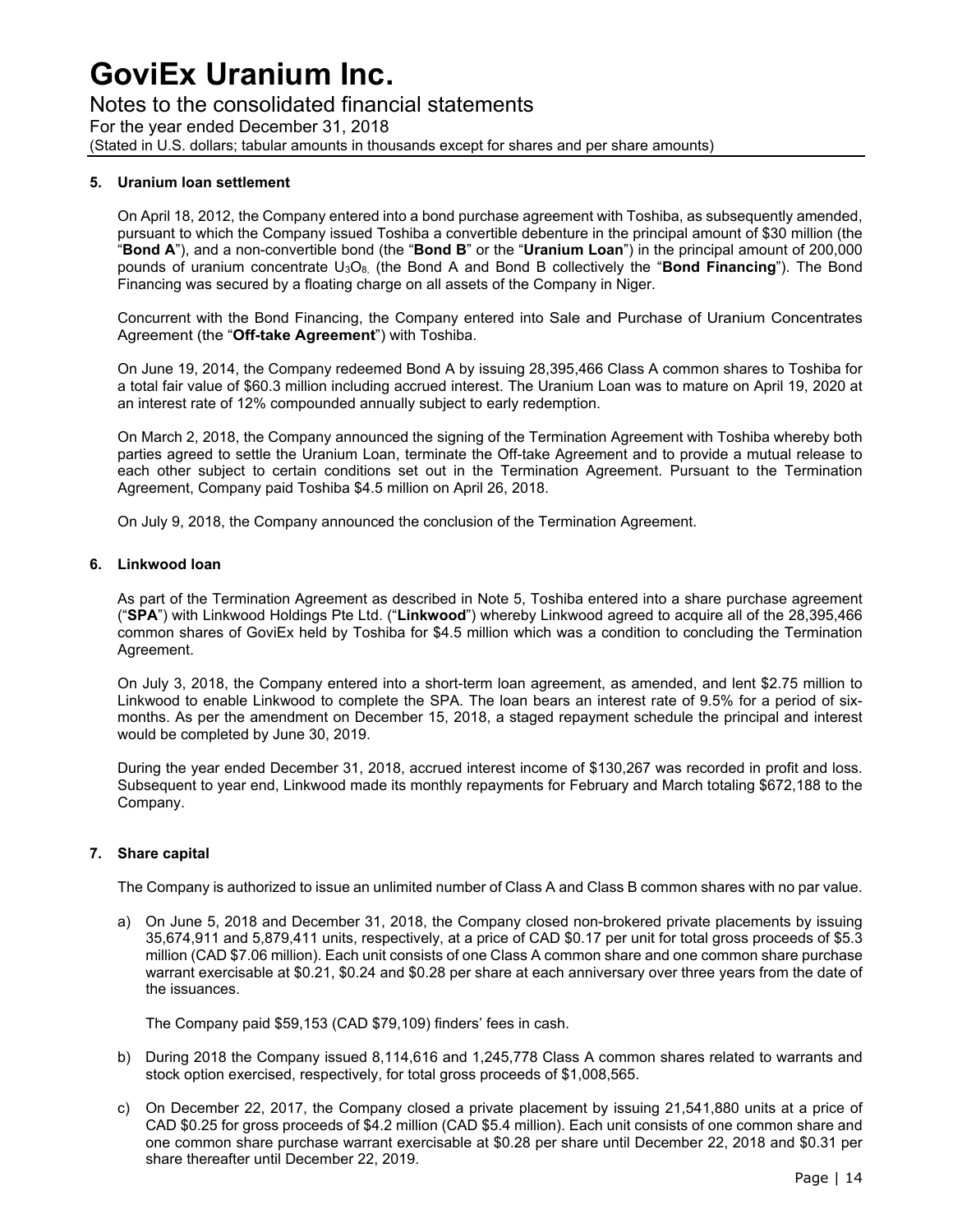#### Notes to the consolidated financial statements

For the year ended December 31, 2018

(Stated in U.S. dollars; tabular amounts in thousands except for shares and per share amounts)

The Company paid \$24,003 (CAD \$30,625) finders' fees in cash.

- d) On October 30, 2017, the Company issued 3,000,000 common shares and 1,600,000 share purchase warrants to acquire African Energy's Zambian assets.
- e) During the year ended December 31, 2017, 11,187,706 warrants and 484,222 stock options were exercised for total gross proceeds of \$1.4 million.

#### **8. Share-based compensation**

a) Stock options

The Company has a share option scheme for certain employees of the Company administered by the Board of Directors of the Company. Share options are granted at an exercise price equal to the estimated value of the Company's common shares on the date of the grant. Options granted after IPO vest in four or five equal annual stages commencing on the date of grant.

Options are forfeited if optionees leave before the options vest, and options vested shall expire 30 days after the employees leave, unless otherwise determined by the Board of the Directors. The Company is authorized to issue options for a maximum of 10% of the issued and outstanding common shares pursuant to the stock option plan.

| oloon ophon transachons and the namber or stock ophons are sammanzed as follows. |            |                         |            |                                  |
|----------------------------------------------------------------------------------|------------|-------------------------|------------|----------------------------------|
|                                                                                  |            | December 31, 2018       |            | December 31, 2017                |
|                                                                                  |            | Number Weighted average |            | Number Weighted average          |
|                                                                                  | of options | exercise price (\$)     |            | of options exercise price $(\$)$ |
| Outstanding, beginning of year                                                   | 27,745,778 | 0.24                    | 23,883,333 | 0.24                             |
| Granted                                                                          | 10,380,000 | 0.16                    | 6,780,000  | 0.24                             |

Stock option transactions and the number of stock options are summarized as follows:

The following table lists the stock options outstanding and exercisable with a weighted average remaining life of 3 years:

Exercised (1,245,778) (0.09) (484,222) (0.08) Expired (500,000) (0.21) (1,733,333) (0.49) Forfeited (1,275,000) (0.23) (700,000) (0.87) Outstanding, end of year 35,105,000 0.20 27,745,778 0.24 Exercisable, end of year 20,785,000 0.23 15,620,778 0.26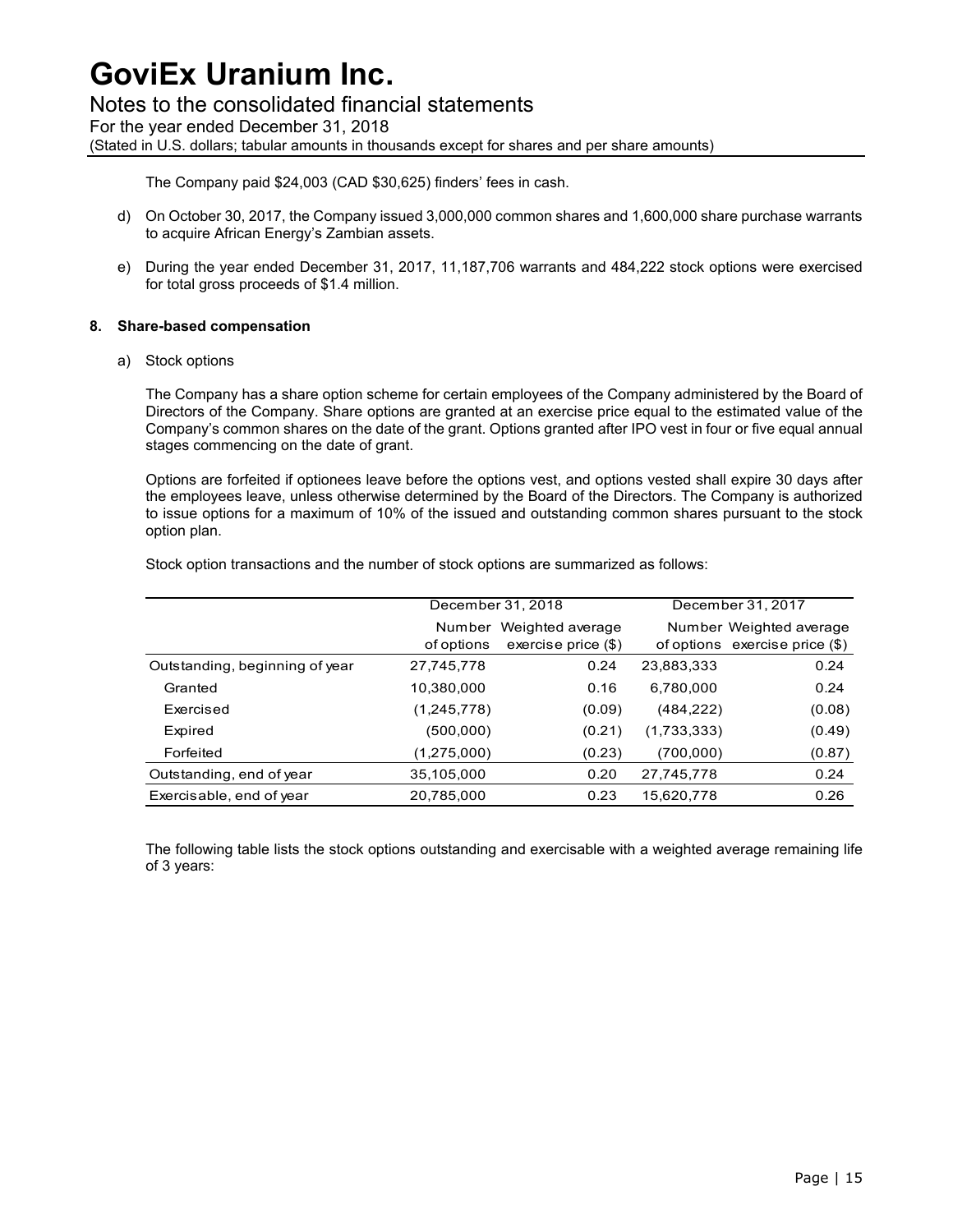### Notes to the consolidated financial statements

For the year ended December 31, 2018

(Stated in U.S. dollars; tabular amounts in thousands except for shares and per share amounts)

|     |                |                    |             | December 31, 2018 |             | December 31, 2017 |
|-----|----------------|--------------------|-------------|-------------------|-------------|-------------------|
|     | Exercise price | Expiry date        | Outstanding | Exercisable       | Outstanding | Exercisable       |
| CAD | 0.1125         | December 31, 2017* |             |                   | 1,120,778   | 1,120,778         |
| \$  | 2.15           | June 19, 2019      | 1,040,000   | 1,040,000         | 1,040,000   | 1,040,000         |
| CAD | 0.30           | January 28, 2020   | 2,115,000   | 2,115,000         | 2,215,000   | 1,661,250         |
| CAD | 0.10           | November 19, 2020  | 6,025,000   | 4,518,750         | 6,125,000   | 4,593,750         |
| CAD | 0.12           | June 20, 2021      | 10,300,000  | 7,781,250         | 10,475,000  | 5,237,500         |
| CAD | 0.27           | April 1, 2018      |             |                   | 500,000     | 375,000           |
| CAD | 0.32           | March 17, 2019     |             |                   | 300,000     | 100,000           |
| CAD | 0.32           | March 17, 2022     | 5,620,000   | 2,860,000         | 5,970,000   | 1,492,500         |
| CAD | 0.22           | July 9, 2021       | 500,000     |                   |             |                   |
| CAD | 0.215          | September 25, 2023 | 9,505,000   | 2,470,000         |             |                   |
|     |                |                    | 35,105,000  | 20,785,000        | 27,745,778  | 15,620,778        |

\* The original expiry date December 31, 2017 was extended to September 6, 2018 due to blackout restriction and fully exercised.

Subsequent to year end, 550,000 stock options were exercised at CAD \$0.1 for proceeds of CAD \$55,000.

The Company applies the fair value method of accounting for stock options. The weighted average fair value of options granted during the year ended December 31, 2018 was \$0.10 (2017 - \$0.12). The weighted average fair value was estimated on the date of grant using the Black-Scholes model with the following assumptions:

|                           |       | December 31, 2018 December 31, 2017 |
|---------------------------|-------|-------------------------------------|
| Annualized volatility     | 75%   | 83%                                 |
| Expected life             | 5     | 5                                   |
| Estimated forfeiture rate | $0\%$ | $0\%$                               |
| Risk free interest rate   | 2.30% | $0.94\%$                            |
| Dividend rate             | Nil   | Nil                                 |

The fair value of share options recognized as an expense during the year ended December 31, 2018 was \$1,060,900 (December 31, 2017 - \$807,899).

#### b) Common share purchase warrants

Share purchase warrant transactions and the number of warrants are summarized as follows:

|                                |                                                            | December 31, 2018 | December 31, 2017                                                |        |  |
|--------------------------------|------------------------------------------------------------|-------------------|------------------------------------------------------------------|--------|--|
|                                | Number Weighted average<br>of warrants exercise price (\$) |                   | Weighted average<br>Number<br>exercise price (\$)<br>of warrants |        |  |
| Outstanding, beginning of year | 128,240,632                                                | 0.16              | 137,990,958                                                      | 0.14   |  |
| Warrants granted               | 41,554,322                                                 | 0.21              | 23,141,880                                                       | 0.28   |  |
| Warrants exercised             | (8, 114, 616)                                              | (0.11)            | (11, 187, 706)                                                   | (0.13) |  |
| Warrants expired               | -                                                          | ٠                 | (21,704,500)                                                     | (0.14) |  |
| Outstanding, end of year       | 161,680,338                                                | 0.19              | 128,240,632                                                      | 0.16   |  |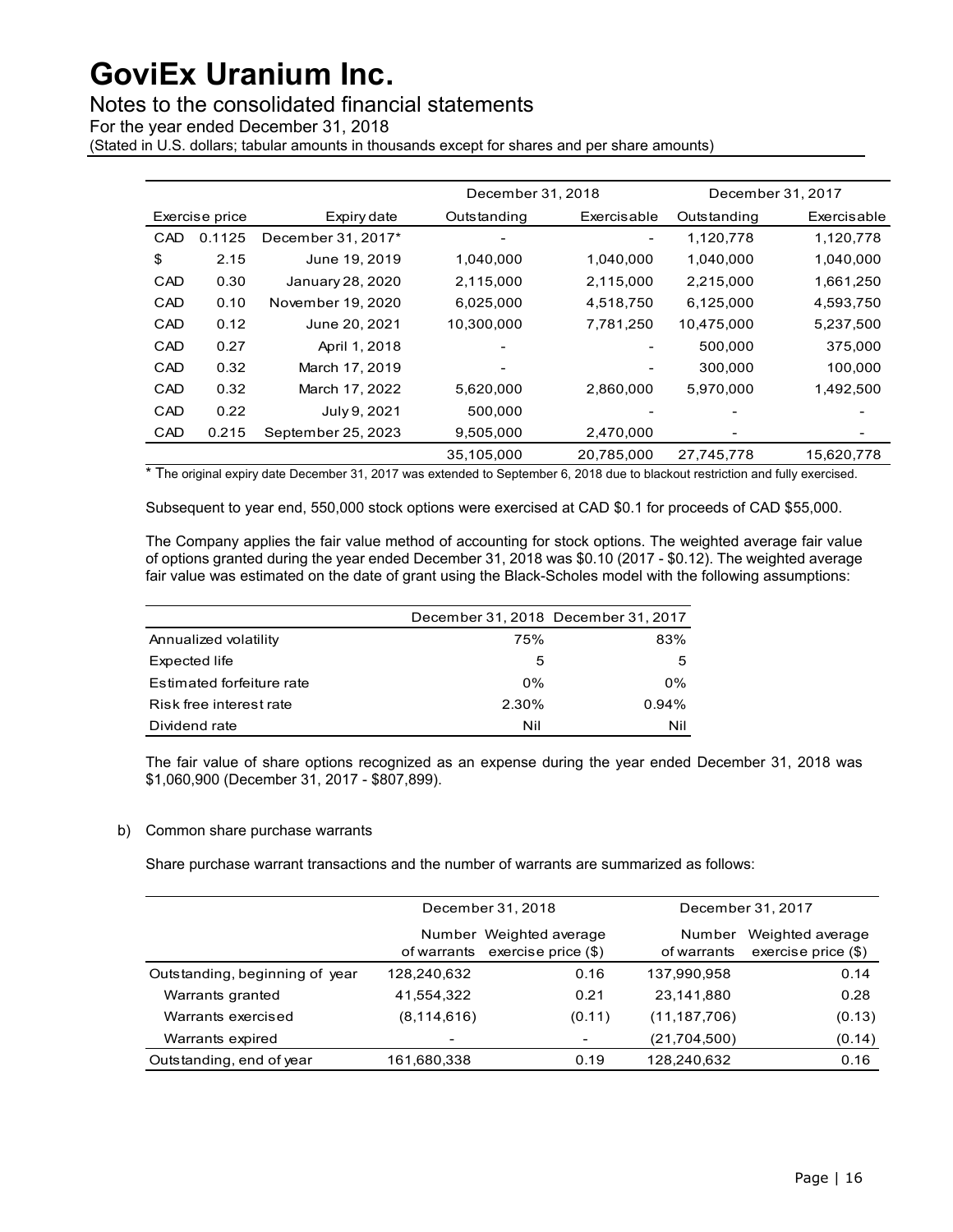### Notes to the consolidated financial statements

For the year ended December 31, 2018

(Stated in U.S. dollars; tabular amounts in thousands except for shares and per share amounts)

| Exercise<br>price $(\$)$      | Expiry date       | December 31, 2018 | December 31, 2017 | Acceleration<br>price (CAD\$) |
|-------------------------------|-------------------|-------------------|-------------------|-------------------------------|
| 0.15                          | June 10, 2019     | 22,420,180        | 22,420,180        | $\ge 0.24$                    |
| 0.14                          | June 10, 2019     | 26,526,456        | 33,015,072        | ≥0.20                         |
| 0.075                         | December 19, 2019 | 127,500           | 1,753,500         | <b>NA</b>                     |
| 0.15                          | December 19, 2021 | 45,339,856        | 45,339,856        | <b>NA</b>                     |
| 0.15                          | December 22, 2021 | 2,570,144         | 2,570,144         | <b>NA</b>                     |
| 0.23                          | October 30, 2020  | 1,600,000         | 1,600,000         | $\geq 0.36$                   |
| 0.31                          | December 22, 2019 | 21,541,880        | 21,541,880        | <b>NA</b>                     |
| $0.21/0.24/0.28*$             | June 5, 2021      | 35.674.911        |                   | N/A                           |
| $0.21/0.24/0.28$ <sup>*</sup> | December 31, 2021 | 5,879,411         |                   | N/A                           |
|                               |                   | 161.680.338       | 128.240.632       |                               |

Common share purchase warrants were issued and outstanding were listed below:

\* Exercise price at each anniversary.

Acceleration clause is based on the Company's share prices closed at the threshold listed above for 15 consecutive trading days, which, if triggered, the Company may provide the warrants holders with written notices for 30 or 60 days to exercise those warrants under the original terms.

#### **9. Exploration and evaluation**

Exploration and evaluation expenses for the Company are summarized as follows (certain amounts have been reclassified to conform to current presentation):

|                   | Year ended December 31, 2018 |                          |                          |              |           | Year ended December 31, 2017 |        |       |
|-------------------|------------------------------|--------------------------|--------------------------|--------------|-----------|------------------------------|--------|-------|
| (In thousands of  | Madaouela                    | Mutanga                  | Falea                    |              | Madaouela | Mutanga                      | Falea  |       |
| U.S. dollars)     | (Niger)                      | (Zambia)                 | (Mali)                   | <b>Total</b> | (Niger)   | (Zambia)                     | (Mali) | Total |
|                   | \$                           | \$                       | \$                       | \$           | \$        | \$                           | \$     | \$    |
| <b>Salaries</b>   | 471                          | 281                      | 185                      | 937          | 459       | 275                          | 177    | 911   |
| Office expenses   | 203                          | 99                       | 68                       | 370          | 200       | 112                          | 73     | 385   |
| Consulting        | 301                          | 22                       | $\overline{\phantom{a}}$ | 323          | 196       | 110                          |        | 306   |
| License and taxes | 75                           | 128                      | 46                       | 249          | 100       | 130                          |        | 230   |
| Camp              | 64                           | 60                       | 40                       | 164          | 107       | 66                           | 35     | 208   |
| Professional fees | 23                           | 17                       | 12                       | 52           | 80        | 15                           | 11     | 106   |
| Travel            | 51                           | ۰                        | 3                        | 54           | 30        | 2                            | 4      | 36    |
| Exploration       | 5                            | $\overline{\phantom{a}}$ | $\overline{\phantom{0}}$ | 5            | 180       | -                            | 90     | 270   |
|                   | 1,193                        | 607                      | 354                      | 2,154        | 1.352     | 710                          | 390    | 2,452 |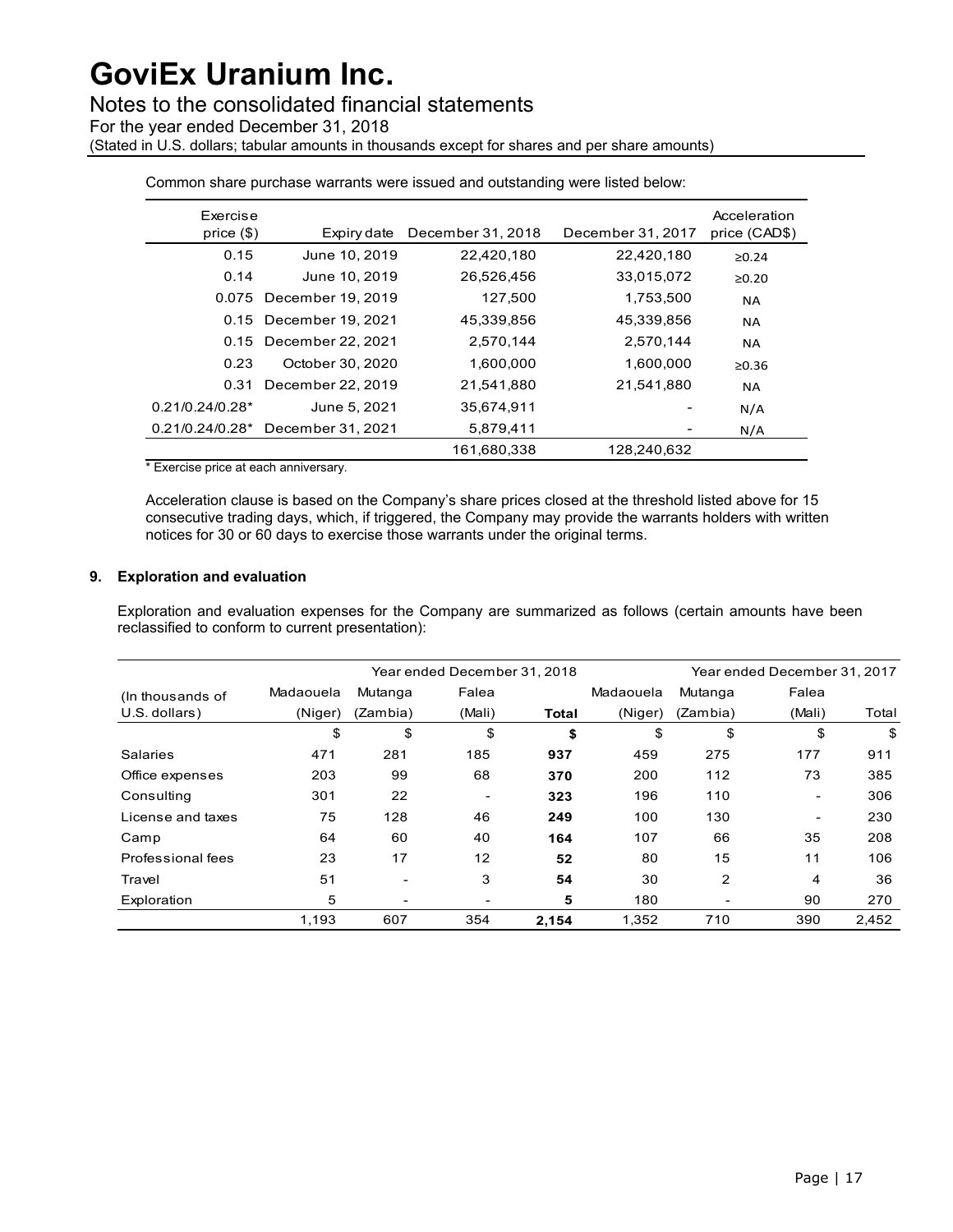Notes to the consolidated financial statements For the year ended December 31, 2018 (Stated in U.S. dollars; tabular amounts in thousands except for shares and per share amounts)

#### **10. Administrative expenses**

Administrative expenses for the Company are summarized as follows:

|                                |       | Years ended December 31, |
|--------------------------------|-------|--------------------------|
| (In thousands of U.S. dollars) | 2018  | 2017                     |
|                                | \$    | \$                       |
| <b>Salaries</b>                | 1,048 | 842                      |
| Investor relations             | 264   | 243                      |
| Office expenses                | 218   | 207                      |
| Professional fees              | 183   | 169                      |
| Travel                         | 137   | 186                      |
| Regulatory fees                | 98    | 74                       |
|                                | 1,948 | 1,721                    |

#### **11. Related party disclosures**

Related parties include the board of directors and officers, close family members and enterprises that are controlled by these individuals as well as certain consultants performing similar functions.

a) Key management compensation

Key management includes the board of directors and the Company's executive officers. Compensation awarded to key management is listed below, bonuses were issued to the Company's executive Chairman and CEO:

| Years ended December 31,       |       |       |
|--------------------------------|-------|-------|
| (In thousands of U.S. dollars) | 2018  | 2017  |
|                                | \$    |       |
| <b>Salaries</b>                | 594   | 560   |
| <b>Bonus</b>                   | 145   |       |
| Committees' fees               | 111   | 80    |
| Share-based compensation       | 498   | 560   |
|                                | 1,348 | 1.200 |

#### b) Global Mining Management Corporation ("**GMM**")

GMM is a private company, incorporated in British Columbia, Canada, which is owned equally by its nine shareholders, one of which is the Company. GMM provides the Company with furnished head office space, equipment and communications facilities, administrative, finance and accounting support, and certain corporate personnel on a cost recovery basis. The Company has deposited \$140,000 (CAD \$175,000) to GMM since it became its shareholder.

The following fees were incurred in the normal course of operations including the CFO charges: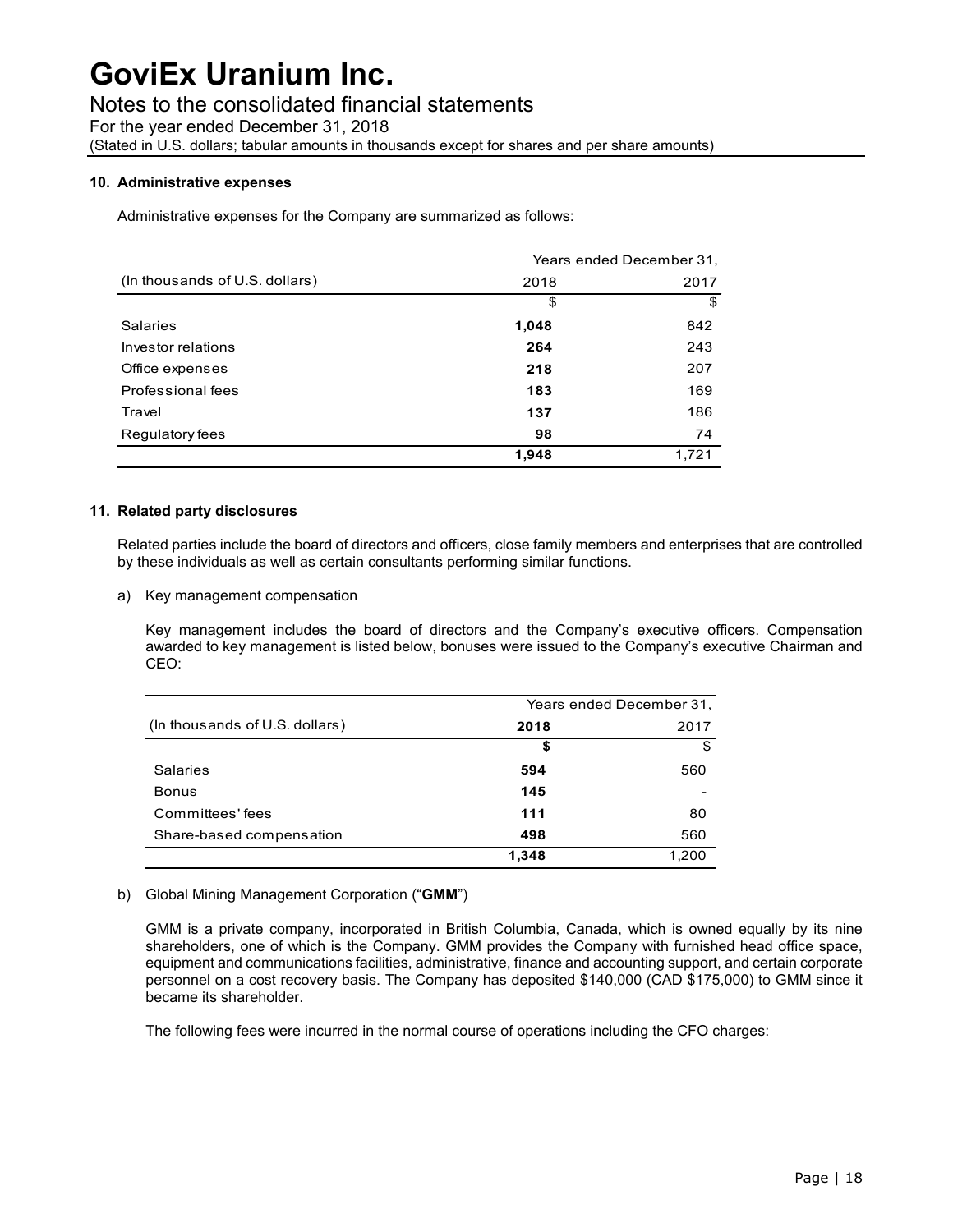### Notes to the consolidated financial statements

For the year ended December 31, 2018

(Stated in U.S. dollars; tabular amounts in thousands except for shares and per share amounts)

|                                | Years ended December 31, |     |  |
|--------------------------------|--------------------------|-----|--|
| (In thousands of U.S. dollars) | 2018                     |     |  |
|                                | S                        |     |  |
| Salaries and benefits          | 288                      | 291 |  |
| Corporate overhead             | 70                       | 80  |  |
|                                | 358                      | 371 |  |

As of December 31, 2018, \$53,422 (December 31, 2017 – \$33,118) was owed to GMM and included in the accounts payable and accrued liabilities of the Company.

#### c) Other

On December 12, 2018, the Company withdrew CAD \$250,000 from Denison Mines Corp. ("**Denison**") pursuant to the credit agreement between Denison and GoviEx. The loan is unsecured, bears interest at 7.5% per annum and is payable on demand at any time after February 10, 2019 or immediately following the closing of an equity financing of GoviEx for gross proceeds equal or greater than CAD \$2,000,000.

As of December 31, 2018, principal and interest totalling \$184,011 (CAD \$251,027) was included in the accounts payable and accrued liabilities of GoviEx.

Subsequent to the 2018 year end, \$190,728 (CAD \$256,164) including principal and interest was repaid.

#### **12. Commitments and contingencies**

a) The Company has received requests for payment of area taxes from the Niger government. Under Niger's Mining Code an area tax of \$2.1 million (CFA 1,216 million) per annum will be the liability for the Nigerien mining company to be incorporated to hold the Madaouela I mine permit, which includes the conclusion of negotiation of the percentage shareholding of the Nigerien government. Please see Note 17(a) Subsequent events.

The Company is required to incur certain expenditures of approximately \$2.3 million in 2019 to 2020 and \$0.7 million from 2019 – 2021 in Niger and Mali, respectively.

b) Although the Company has taken steps to verify title to mineral properties in which it has an interest, these procedures do not guarantee the Company's title. Such properties may be subject to prior agreements or transfers, or title may be affected by undetected defects. In addition to the above matters, the Company and its subsidiaries are also subject to routine legal proceedings and tax audits. The Company does not believe that the outcome of any of these matters, individually or in aggregate, would have a material adverse effect on its consolidated net earnings, cash flow or financial positions.

#### **13. Capital risk management**

The Company's objective in managing its capital is to ensure sufficient financial flexibility to continue developing its uranium projects and maximize shareholder return through enhancing the share value. The Company's operations have been and will continue to be funded by debt and/or equity finance arrangements.

The Company's capital includes the components of shareholders' equity. Capital requirements are driven by the Company's exploration activities on its mineral property interests and associated administration expenses. To maintain or adjust the capital structure, the Company may attempt to issue new shares, debt and acquire or dispose of mineral rights.

The Company monitors actual expenses to budget on all exploration projects and overheads to manage costs, commitments and exploration activities. There were no changes in the Company's approach to capital management during the year ended December 31, 2018.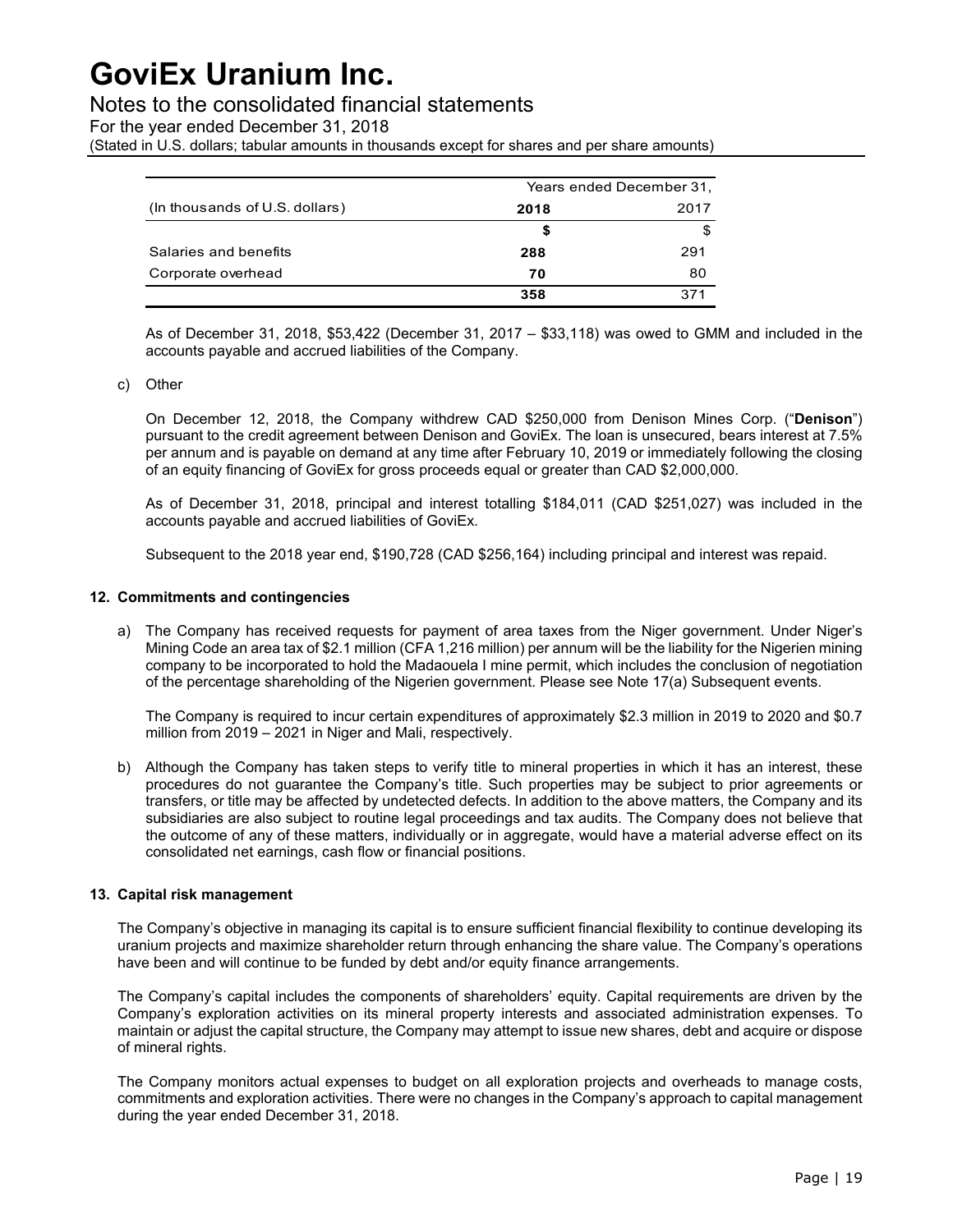Notes to the consolidated financial statements For the year ended December 31, 2018 (Stated in U.S. dollars; tabular amounts in thousands except for shares and per share amounts)

#### **14. Financial instruments and risks**

The board of directors has overall responsibility for the establishment and oversight of the Company's risk management framework. The Company examines the various financial instrument risk to which it is exposed and assesses the impact and likelihood of those risks.

#### **Liquidity risk**

Liquidity risk is the risk that the Company will not be able to meet its financial obligations as they fall due. The Company manages liquidity risk by forecasting cash flows. As discussed in Note 1 and Note 12, the Company requires additional funds from shareholders or lenders to meet its obligations as they come due in 2019. The Company is engaged in discussions with various parties with respect to potential financings. However, there can be no assurance that these discussions will be completed successfully.

#### **Credit risk**

Credit risk is the risk of financial loss to the Company if a customer fails to meet its contractual obligations. The Company is exposed to credit risk through its Linkwood loan receivable, cash held in large commercial financial institution and long-term deposits. The Company believes the carrying amount if its cash and receivables represent its maximum credit exposure.

#### **Foreign currency risk**

Foreign currency risk is the risk that the fair value of financial instruments of future cash flows will fluctuate as a result of changes in foreign exchange rates. The Company operates internationally with the head office located in Canada, thus the Company is exposed to foreign currency risk arising from transactions denominated in Canadian dollars, CFA Franc, and other currencies.

#### **Market risk**

The Company is exposed to market risk because of the fluctuating values of tis publicly traded marketable securities. The Company has no control over these fluctuations and does not hedge its investments. Marketable securities are adjusted to fair value at each reporting date.

#### **Interest rate risk**

Interest risk is the risk of that the fair value or future cash flows of a financial instrument will fluctuate because of changes in market interest rates. The Company is exposed to the short-term interest rates through the interest earned on cash balances. Management does not believe this exposure is significant.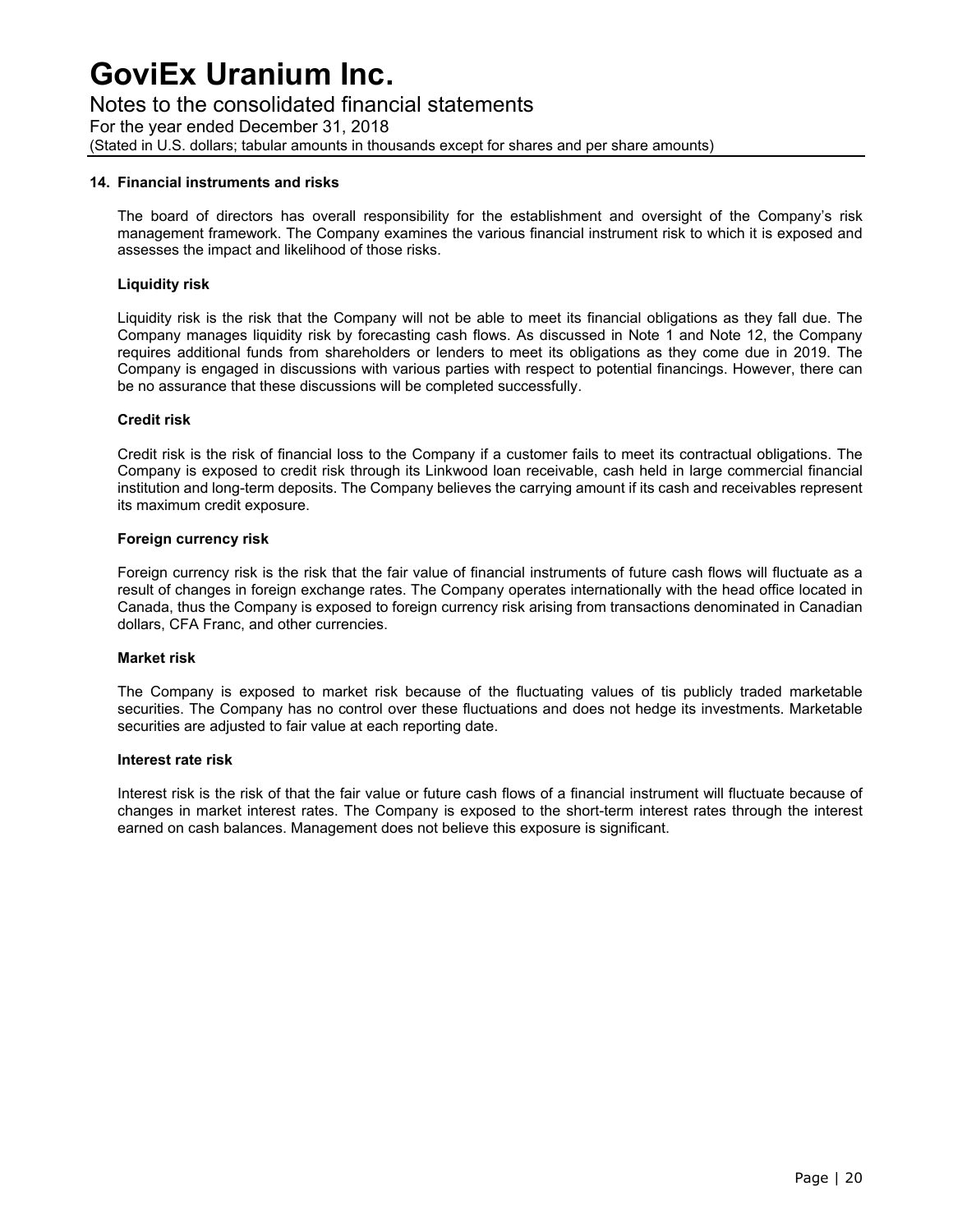#### Notes to the consolidated financial statements

For the year ended December 31, 2018

(Stated in U.S. dollars; tabular amounts in thousands except for shares and per share amounts)

#### **15. Income taxes**

A reconciliation of income tax provision computed at Canadian statutory rates to the reported income tax provision for fiscal 2018 and 2017 is provided as follows:

| (In thousands of U.S. dollars)                         | 2018  | 2017    |
|--------------------------------------------------------|-------|---------|
|                                                        | \$    | \$      |
| Loss before income taxes                               | (368) | (6,055) |
| Canadian statutory tax rate                            | 27%   | 26%     |
| Expected income tax recovery                           | (99)  | (1,574) |
| Different effective tax rates in foreign jurisdictions | 14    | 20      |
| Non-deductible expenses                                | 287   | 79      |
| Foreign exchange movement                              | 231   | (202)   |
| Tax rate change                                        | (55)  | (425)   |
| Change in unrecognized tax assets                      | (378) | 2,102   |
| Income tax recovery                                    |       |         |

The following is the analysis of recognized deferred tax liabilities and deferred tax assets:

| (In thousands of U.S. dollars)     | 2018 | 2017    |
|------------------------------------|------|---------|
| Deferred Tax Liabilities           | \$   | S       |
| Uranium Loan and interest          |      | (1,806) |
| Total deferred tax liabilities     |      | (1,806) |
|                                    |      |         |
| Deferred Tax Assets                |      |         |
| Compound interest                  |      | 335     |
| Non-capital losses                 |      | 1,471   |
| Total deferred tax assets          |      | 1,806   |
| Net Deferred Tax Asset (Liability) |      |         |

For the duration of the exploration activities, the Company is exempt from income tax in Niger. The income tax rate in Niger is 30%. Claiming of tax depreciation is mandatory; however, unused depreciation can be deferred indefinitely and applied to reduce future taxable profit. Tax losses can be carried forward and applied to reduce future taxable profit for a period of three years. These rules are included and described in a bi-lateral convention signed by the Company and the Government of Niger and are consistent with Niger's Mining Code.

The Company is subject to assessments by various taxation authorities which may interpret tax legislation and tax filing positions differently from the Company. The Company provides for such differences when it is probable that a taxation authority will not sustain the Company's filing position and the amount of the tax exposure can be reasonably estimated. As at December 31, 2018 and 2017, no provisions have been made in the financial statements for any estimated tax liability.

The Company's unrecognized deductible temporary differences and unused tax losses consist of the following amounts: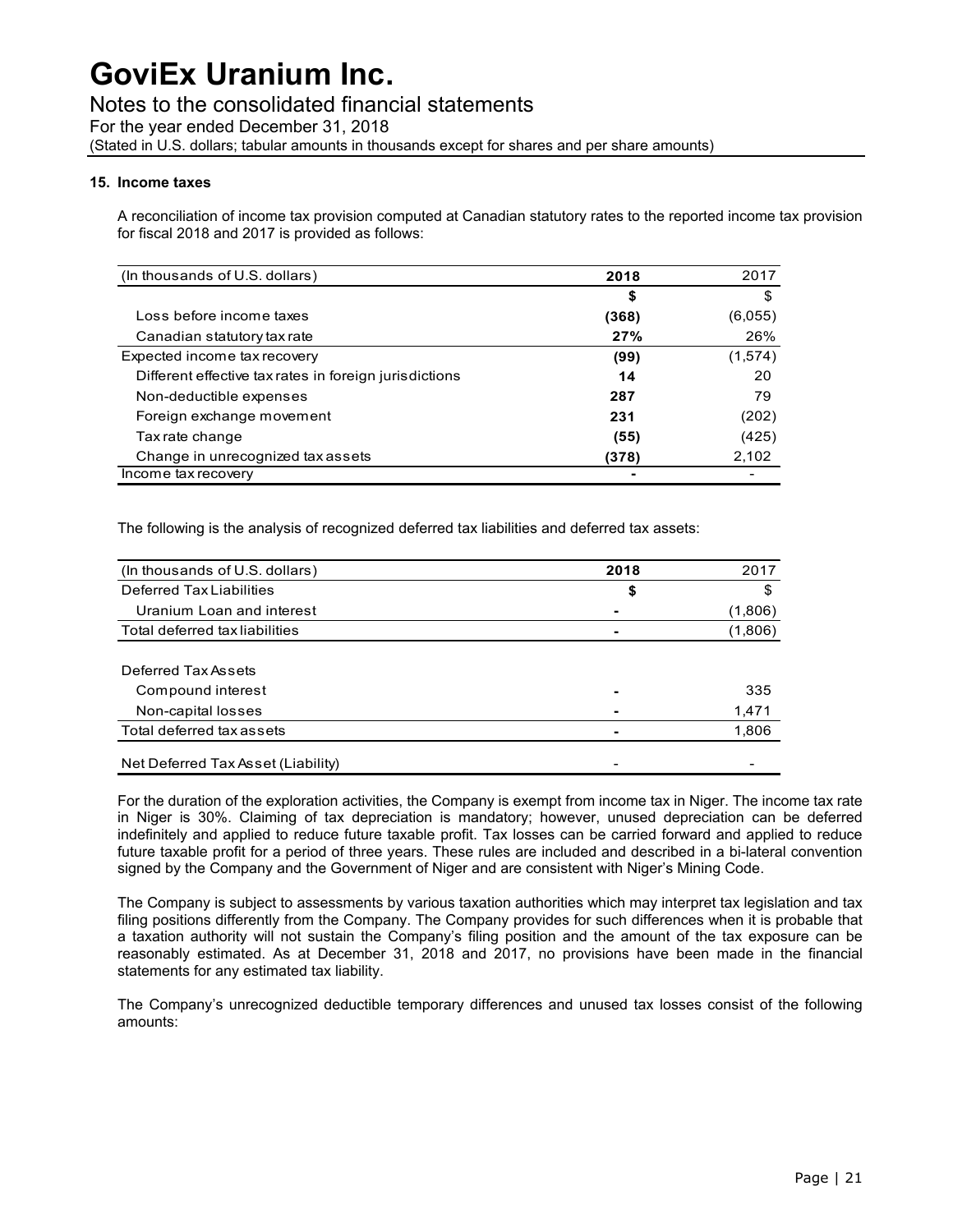### Notes to the consolidated financial statements

For the year ended December 31, 2018

(Stated in U.S. dollars; tabular amounts in thousands except for shares and per share amounts)

| (In thousands of U.S. dollars)                      | 2018    | 2017    |
|-----------------------------------------------------|---------|---------|
|                                                     | S       |         |
| Unrecognized deductible temporary differences       |         |         |
| Non-capital loss carryforwards                      | 48,614  | 52.361  |
| Tax value over book value of loans                  | 3,736   | 3.736   |
| Share issue costs, investment, PPE and Capital loss | 624     | 592     |
| Tax value over book value of mineral properties     | 61,860  | 76,647  |
| Unrecognized deductible temporary differences       | 114,834 | 133.336 |

The realization of income tax benefits related to these potential tax deductions is uncertain and cannot be viewed as probable. Accordingly, no deferred income tax assets have been recognized for accounting purposes.

The Company has Canadian non-capital tax loss carry forwards of \$48.61 million that may be available for tax purposes, if not utilized, will expire between 2026 and 2038.

As of December 31, 2018, the Company has unrecognized deferred tax liabilities of \$0.9 million (2017 – \$0.9 million) and unrecognized deferred tax assets of \$3 million (2017 - \$3 million) due to temporary differences arising on the initial recognition of the acquisition of all of the issued and outstanding common shares of Rockgate, Muchinga Energy Resources and Chirundu Joint Ventures Zambia Ltd.

During the year ended December 31, 2018, the Company identified certain adjustments to its prior year deferred income tax estimates. As a result the unrecognized temporary differences have been adjusted to reflect these revisions. As these temporary differences are unrecognized there has been no impact on the consolidated statements of financial position, loss and comprehensive loss, equity or cash flows.

#### **16. Segmented information**

The Company has one business segment, the exploration of mineral properties, further subdivided into geographic regions. The Company's non-current assets are listed as below:

|                  | December 31, 2018 |           |            |                          | December 31, 2017 |            |
|------------------|-------------------|-----------|------------|--------------------------|-------------------|------------|
|                  | Long-term         | Plant and | Mineral    | Long-term                | Plant and         | Mineral    |
| (In thousands)   | Deposit           | Equipment | Properties | Deposit                  | Equipment         | Properties |
| of U.S. dollars) | (\$)              | (\$)      | $(\$)$     | $(\$)$                   | $(\$)$            | (3)        |
| Canada           | 140               | ۰         | ۰          | 140                      |                   |            |
| Mali             | ۰                 |           | 1,449      | $\overline{\phantom{a}}$ |                   | 1,449      |
| Niger            | $\blacksquare$    | 35        | 65,234     | ٠                        | 36                | 57,147     |
| Zambia           | ٠                 | 32        | 2,908      | $\overline{\phantom{0}}$ | 35                | 2,908      |
|                  | 140               | 67        | 69.591     | 140                      | 71                | 61,504     |

#### **17. Subsequent events**

- a) On April 8, 2019, the Company announced that Niger government agreed to convert the mine permit acquisition payable of Euro 7 million and area taxes as described in Note 12 (a) totaling \$14.5 million for additional 10% interest in the new Nigerien company to hold the Madaouela I project, subject to signing of the definitive agreements
- b) On April 10, 2019, the Company closed a non-brokered private placement by issuing 20,600,000 units at a price of CAD \$0.17 per unit for gross proceeds of \$2.6 million (CAD \$3.5 million). Each unit consists of one Class A common share and one common share purchase warrant exercisable at \$0.21, \$0.24 and \$0.28 per share at each anniversary over three years from the date of the issuances.

The Company paid \$103,218 (CAD \$137,445) finders' fees in cash.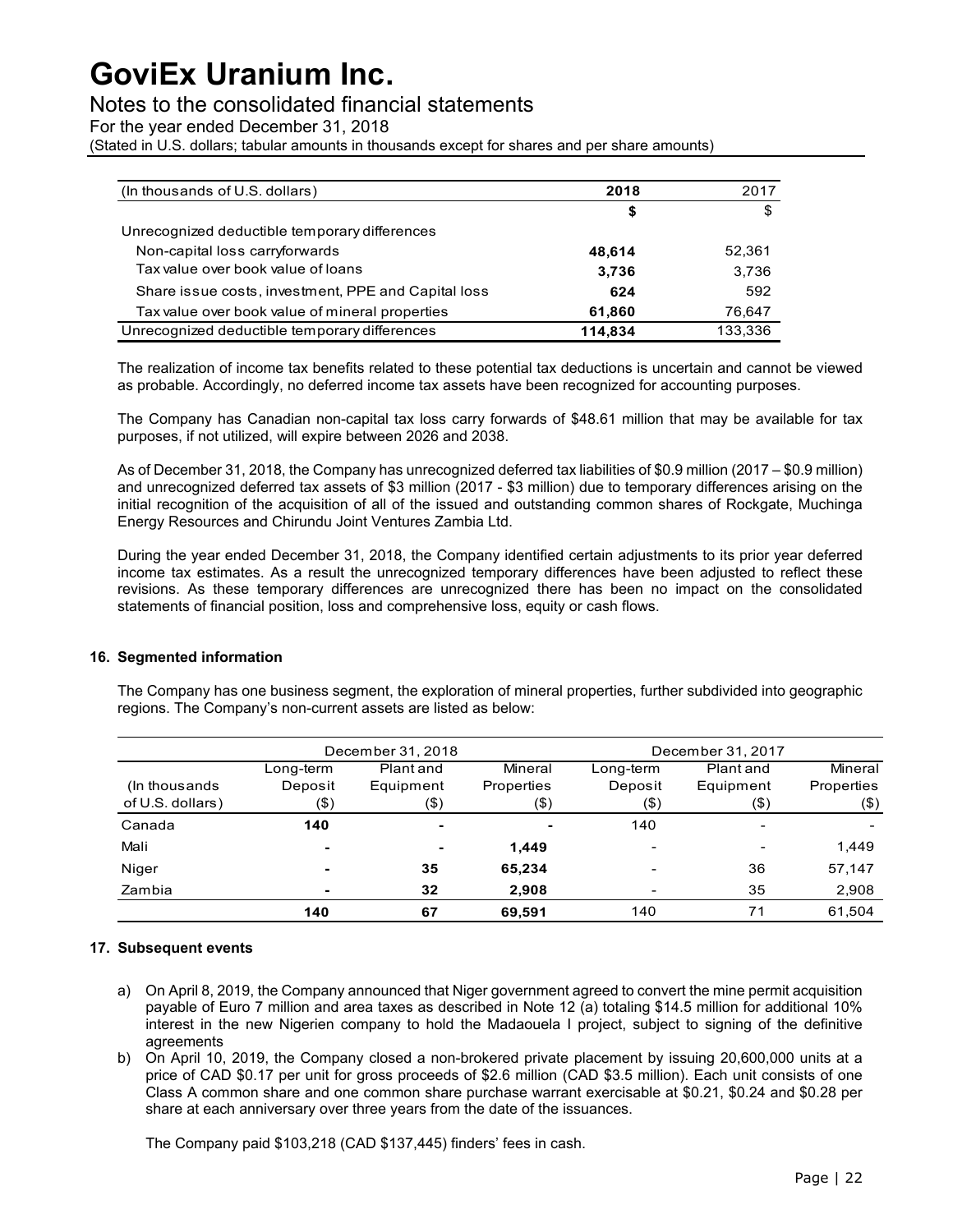

### **Management's Discussion and Analysis**

**For the year ended December 31, 2018**

#### **Introduction**

GoviEx Uranium Inc. ("**GoviEx**" or the "**Company**") is a company focused on the acquisition, exploration and development of uranium projects in Africa. The Company, as of December 31, 2018, held a 100% interest individually in its Madaouela project in Niger, Mutanga project in Zambia, and Falea project in Mali. The Company's principal objective is to become a uranium producer through the continued exploration and development of its Madaouela project.

The Company is based in Vancouver, British Columbia, Canada; its common shares are listed on the TSX Venture Exchange ("**TSX-V**") under the symbol "GXU", and trades on the OTC Markets under the symbol "GVXXF".

This Management's discussion and analysis ("**MD&A**"), dated April 24, 2019, provides a detailed analysis of the Company's business and compares its financial condition and results with those of the prior year. This MD&A should be read in conjunction with the audited consolidated financial statements for the year ended December 31, 2018, together with the related notes thereto. The Company reports its financial position, financial performance and cash flows in accordance with International Financial Reporting Standards ("**IFRS**"). All dollar amounts are expressed in U.S. dollars, unless otherwise noted.

Additional information related to GoviEx is available on the Company's website www.goviex.com or on SEDAR at [www.sedar.com](http://www.sedar.com/)

This MD&A contains forward-looking statements that are related to the Company's activities and future financial results. In the opinion of management, all adjustments considered necessary for a fair presentation have been included. The results for the current periods are not necessarily indicative for future periods. The Company cautions investors that any forward-looking statements by the Company are not guarantees of future performance as they are subject to significant risks and uncertainties that, disclosed in the end of this MD&A, may cause projected results of events to be materially different from the actual results.

#### **Highlights**

#### **Termination of Uranium Loan with Toshiba Corporation**

On February 28, 2018, the Company entered into a Termination and Mutual Release Agreement ("**Termination Agreement**") with Toshiba Corporation ("**Toshiba**") to settle the loan of 200,000 pounds uranium concentrates and end the off-take agreement by April 30, 2018 for \$4.5 million. The Company made \$4.5 million cash payment to Toshiba on April 26, 2018.

In conjunction with the Termination Agreement, Toshiba entered into a Share Purchase Agreement ("**SPA**") with Linkwood Holdings Pte Ltd. ("**Linkwood**") to sell its entire 28,395,466 common shares in GoviEx to Linkwood for \$4.5 million. The cancellation of the uranium loan was subject to the completion of the SPA.

On July 3, 2018, the Company provided a \$2.75 million short-term loan to Linkwood in order to ensure the completion of the SPA. The \$2.75 million loan bears an interest rate of 9.5% per annum for a period of six months. On December 15, 2018, this loan was extended to June 30, 2019 with staged repayments comprising of principal and interest.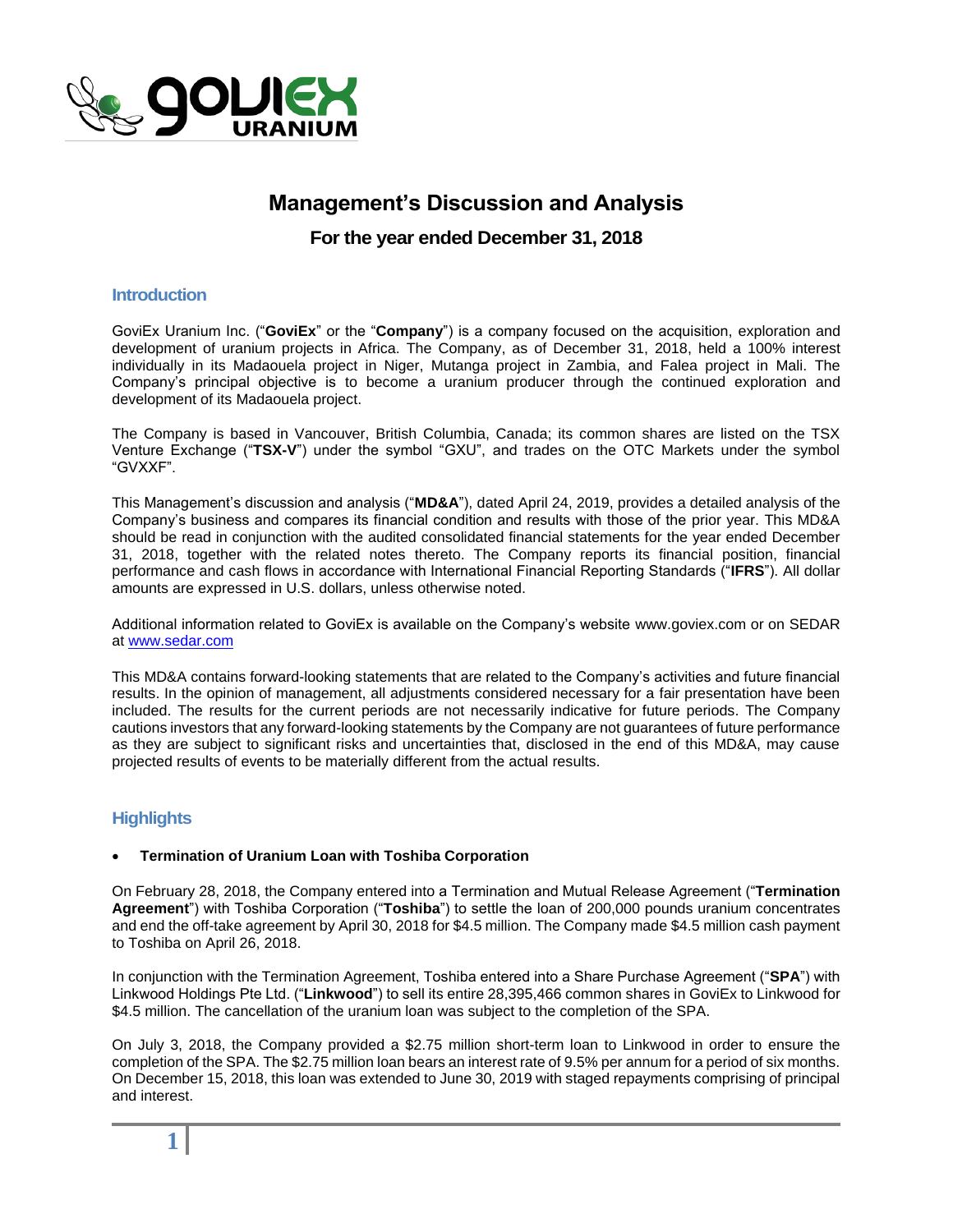### **For the year ended December 31, 2018**

On July 9, 2018, the Company announced the conclusion of the Termination Agreement following the completion of the SPA.

#### **Development of Madaouela Project in Niger**

Since the mining permit was granted to Madaouela I in January 2016, the Company has been seeking to reach a commercial framework with Niger government to jointly develop the Madaouela I project.

On April 8, 2019, the Company announced the agreement of a framework, subject to signing of the definitive agreements, in which Niger government is to acquire 10% interest in the mine permitted project for \$14.5 million in exchange of settlement of the Euro 7 million mine permit payment and Madaouela I area taxes from 2016 to 2018. The Niger government would as a result have a 20% interest in the mine permitted project Madaouela I including the 10% free carried interest provided under the 2006 Niger mining code.

#### **Completion of Non-Brokered Private Placements**

On June 5, 2018 and December 31, 2018, the Company closed non-brokered private placements of 35,674,911 units and 5,879,411 units respectively at CAD \$0.17 per unit for total gross proceeds of CAD \$7.06 million. Each unit consisted of one common shares and one 3-year warrant exercisable at \$0.21, \$0.24 and \$0.28 per share at each anniversary from the date of the issuances.

On April 10, 2019, the Company closed another non-brokered private placement by issuing 20,600,000 units for gross proceeds of CAD \$3.5 million. The unit was on the same terms as the placements in 2018.

#### **Appointment of Feasibility Study Consultants**

On September 19, 2018, the Company announced the appointment of SRK Consulting (UK) Ltd. ("**SRK**") and SGS Bateman (Pty) Ltd ("**SGS**") as the consultants for the completion of a feasibility study for the Madaouela I project. SRK and SGS were part of the team that completed the pre-feasibility study and environmental permitting work for the Madaouela project.

#### **Mineral Properties**

#### Niger – Madaouela Project

The Madaouela Project, located in the heart of a historically prolific uranium producing district, originally consisted of seven contiguous tenements, known as Madaouela I, II, III, IV, Anou Melle, Eralrar and Agaliouk (the "**Madaouela Project**"). The Madaouela Project was initially acquired in June 2007 for Euro 32 million (Euro 25 million paid) pursuant to mining conventions between Niger government and the Company. A final payment of Euro 7 million would be due when, among other things, one of the Madaouela Project tenements is formally converted from an exploration license to a mining permit.

On January 26, 2016, a 10-year mine permit was granted for the Madaouela I tenement. Under the terms of the 2006 Niger mining code and the Company's mineral conventions, the Company is required to transfer a 10% free-carried equity interest in the shares of a Nigerien company that will be formed to hold the Madaouela I mining permit, to the Niger government. In addition, the Niger government has the right to acquire, in cash or in kind, at fair market value up to an additional 30% equity interest in the project.

On June 13, 2018, Niger Ministry made an election to hold only the free carried interest 10% in the Nigerien company, and requested the final Euro 7 million acquisition payment. In addition, the Niger government has requested annual area taxes of \$2.1 million (CFA 1,216 million) related to the Madaouela I mining permit for 2016 to 2018 year ends. Under Niger's mining code an area tax will only start to become a liability of the new Nigerien operating company once it is incorporated. Since the grant of the mining permit, the Company had been actively negotiating these items, including the timing and terms of the Euro 7 million payment, with Niger government.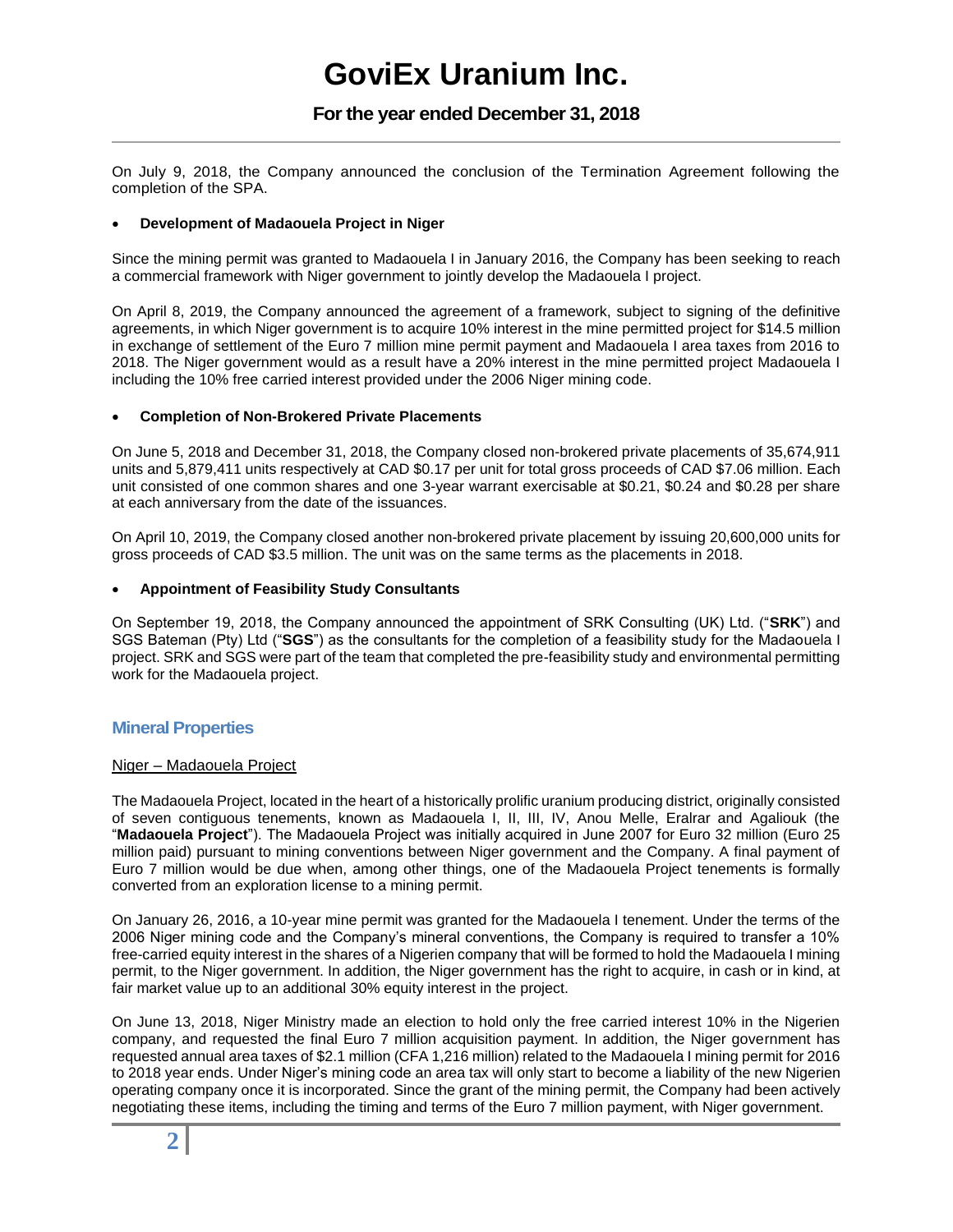### **For the year ended December 31, 2018**

On April 8, 2019, the Company announced a commercial framework was reached in which Government Niger agreed to convert the Euro 7 million and the three years of contested area taxes into an additional 10% interest by the Niger government in the new Nigerien company to hold Madaouela I for approximately \$14.5 million.

In addition, the key commercial terms agreed in principle include adding mineral resources discovered in Agaliouk exploration licenses to the Madaouela I mining permit; granting new exploration licenses for Madaouela II, III, IV and Anou-Melle which expired in January 2019; deferring future area taxes until successful project financing for mine construction and project development. Finalized terms will be fully described in the definitive agreement and remain subject to governmental and regulatory approval.

In September 2018, the Company engaged SRK and SGS to commence a feasibility study for Madaouela project. The feasibility study would allow the Company to include the positive effects of certain optimizations, which were not available at the time the pre-feasibility study was produced.

In January 2019, the Company signed a Memorandum of Understanding ("**MOU"**) with Windiga Energy Inc. ("**Windiga")** to jointly evaluate the feasibility of powering the Company's flagship Madaouela Project using a dedicated and renewable hybrid solar power solution.

#### Zambia – Mutanga Project

GoviEx acquired 100% of the Mutanga Project in June 2016. The project consists of two contiguous mining licenses totalling 47,115 hectares located in the Southern Province of Zambia, approximately 200 km south of Lusaka, Zambia.

On October 30, 2017, the Company acquired additional one mine permit through the acquisition of the African subsidiaries of African Energy Resources Ltd., for 3.0 million common shares and 1.6 million common share purchase warrants of GoviEx. This acquisition unified prospective uranium properties adjacent to, and contiguous with, GoviEx's Mutanga mine permit in Zambia, (collectively the "**Mutanga project**").

In November 2017, the Company announced the completion a National Instrument (NI) 43-101 Preliminary Economic Assessment ("**PEA")** for the Mutanga Project.

#### Mali – Falea Project

The Falea project consists of three exploration licenses, Falea, Bala and Madini, (collectively the "**Falea project**") owned 100% by the Company, and is a uranium, silver and copper deposit located approximately 250 km west of Bamako, near the Senegal and Guinea borders.

During 2018, Falea license was renewed the second term, and both Madini and Bala were granted as brand new licenses.

#### **Toshiba Bond Settlement and Linkwood Loan**

On April 18, 2012, the Company entered into a bond purchase agreement with Toshiba, as subsequently amended, pursuant to which the Company issued the following to Toshiba (collectively, the "**Bond Financing**"):

- a) a \$30 million convertible debenture (the "**Bond A**") at an interest rate of 15% compounded annually and maturing April 19, 2019. On June 19, 2014, following the Initial Public Offering, the Company redeemed the Bond A by issuing 28,395,466 common shares to Toshiba for a total value of \$60.3 million including interest.
- b) a 200,000 pounds uranium loan at an interest rate of 12% compounded annually and maturing April 19, 2020, subject to early redemption. The principal and interest are stated in pounds of  $U_3O_8$ , and at maturity date the Company would have to repay Toshiba a total of 495,193 pounds of  $U_3O_8$  including interest accrued.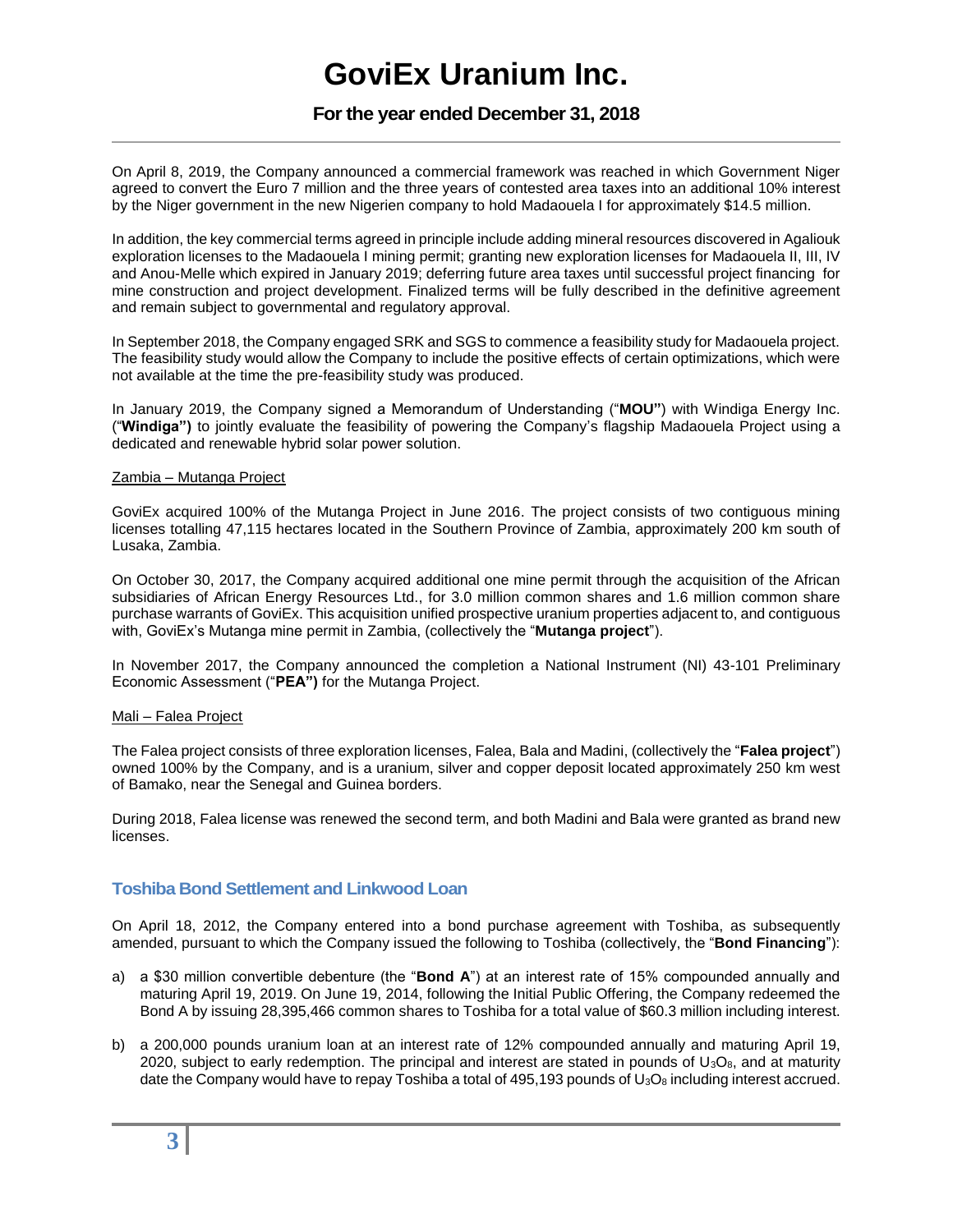### **For the year ended December 31, 2018**

The Bond Financing was secured by a floating charge on all assets of the Company in Niger.

Concurrent with the Bond Financing, the Company entered into a Sale and Purchase of Uranium Concentrates Agreement (the "**Off-take Agreement**") whereby Toshiba had the right and obligation to purchase up to 600,000 pounds of  $U_3O_8$  per year for 14 years commencing January 1, 2019.

On February 28, 2018, the Company signed the Termination Agreement with Toshiba to settle the uranium loan, terminate the Off-take Agreement, and provide a mutual release to each other in accordance with the terms and conditions set out in the Termination Agreement. On April 26, 2018, the Company paid Toshiba \$4.5 million in cash.

As a part of the Termination Agreement, Toshiba entered into a SPA with Linkwood to whom Toshiba agreed to sell 28,395,466 common shares of GoviEx it holds for \$4.5 million.

On July 3, 2018, the Company entered into a short-term loan agreement with Linkwood and advanced \$2.75 million to Linkwood in order to allow Linkwood to complete the SPA. The \$2.75 million loan is for a period of six months with an optional extension at an interest rate of 9.5% per annum.

On July 9, 2018, the Company announced the conclusion of the Termination Agreement. As a result, a \$5.06 million gain was recognized in the profit and loss during the year ended December 31, 2018.

On December 31, 2018, the Company announced a six-month extension of the Linkwood loan to June 30, 2019. Principal and interest would be repaid monthly commencing Feb 28, 2019 to June 30, 2019. Monthly repayments for February and March 2019 have been received.

#### **Results of Operations**

During the year ended December 31, 2018, the Company recorded a loss of \$0.37 million compared to \$6.05 million in the prior year. Significant differences in the comparative amounts were mainly caused by the non-cash gain in the uranium loan settlement in 2018.

A comparison of expenses for the year in 2018 and 2017 is listed below:

|                                |          | Years ended December 31, |         |  |
|--------------------------------|----------|--------------------------|---------|--|
| (in thousands of U.S. dollars) | 2018     | 2017                     | Changes |  |
|                                | \$       | \$                       | \$      |  |
| Exploration and evaluation     | (2, 154) | (2, 452)                 | 298     |  |
| General and administrative     | (1,948)  | (1,721)                  | (227)   |  |
|                                | (4, 102) | (4, 173)                 | 71      |  |
| Gain on derivative liability   |          | 503                      | (503)   |  |
| Depreciation                   | (15)     | (28)                     | 13      |  |
| Foreign exchange gain (loss)   | (227)    | 244                      | (471)   |  |
| (Loss) gain on uranium Ioan    | 5,062    | (1,262)                  | 6,324   |  |
| Interest on uranium Ioan       | (485)    | (905)                    | 420     |  |
| Interest and other income      | 192      | 535                      | (343)   |  |
| Share-based payment            | (656)    | (808)                    | 152     |  |
| Loss on marketable securities  | (137)    |                          | (137)   |  |
| Write-off of asset             |          | (160)                    | 160     |  |
| Net loss                       | (368)    | (6,054)                  | 5,686   |  |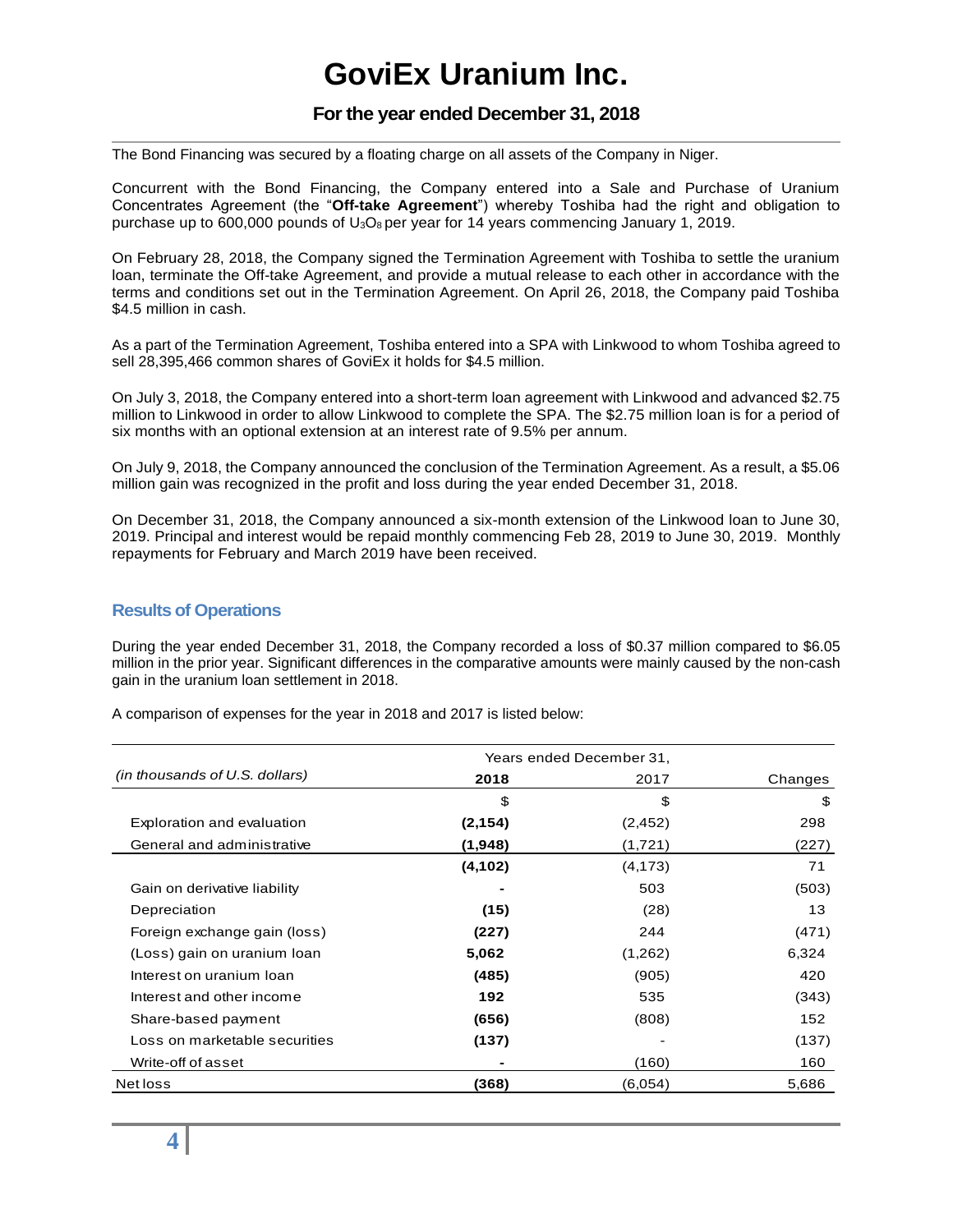### **For the year ended December 31, 2018**

#### **Exploration and evaluation expenses**

Exploration and evaluation expenditures are related to personnel, mineral property maintenance, and technical consulting costs in the Company's Africa subsidiaries. These costs can vary depending on the stages and priorities of the exploration program.

During the 2018 year end, the Company incurred total \$2.15 million expenditures including \$1.19 million in Niger, \$0.61 million in Zambia, and \$0.35 million in Mali. Among those expenditures, 44% were for local personnel costs, with the remaining expenditures cover office rental, supplies, technical consultants, governmental fees, and camp costs.

The Company decided not to carry out any drilling exploration programs in 2018, as the Company already has substantial resources and preferred the focus on balance sheet management and cost optimisation for the Madaouela Project.

During the year ended December 31, 2017, the Company conducted a drilling program for Madaouela project and a geophysical survey for Falea project, while maintain its subsidiary offices in Niger, Zambia and Mali.

|                                | Years ended December 31, | Increase |            |
|--------------------------------|--------------------------|----------|------------|
| (in thousands of U.S. dollars) | 2018                     | 2017     | (decrease) |
|                                | \$                       | \$       | \$         |
| Wages and benefits             | 937                      | 911      | 26         |
| Office expenses                | 370                      | 385      | (15)       |
| Consulting                     | 323                      | 306      | 17         |
| Licenses and taxes             | 249                      | 230      | 19         |
| Camp                           | 164                      | 208      | (44)       |
| Travel                         | 54                       | 36       | 18         |
| Professional fees              | 52                       | 106      | (54)       |
| Exploration                    | 5                        | 270      | (265)      |
|                                | 2,154                    | 2,452    | (298)      |

#### **General and administrative expenses**

General administrative expenses are mainly comprised of salaries and general corporate head office expenses. The scale and nature of the Company's corporate and administrative activity have remained relatively consistent over the years. Fluctuations in expenses are driven by the timing of certain expenses are made such as investor relation activities, travel and insurance.

During the 2018 year end, the Company incurred \$1.95 million administrative and general office expenses comprised of 54% corporate salaries, followed by 14% in investor relations. The remaining expenditures relate to Vancouver head-office costs, professional fees, and regulatory filing and stock exchange listing required to operate the Company as a publicly traded company.

On February 28, 2018, the Company terminated agreement with Palisade Global Investments Ltd. who was engaged on February 1, 2017, to assist the Company to expand liquidity and investor awareness through focused marketing, distribution and research.

On July 9, 2018, the Company engaged Red Cloud Klondike Strike Inc. ("**Red Cloud**") to provide capital market advisory services including roadshows and social media support for the Company at a monthly rate of CAD \$10,000 for an initial term of six months and thereafter on a monthly basis. Pursuant to the terms of the engagement, the Company granted Red Cloud 500,000 stock options exercisable at CAD \$0.22 per share until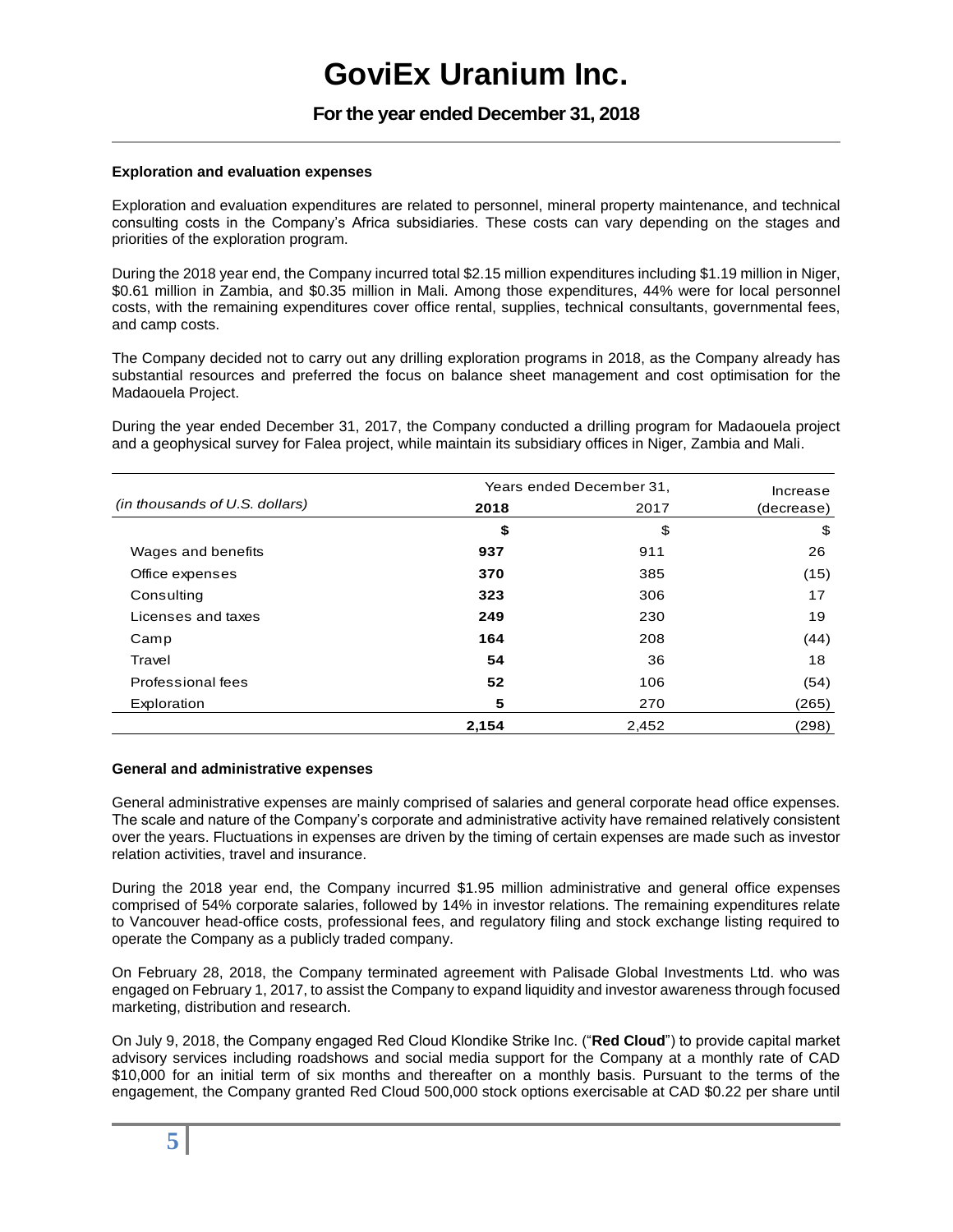### **For the year ended December 31, 2018**

July 9, 2021 subject to earlier termination. These stock options will vest 25% on October 9, 2018, 25% every three-months thereafter.

On September 25, 2018, the Company granted 9,880,000 stock options to its directors, officers, and employees exercisable at CAD \$0.215 until September 25, 2023. 25% of the granted options were vested on September 25, 2018 and thereafter 25% on each anniversary until fully vested. As a result, \$378,826 expenses for this grant plus those from previous grants were recognized in share-based compensation during the 2018 year end.

The following table sets forth a comparison of information for the previous eight quarters ended with December 31, 2018:

|                                | Years ended December 31, | Increase |            |
|--------------------------------|--------------------------|----------|------------|
| (in thousands of U.S. dollars) | 2018                     | 2017     | (decrease) |
|                                | \$                       | \$       | \$         |
| Wages and benefits             | 1,048                    | 842      | 206        |
| Investor relations             | 264                      | 243      | 21         |
| Office expenses                | 218                      | 207      | 11         |
| Professional fees              | 183                      | 169      | 14         |
| Travel                         | 137                      | 186      | (49)       |
| Regulatory                     | 98                       | 74       | 24         |
|                                | 1,948                    | 1,721    | 227        |

#### **Three months ended December 31, 2018**

For the three months ended December 31, 2018, the Company extended the Linkwood loan until June 30, 2019 with stated repayment including principal and interest.

On December 31, 2018, the Company closed a non-brokered private placement by issuing 5,879,411 units at a price of CAD \$0.17 per unit for gross proceeds of CAD \$1 million. Each unit consists of one common share and one common share purchase warrant exercisable at \$0.21, \$0.24 and \$0.28 at each anniversary from the issuance.

#### **Selected Annual Information**

| <i>(in thousands of U.S. dollars)</i> | December 31, |          |         |  |
|---------------------------------------|--------------|----------|---------|--|
| except for per share amounts)         | 2018         | 2017     | 2016    |  |
| Financial performance                 | \$           | \$       | \$      |  |
| Total revenue                         |              |          |         |  |
| Net loss for the year                 | (368)        | (6.054)  | (581)   |  |
| Basic and diluted loss per share      | (0.00)       | (0.01)   | (0.00)  |  |
| Financial position                    |              |          |         |  |
| Total assets                          | 73,903       | 67,996   | 65.726  |  |
| Non-current liabilities               |              |          | 503     |  |
| Working capital deficiency            | (4,603)      | (3, 168) | (2,864) |  |
| Cash dividends declared               |              |          |         |  |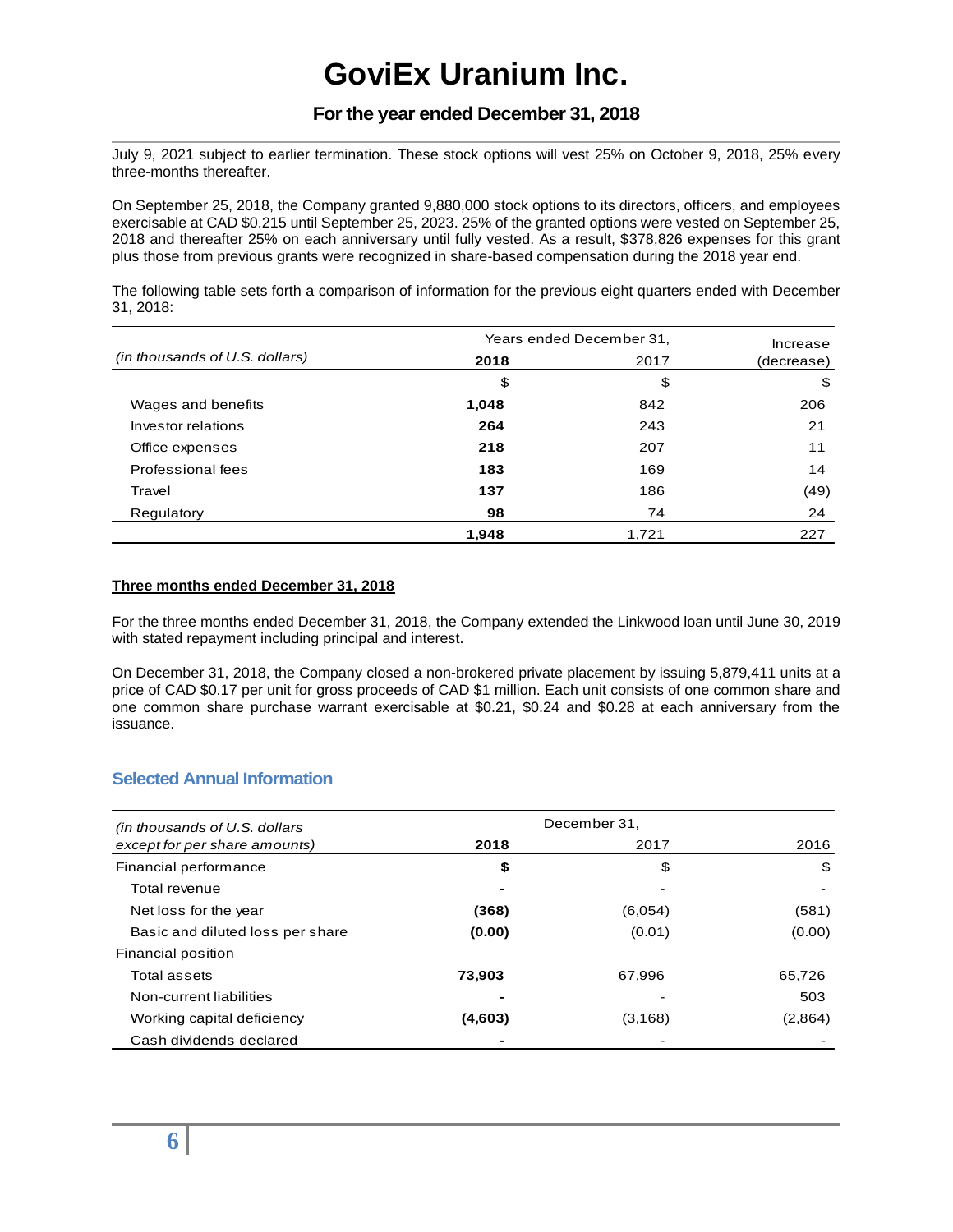### **For the year ended December 31, 2018**

#### **Summary of Quarterly Results**

The Company's results have been driven by the level of its exploration and evaluation activities. The Company has had no revenue from mining operations since its inception. Significant variations in costs can be attributed to the following:

- Exploration and evaluation expenditures can vary widely from quarter to quarter depending on the stages and priorities of the exploration program.
- Share-based compensations are equity-settled and fair valued through Black-Scholes pricing model when stock options are granted and vested. Any change in the assumptions used will impact the share-based expense recorded in the period.
- Foreign exchange gains and losses arise because the Company conducts certain of its activities and holds financial assets in U.S. Dollars, Canadian dollars and other currencies, and reports its financial results in U.S. Dollars

The following table sets forth a comparison of information for the previous eight quarters ended with December 31, 2018:

| (in thousands of U.S. dollars except |          |                          |         |         |         |        |          |          |
|--------------------------------------|----------|--------------------------|---------|---------|---------|--------|----------|----------|
| for per share amounts)               | Q4'18    | Q3'18                    | Q2'18   | Q1'18   | Q4'17   | Q3'17  | Q2'17    | Q1'17    |
|                                      | \$       | \$                       | \$      | \$      | \$      | \$     | \$       | \$       |
| Exploration and evaluation           | (653)    | (469)                    | (406)   | (626)   | (584)   | (511)  | (645)    | (712)    |
| General and administrative           | (546)    | (364)                    | (624)   | (414)   | (504)   | (261)  | (528)    | (428)    |
|                                      | (1, 199) | (833)                    | (1,030) | (1,040) | (1,088) | (772)  | (1, 173) | (1, 140) |
| Foreign exchange gain (loss)         | 57       | $\overline{7}$           | (116)   | (175)   | 45      | 85     | 120      | (6)      |
| Gain (loss) on derivative liability  |          | ۰                        |         |         | 112     | 309    | 997      | (915)    |
| Gain (loss) on marketable securities | (39)     | 21                       | (7)     | (112)   |         |        |          |          |
| Interest and other                   | 77       | 71                       | 11      | 18      | (6)     | 4      |          | 509      |
| Interest on uranium Ioan             |          | $\overline{\phantom{a}}$ | (262)   | (223)   | (251)   | (214)  | (208)    | (232)    |
| Gain (loss) on uranium Ioan          |          | -                        | 4,049   | 1,013   | (1,301) | (54)   | 1,543    | (1,450)  |
| Share-based payment                  | (173)    | (305)                    | (66)    | (112)   | (60)    | (116)  | (320)    | (312)    |
| Write-off of assets                  |          |                          |         |         | (160)   |        |          |          |
| Net (loss) income for period         | (1,277)  | (1,039)                  | 2,579   | (631)   | (2,709) | (758)  | 959      | (3,546)  |
| (Loss) income per share              | (0.00)   | (0.00)                   | 0.01    | (0.00)  | (0.01)  | (0.00) | 0.00     | (0.01)   |

#### **Liquidity and Capital Resources**

The Company is at an advanced exploration and development stage with no source of operating cash flow, and has been dependent on raising funds through the issuance of shares and/or debt arrangements. Material increases or decreases in the Company's liquidity and capital resources will be determined by the success of the Company in renewing its mineral licenses, maintaining its mining permits and obtaining equity or other sources of financing.

With the Euro 7 million and three year area taxes payments are converted to the additional 10% interest purchased by Niger government in the mine permitted Madaouela I project, the Company would need to finalize the definitive framework with Niger government, seeking project capital through debt/equity, joint venture or other means of financing.

During the 2018 year end, the Company spend \$3.5 million in operating activities, paid \$4.5 million cash to Toshiba to have settled the uranium loan, closed non-brokered private placements for gross proceeds of \$5.3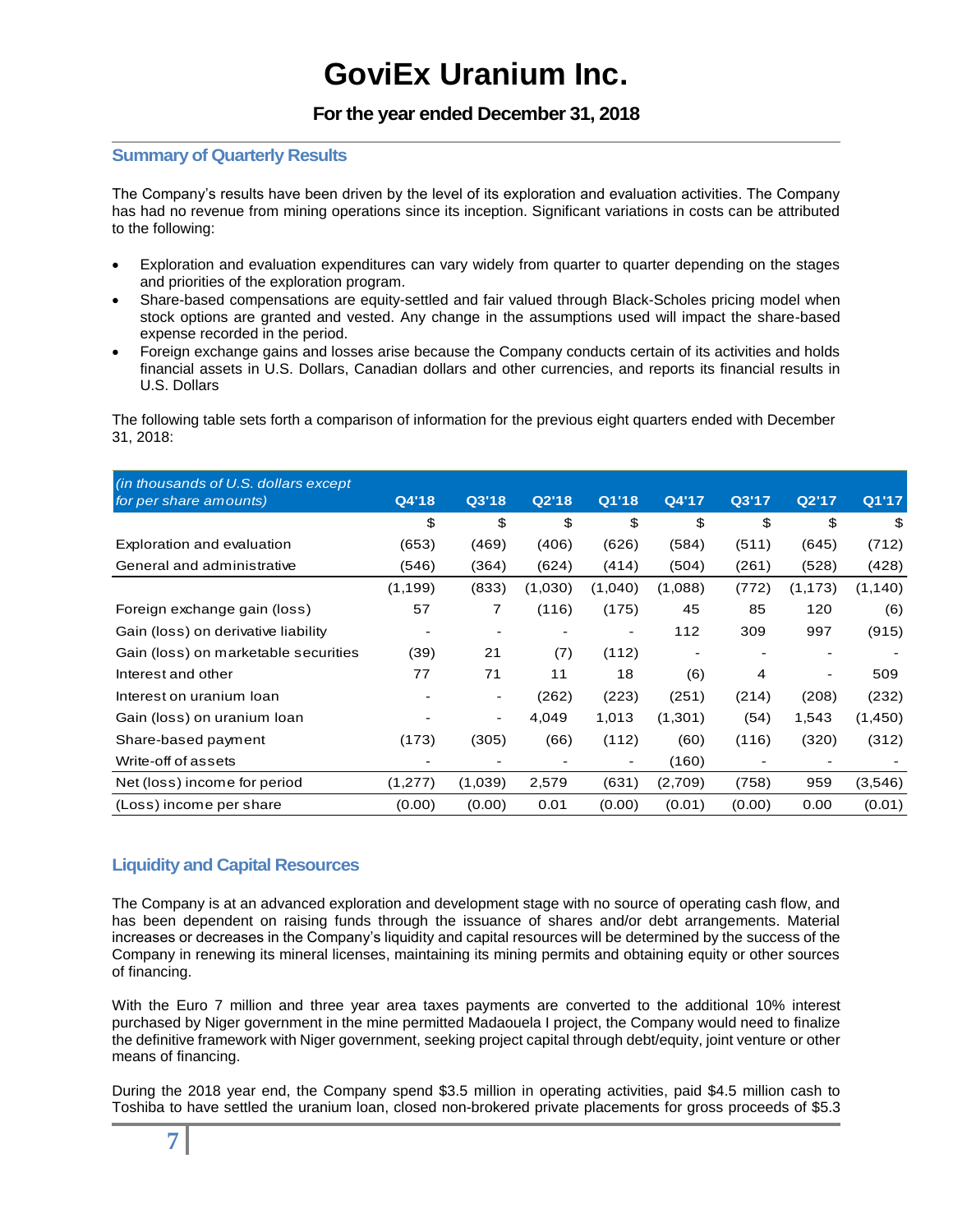### **For the year ended December 31, 2018**

million, received \$1.0 million from warrants and stock option exercises, and lent \$2.75 million to Linkwood which is expected to be repaid by June 30, 2019.

The Company is also required to incur certain exploration expenditures when exploration licenses are granted or renewed for the projects of Agaliouk and Falea.

Subsequent to the 2018 year end, the Company received \$0.7 million from Linkwood on the loan repayment and expect remaining \$2.3 million to be received in the rest of 2019.

Unless there is a significant financing transaction, total cash is expected to decrease from one period to the next. Cash as of April 24, 2019 is approximately \$2.8 million.

#### **Transactions with Related Parties**

The Company is a party to a shareholders' cost-sharing agreement with a private company, Global Mining Management Corp. ("**GMM**"), pursuant to which GMM provides the Company with furnished office space, equipment and communications facilities and the employment of certain corporate personnel in Vancouver, British Columbia.

All transactions with related parties acting in their capacity as officers and directors of the Company have occurred in the normal course of the Company's operations and have been measured at their fair value as determined by management.

Key management, consisting of personnel having authority and responsibility for planning, directing, and controlling the Company, includes the Board of Directors, Executive Chairman, CEO and CFO.

Pursuant to a credit agreement with Denison Mines Corp. ("**Denison**"), the Company drawn down CAD \$250,000 on December 12, 2018 to pay its corporate expenses. On April 11, 2019, CAD \$256,164 including CAD \$6,164 interest accrued was repaid to Denison.

#### **Outstanding Share Capital**

As of April 24, 2019, the Company has:

- 423,217,962 class A common shares issued and outstanding;
- 34,555,000 options outstanding with exercise prices ranging from CAD \$0.10 to \$2.15; and
- 182,278,238 share purchases warrants exercisable ranging \$0.075 to \$0.28 expiring from June 10, 2019 through April 10, 2022.

#### **Off Balance Sheet Arrangements**

The Company has no off-balance sheet arrangements, no capital lease agreements and no long-term obligations other than those contained in Note 12, Commitments and Contingencies to the consolidated financial statements.

#### **Proposed Transactions**

As is typical of the mineral exploration and development industry, the Company periodically reviews potential acquisition, dispositions, investment, joint venture and other opportunities that could enhance shareholder value. Other than the definitive agreements with Nigerien government as disclosed in Note 17(a) of the consolidated financial statements, there are no proposed transactions that would be considered by management to constitute a material change in the affairs of the Company as at the date hereof.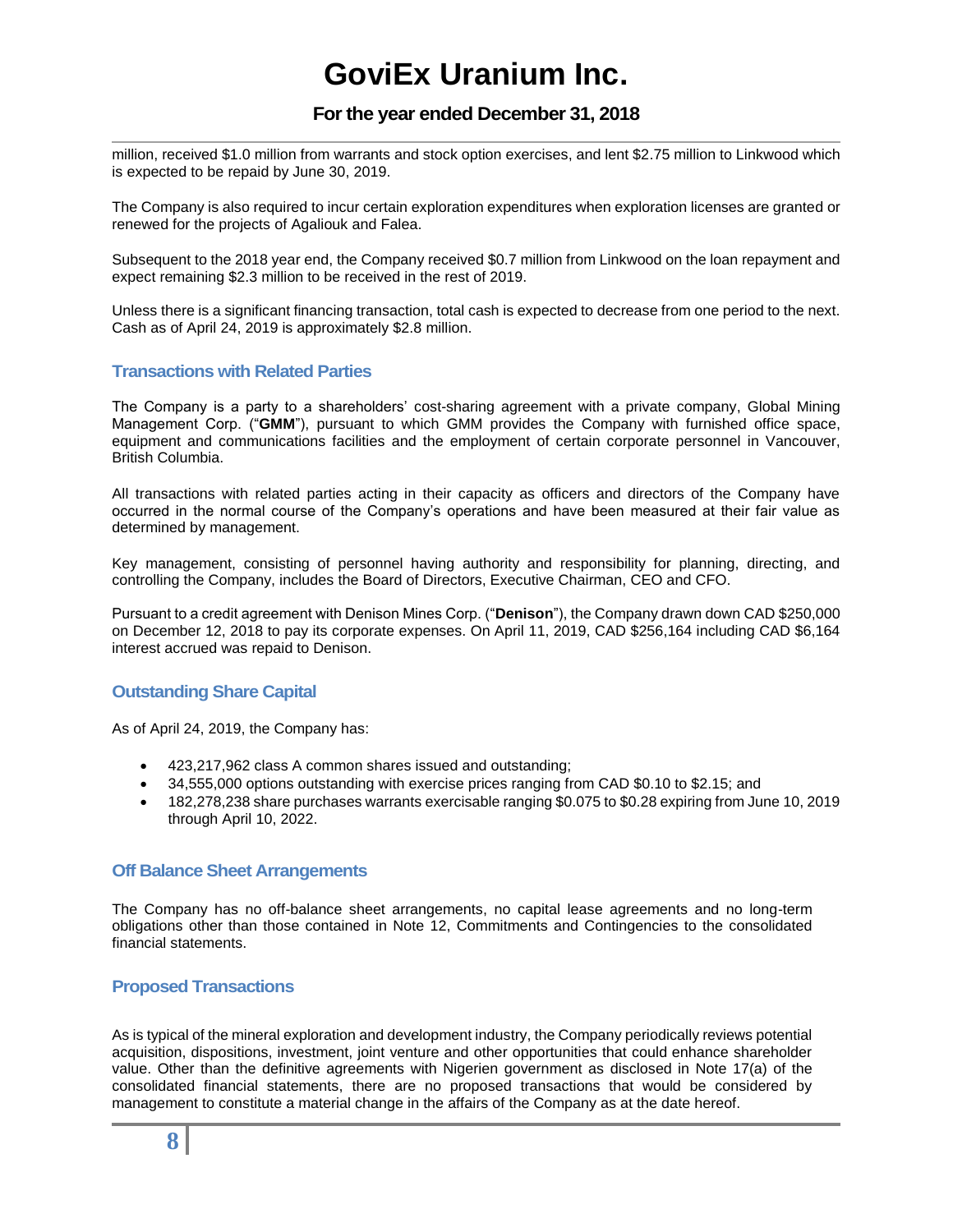### **For the year ended December 31, 2018**

#### **Changes in Accounting Policies**

The significant accounting policies applied in preparation of the financial statements are consistent with those applied and disclosed in the Note 2 of the Company's 2018 audited consolidated financial statements.

Adoption of IFRS 9 - Financial Instruments had no material impact on the Company's financial position or financial performance on the transition date.

IFRS 16 - Leases is a new standard effective for the year beginning on or after January 1, 2019. The Company does not have any material leases, thus the adoption of IFRS 16 is not expected to have a significant impact on its financial statements for the year ending December 31, 2019.

#### **Critical Accounting Estimates**

The preparation of financial statements in conformity with IFRS requires management to make estimates and assumptions that affect the reported amount of assets and liabilities and disclosure of contingent liabilities at the date of the financial statements, and the reported amounts of revenues and expenditures during the reporting period.

Although the Company regular reviews the estimates and judgments made that affect the consolidated financial statements, actual results may be materially different. Please refer to Note 2 of the 2018 consolidated financial statements for a description of the critical accounting estimates and judgment.

#### **Note to U.S. Readers**

The Company uses Canadian Institute of Mining, Metallurgy and Petroleum definitions for the terms "measured resources", "indicated resources" and "inferred resources". U.S. investors are advised that while the terms "measured resources", "indicated resources" and "inferred resources" are recognized and required by Canadian regulations, including National Instrument 43-101 ("**NI43-101**"), the SEC does not recognize these terms. Accordingly, information contained in this MD&A contains descriptions of mineral deposits that may not be comparable to similar information made public by U.S. companies that are not required to comply with NI43-101 and that are subject to the reporting requirements under the U.S. federal securities laws and the rules and regulations thereunder. The SEC permits U.S. companies, in their filings with the SEC, to disclose only those mineral deposits that a company can economically and legally extract or produce. U.S. readers are cautioned not to assume that any part or all of the material in these categories will be converted into reserves. It should not be assumed that any part of an inferred mineral resource will ever be upgraded to a higher category.

#### **Forward Looking Statements**

The MD&A contains certain statements that may be deemed "Forward-Looking Statements." Forward-Looking Statements may include, but is not limited to, statements with respect to the future financial and operating performance of the Company, its subsidiaries and affiliated companies, its mining projects, the future prices of uranium, the estimation of mineral resources, the realization of mineral resource estimates, costs of production, capital and exploration expenditures, costs and timing of the development of new deposits, costs and timing of the development of new mines, costs and timing of future exploration, requirements for additional capital, governmental regulation of mining operations and exploration operations, timing and receipt of approvals, licences, and conversions under applicable mineral legislation, environmental risks, title disputes or claims, limitations of insurance coverage and the timing and possible outcome of pending regulatory matters. Often, but not always, forward-looking statements can be identified by the use of words such as ''plans'', ''expects'', ''is expected'', ''budget'', ''scheduled'', ''estimates'', ''forecasts'', ''intends'', ''anticipates'', or ''believes'' or variations (including negative variations) of such words and phrases, or state that certain actions, events or results ''may'', ''could'', ''would'', ''might'' or ''will'' be taken, occur or be achieved. These statements reflect the Company's current expectations regarding future events and operating performance and speak only as of the date of this MD&A.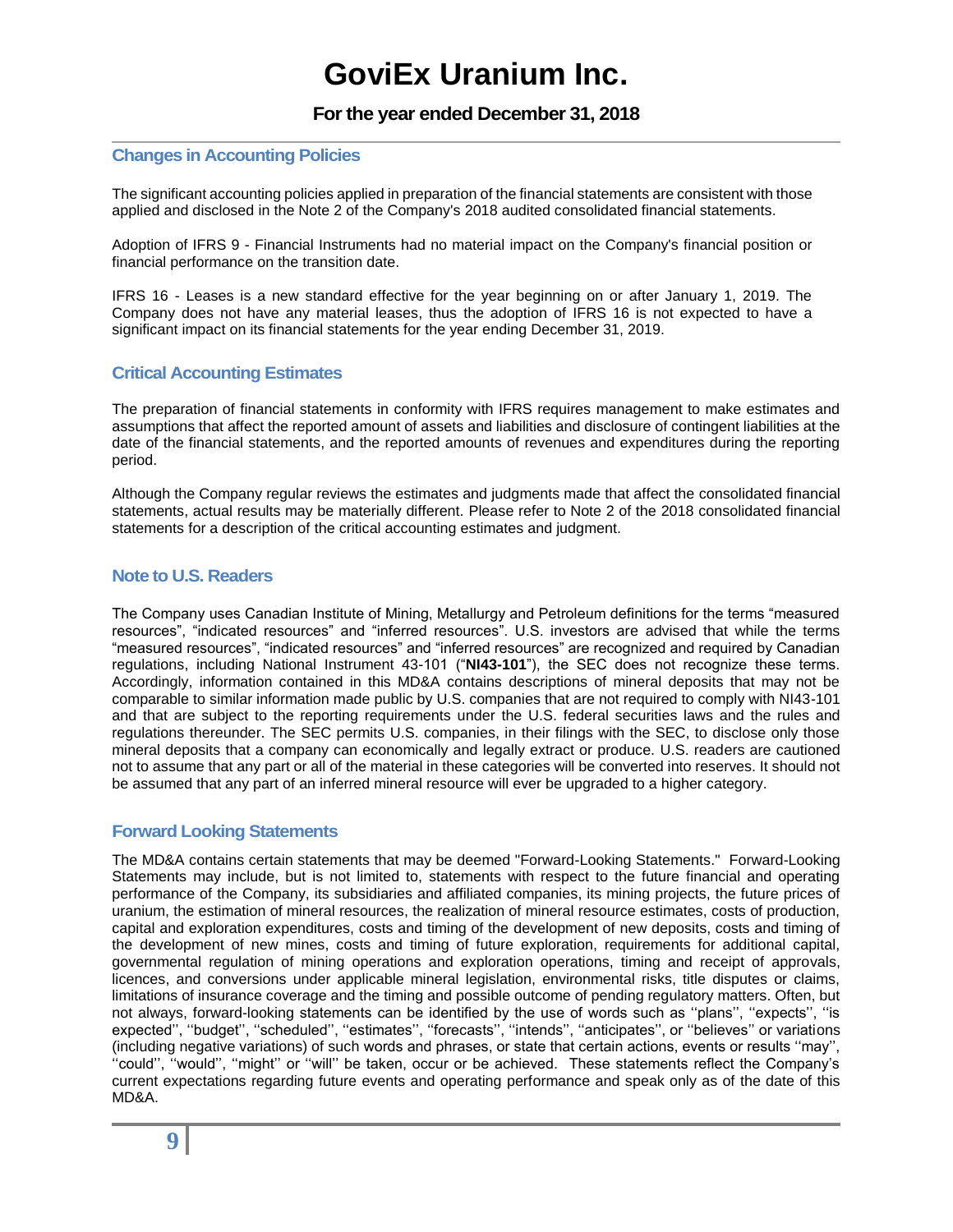### **For the year ended December 31, 2018**

#### **Financial Risks and Management Objectives**

The Company is engaged in mining exploration and development activities which are subject to a number of risks and uncertainties, each of which could have an adverse effect on the result, business prospects or financial position of the Company.

The Company's securities should be considered a highly speculative investment and investors should carefully consider all of the information disclosed in the Company's regulatory filings prior to making an investment in the Company.

The risks noted below do not necessarily comprise all of the risks faced by the Company. Additional risks not currently known to the Company, or that the Company currently considers immaterial, may also adversely impact the Company's business, financial results and prospects.

#### **Risks Related to the Business of the Company**

*The Company cannot guarantee that the Madaouela Project will become a commercially viable mine, or that it will discover any commercially viable uranium deposits.*

Uranium exploration, development, and operations are highly speculative and are characterized by a number of significant inherent risks, which even a combination of careful evaluation, experience and knowledge may not eliminate and may result in the inability to develop a project. These risks include, among other things, unprofitable efforts resulting not only from the failure to discover additional uranium mineral resources, but also from finding uranium mineral resources that are insufficient in quantity and quality to return a profit from production. Few properties that are explored are ultimately developed into producing mines. Unusual or unexpected formations, formation pressures, flooding, fires, power outages, lack of water, labour disruptions, civil instability and the inability to obtain suitable or adequate machinery, equipment or labour are other risks involved in mining operations and the conduct of exploration and development programs, as well as the inability to obtain required capital. There is no assurance that the foregoing risks will not occur and inhibit, delay or cease the development of the Madaouela Project or the Company's other exploration or development activities, all of which could have an adverse impact on the Company's business, results of operations, financial condition and prospects.

Estimates of mineral resources are, to a large extent, based upon the interpretation of geological data obtained from drill holes and other sampling techniques and technical studies. This information is used to calculate estimates of the capital costs, operating costs, other financial parameters based upon anticipated tonnage and grades of ore to be mined and processed, the configuration of the mineral resource, expected recovery rates, comparable facilities and equipment operating costs, anticipated climatic conditions and other factors. As a result, it is possible that the actual capital cost, operating costs, other economic parameters and economic returns of any proposed mine may differ from those estimated and such differences could be material and could have a material adverse effect on the Company's business, results of operations, financial condition and prospects. There can be no assurance that the Company will be able to complete the development of the Madaouela Project on budget or at all. This could be due to, among other things, and in addition to those factors described above, a decline in uranium prices; changes in the economics of the Madaouela Project; delays in receiving required consents, permits and licenses; problems with the delivery and installation of plant and equipment; cost overruns; changes in governmental regulations, including regulations relating to prices, taxes, royalties, infrastructure, land use, importing and exporting of commodities and environmental protection. Should any of these events occur, it would have a material adverse effect on the Company's business, results of operations, financial condition and prospects.

#### *The Company may not have sufficient funds to develop its mineral properties or to complete further exploration programs.*

The exploration and development of mineral deposits involves significant financial risks over a prolonged period of time, which even through a combination of careful evaluation, experience and knowledge may not be eliminated. Uranium exploration is expensive and major expenditures may be required to establish reserves by drilling and to construct mining and processing facilities.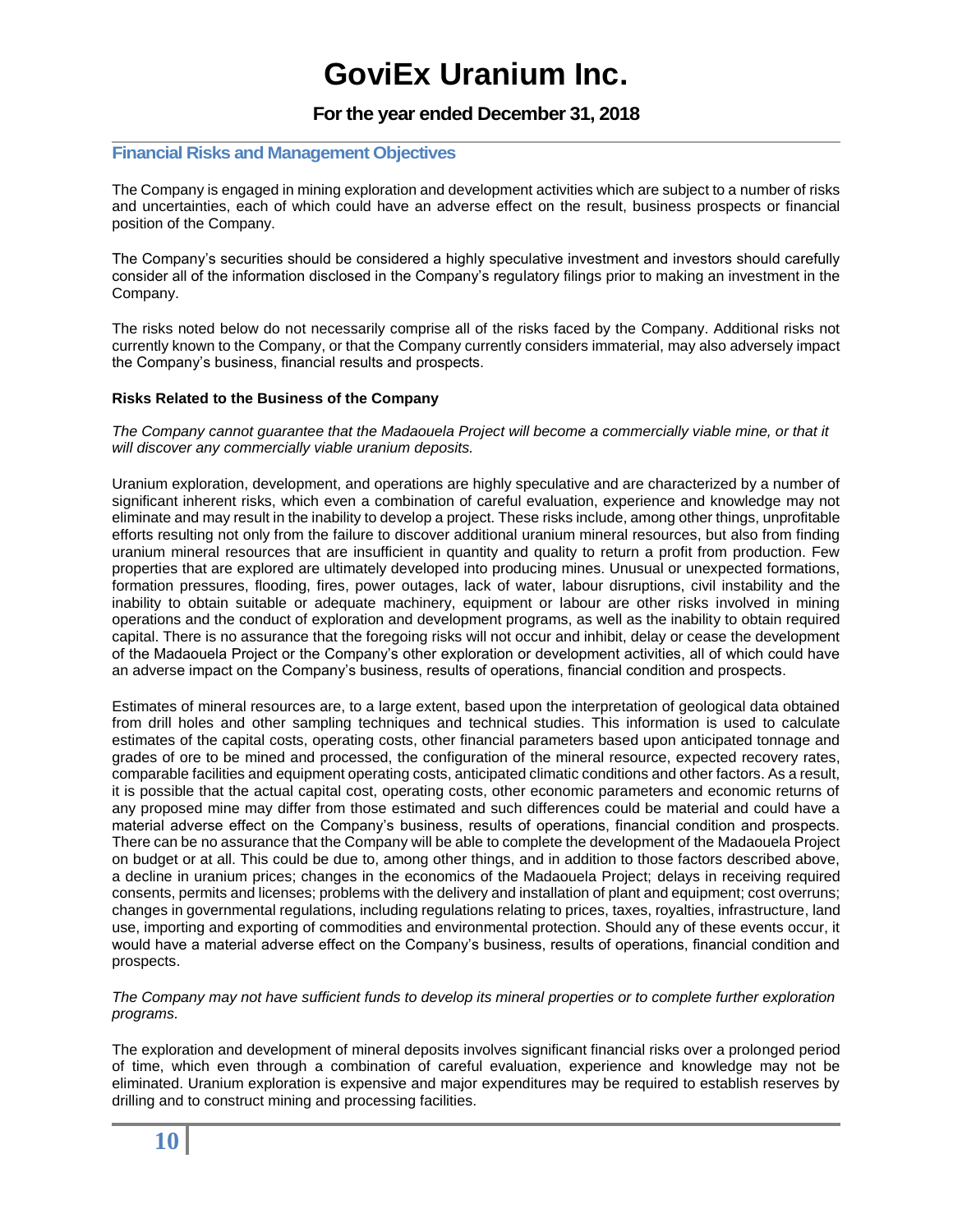### **For the year ended December 31, 2018**

The Company has limited financial resources from which to satisfy expenditures and its business strategy will likely require additional substantial capital investment. The Company currently generates no operating revenue, and must finance exploration activity and the development of its mineral properties by other means. The sources of external financing that the Company may use for these purposes include project or bank financing, or public or private offerings of equity or debt. Financing for the Company's activates may not be available on acceptable terms, or at all.

In the future, the Company's ability to continue exploration, development and production activities, if any, will depend on its ability to obtain additional external financing. Any unexpected costs, problems or delays could severely impact the Company's ability to continue exploration and development activities, and obtain additional financing.

#### *Negative cash flow from operating activities*

The Company has no history of earnings and has had negative cash flow from operating activities since inception. The Madaouela Project is in the exploration stage and significant capital investment will be required to achieve commercial production therefrom. There is no assurance that the Madaouela Project will generate earnings, operate profitably or provide a return on investment in the future. Accordingly, the Company will be required to obtain additional financing in order to meet its future cash commitments.

#### *The Company depends on a primary project in Niger and any adverse change to that project or to Niger would materially impact the Company.*

The Company's primary asset is its interest in the Madaouela Project. Any material adverse development affecting the progress of this project will have a material adverse effect on the Company's business, results of operations, financial condition and prospects. The Company has other mineral projects of a material nature which would partly mitigate any material adverse development affecting the Madaouela Project. In addition, the Company's primary mineral projects are located in a single jurisdiction, and any material adverse political, economic, social or other changes (including those described elsewhere in these risk factors) affecting Niger would have a material adverse impact on the Company's business, results of operations, financial condition and prospects.

#### *The Company's exploration, development and future operations are subject to numerous risks associated with operating in foreign jurisdictions.*

The Company's mineral projects are located in Africa, and therefore its activities are subject to the risks normally associated with the conduct of business in foreign countries. The occurrence of one or more of these risks could have a material and adverse effect on the Company's profitability or the viability of its affected foreign operations, which could have a material and adverse effect on the Company's business, results of operations, financial condition and prospects.

The Company's ability to carry on its business in the normal course may be adversely affected by political and economic considerations such as civil and tribal unrest, war (including in neighbouring states), terrorist actions, labour disputes, corruption, sovereign risk, political instability, the failure of foreign parties or governments to honour contractual relations, consents, rejections or waivers granted, changing (or arbitrary) government regulations with respect to mining including environmental requirements, taxation, land tenure, foreign investments, income repatriation and capital recovery, fluctuations in currency exchange and inflation rates, import and export restrictions, challenges to the Company's title to properties, problems renewing licenses and permits, opposition to mining from environmental or other nongovernmental organizations, increased financing costs, instability due to economic under-development, inadequate infrastructure, and the expropriation of property interests. In addition, the respective governments, or their court system, may not recognize, protect or enforce the Company's legal rights. The Governments may take action which is arbitrary or illegal. Any of these events could result in conditions that delay or prevent the Company from exploring or ultimately developing its mineral projects.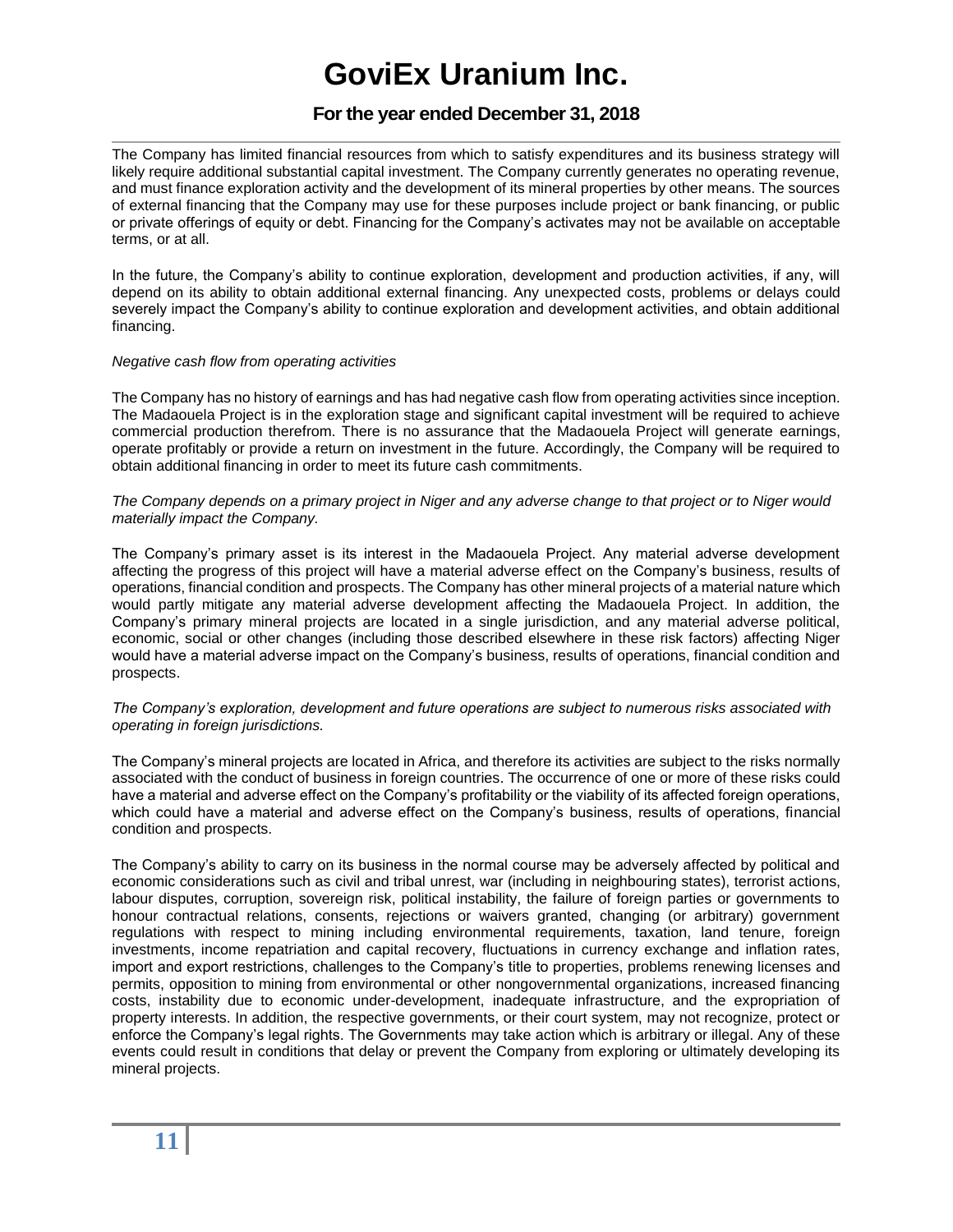### **For the year ended December 31, 2018**

The economy and political system of Niger, Mali and Zambia should be considered by investors to be less predictable than in countries such as Canada. The possibility that the current, or a future, government may adopt substantially different policies or take arbitrary action which might halt exploration, involve the re-nationalization of private assets or the cancellation of contracts, the cancellation of mining and exploration rights and/or changes in taxation treatment cannot be ruled out, the happening of any of which could result in a material and adverse effect on the Company's business, results of operations, financial condition and prospects.

#### *The Company has no history of production and no revenue from operations.*

The Company has no history of production and no revenue from operations. The Company is an exploration and pre-development company and all of its mineral properties are in the exploration stage. The Company has no history of mining operations and to date has generated no revenue from such operations. As such, the Company is subject to many risks common to such enterprises, including under-capitalization, cash shortages, limitations with respect to personnel, financial and other resources and lack of revenues. The Company has not defined or delineated any proven or probable reserves on any of its properties.

#### *The Company has no mineral properties in production or under development.*

The Company does not currently have mineral properties under development. If the development of the Company's properties is found to be economically feasible, the Company will be required to engage in the construction and operation of mines, processing plants and related infrastructure. As a result, the Company will continue to be subject to all of the risks associated with establishing new mining operations, including:

- unexpected variations in grade and material mined and processed;
- unexpected variation in plant performance;
- potential unrest and other hostilities in the area where the Company's mineral properties are located which may delay or prevent development activities;
- uncertainty regarding the timing and cost of the construction of mining and processing facilities;
- the inability to establish and build the necessary infrastructure, particularly adequate water and power supply;
- the inability to source skilled labour and mining equipment;
- the inability to obtain necessary environmental and other governmental approvals and permits and the timing of the receipt of those approvals and permits;
- the unavailability of funds to finance development and construction activities;
- opposition from non-governmental organizations, environmental groups or local groups which may delay or prevent development activities; and
- potential increases in operating costs due to changes in the cost of fuel, power, water materials and supplies and changes in capital costs due to changing operational plans and supply inputs.

Cost estimates to develop a project may increase as more detailed engineering work is completed on a project. It is common in new mining operations to experience unexpected costs, problems and delays during construction, development and mine start-up. In addition, delays in the early stages of mineral production often occur. Accordingly, the Company cannot provide assurance that its activities will result in mining operations at its mineral properties.

#### *Resource estimates may not be reliable.*

The figures presented for mineral resources in this MD&A are only estimates. The estimating of mineral resources is a subjective process and the accuracy of mineral resource estimates is a function of the quantity and quality of available data, the accuracy of statistical computations, and the assumptions used and judgments made in interpreting available engineering and geological information. There is significant uncertainty in any mineral resource estimate and the actual deposits encountered and the economic viability of a deposit may differ materially from the Company's estimates.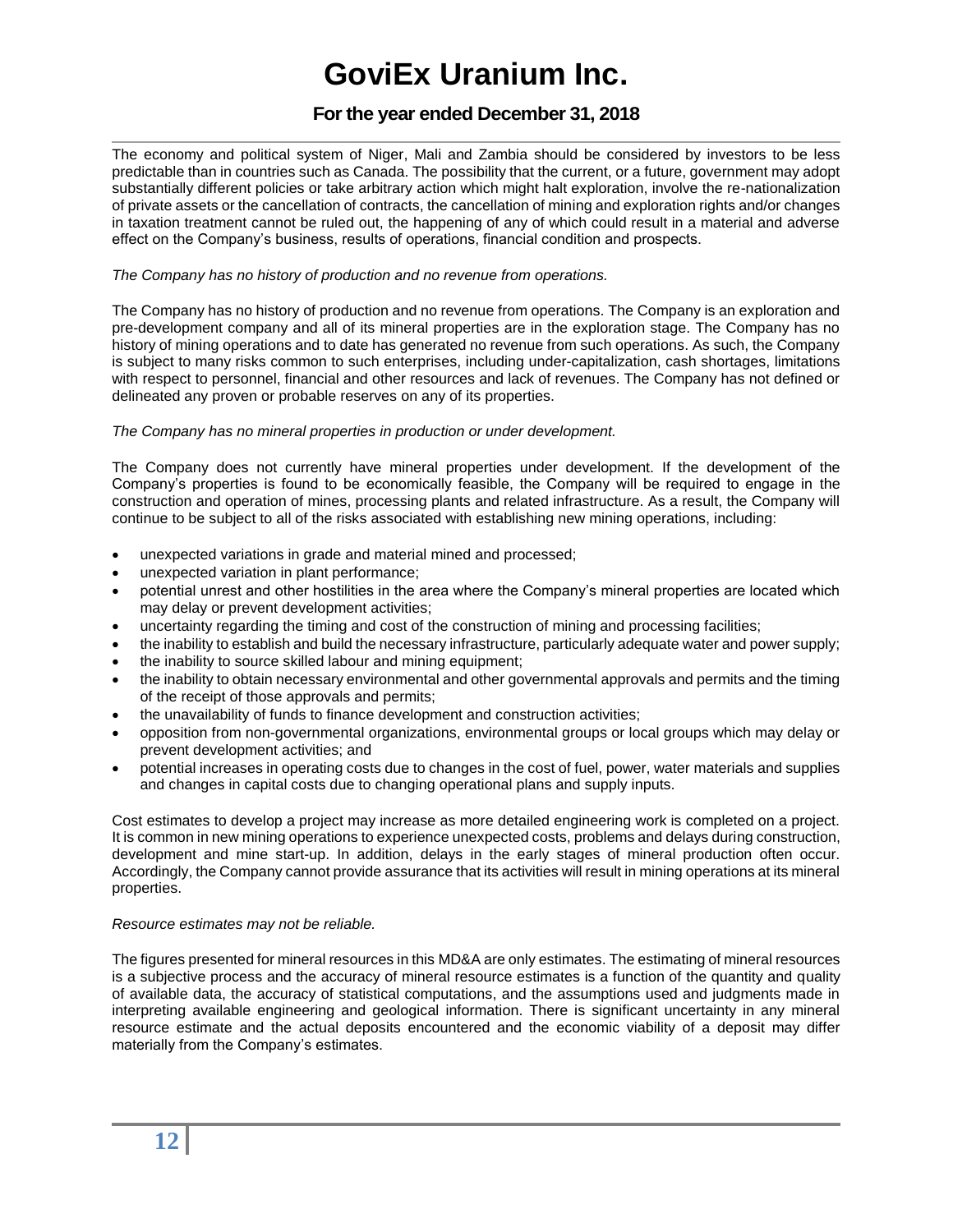### **For the year ended December 31, 2018**

Estimated mineral resources may have to be re-estimated based on further exploration or development activity. This could materially and adversely affect estimates of the volume or grade of mineralization, estimated recovery rates or other important factors that influence mineral resource estimates.

Mineral resources are not mineral reserves and there is no assurance that any mineral resources will ultimately be reclassified as proven or probable reserves. Mineral resources which are not mineral reserves do not have demonstrated economic viability.

#### *Inferred mineral resources are subject to a greater degree of uncertainty.*

There is a risk that inferred mineral resources cannot be converted into measured or indicated mineral resources. Due to the uncertainty attached to inferred mineral resources, there is no assurance that inferred mineral resources will be upgraded to resources with sufficient geological continuity to constitute proven and probable mineral reserves as a result of continued exploration.

#### *The mineral deposits on the Company's properties may not be commercially viable.*

Whether a uranium or any other mineral deposit will be commercially viable depends on a number of factors, some of which depend on the particular attributes of the deposit (such as its size and grade), proximity to infrastructure, financing costs and governmental regulations (including regulations relating to prices, taxes, royalties, infrastructure, land use, importing and exporting of uranium and other minerals and environmental protection). The effect of these factors cannot be accurately predicted, but a combination of these factors may result in the Company not receiving an adequate or any return on invested capital.

#### *Limited infrastructure and mining supplies could adversely affect future operations.*

Mining, processing, development and exploration activities depend, to one degree or another, on adequate infrastructure. Reliable roads, power sources and particularly water supply are important determinants that affect capital and operating costs. Process reagents, such as sulphuric acid, as well as fuel, will need to be imported. An inability to create or access such infrastructure due to weather phenomena, sabotage, government or other interference could adversely affect the operations, profitability, financial condition, results of operations and prospects of the Company.

In connection with each of those licenses, the Company agreed to complete an exploration work program and to meet certain milestones set forth in the Mining Conventions for each license. If the Company is unable to complete the exploration work program and meet such milestones for any reason, it may lose its licenses.

#### *The Company's title to its mineral properties may be challenged.*

Although the title to the properties in which the Company holds an interest was reviewed by or on behalf of the Company, and title opinions were obtained by the Company with regard to its properties upon their acquisition, there still may be undetected title defects affecting such properties. Third parties may have known or unknown valid claims underlying portions of the Company's interests, including claims from prior holders of mineral interests in the same area or technical defects in the granting or approval of mineral interests (including exploration licences) or in the transfers of any mineral interest. Title may be affected by, among other things, undetected defects, including legal defects. The Company does not maintain title insurance, which is generally not available for projects in Niger, Mali or Zambia.

#### *Uranium exploration can be difficult due to the nature of the deposits and therefore exploration costs may be difficult to estimate.*

Many sophisticated techniques are used to find uranium such as geophysical and geochemical analyses, satellite and airborne radiometric surveys, water sampling, and drilling. Because uranium deposits usually occur in discrete sandstone rollfronts, rather than long continuous seams as with coal and oil, the exploration process can be difficult and expensive. A drill hole, for example, can slightly miss a large deposit, thereby giving a false indication that there is no uranium present. Likewise, the drill hole can also produce misleading results when it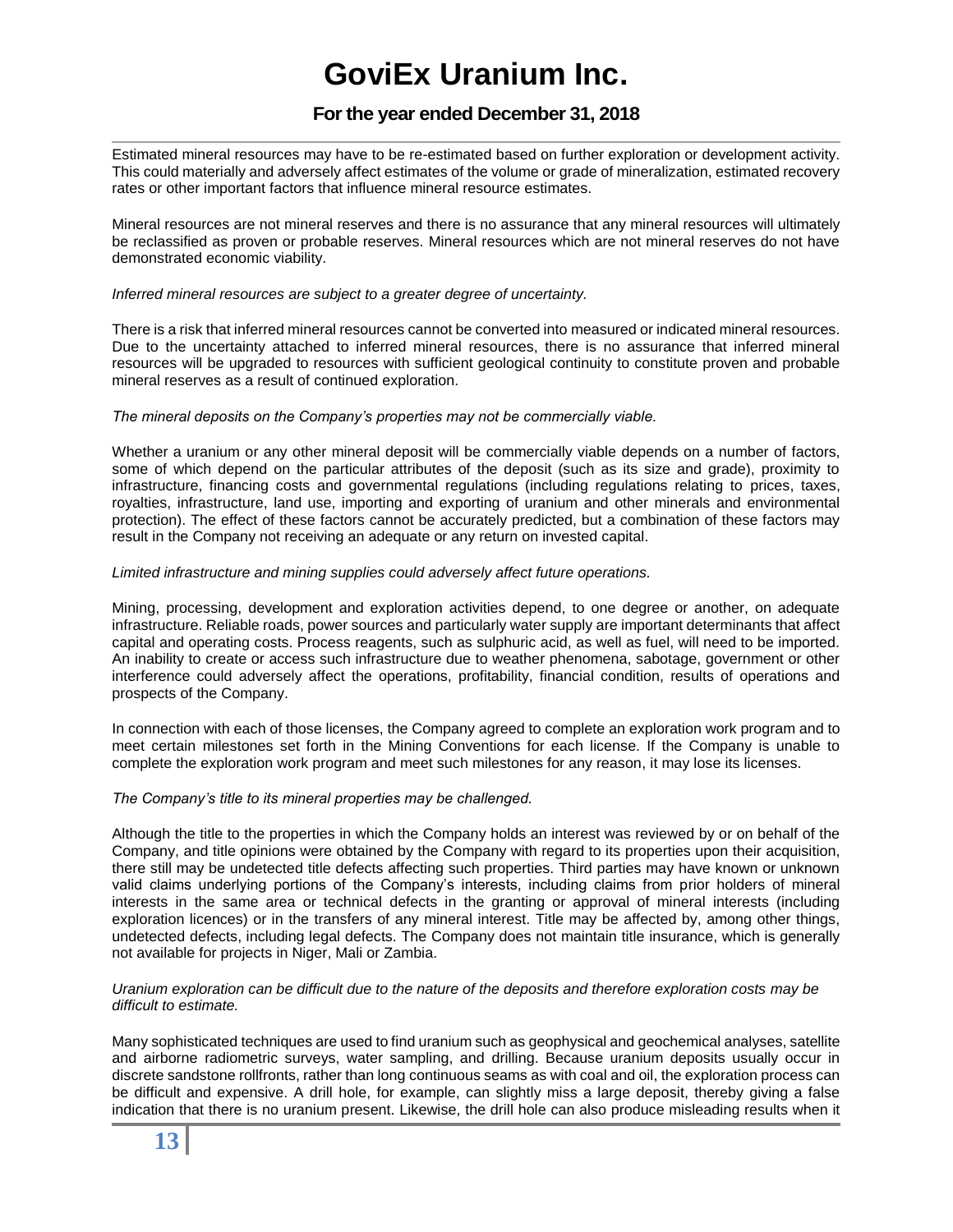### **For the year ended December 31, 2018**

hits a tiny pocket of uranium. Therefore, many drill holes are usually needed to characterize the extent of the ore deposit. An increase in exploration costs could adversely affect the financial condition of the Company.

#### *The Company will incur losses for the foreseeable future.*

The Company expects to incur losses unless and until such time as its mineral projects generate sufficient revenues to fund continuing operations. The continued exploration and ultimate development of the Company's mineral properties will require the commitment of substantial financial resources that may not be available. The amount and timing of expenditures will depend on a number of factors, including the progress of ongoing exploration and development, the results of consultants' analysis and recommendations, the rate at which operating losses are incurred, the execution of any joint venture agreements with strategic partners and the acquisition of additional property interests, some of which are beyond the control of the Company. The Company cannot provide assurance that it will ever achieve profitability.

#### *The Company may not be able to enforce its legal rights in a dispute with foreign persons.*

In the event of a dispute, the Company may be subject to the exclusive jurisdiction of foreign courts or may not be successful in subjecting foreign persons to the jurisdiction of the courts in Canada. A foreign court process may be conducted under rules and procedures that are different than those found in countries with more familiar legal systems, and may not result in a fair hearing for the Company. The Company may also be hindered or prevented from enforcing its rights with respect to a government or entity or instrumentality because of the doctrine of sovereign immunity. Any adverse or arbitrary decision of a foreign court may have a materially adverse impact on the Company's business, results of operations, financial condition and prospects.

#### *Changes in government regulation may restrict or prevent the Company's operations.*

Mining, processing, development and mineral exploration activities are subject to various laws governing prospecting, development, production, taxes, labour standards and occupational health, mine safety, toxic substances, land use, water use, and other matters. Although the Company's management believes that its exploration activities are currently carried out in accordance with all applicable rules and regulations, no assurance can be given that new rules and regulations will not be enacted or that existing rules and regulations will not be applied in a manner which could limit or curtail future development or production. Amendments to current laws and regulations governing operations and activities of mining and milling or more stringent implementation thereof could adversely affect the business, results of operations, financial condition and prospects of the Company.

#### *The Company's operations are subject to environmental regulation, which may impose costs on the Company and restrict the Company's operations.*

The Company's operations are subject to environmental regulation including regular environmental impact assessments and the requirement to obtain and maintain certain permits. Such regulation covers a wide variety of matters, including, without limitation, prevention of waste, pollution and protection of the environment, labour regulations and health and safety. The Company may also be subject under such regulations to clean-up costs and liability for toxic or hazardous substances which may exist on or under any of its properties or which may be produced as a result of its operations. Environmental legislation and permitting requirements are likely to evolve in a manner which will require stricter standards and enforcement, increased fines and penalties for noncompliance, more stringent environmental assessments of proposed projects and a heightened degree of responsibility for companies and their directors and employees.

#### *The Company requires sufficient water to develop its projects, which may not be available*

The mining of uranium on the Company's Madaouela Project will require a sufficient source of water. The Company has evaluated whether the ground water present on or near the Madaouela Project will be sufficient to support mining operations, and the data indicates that such will be the case.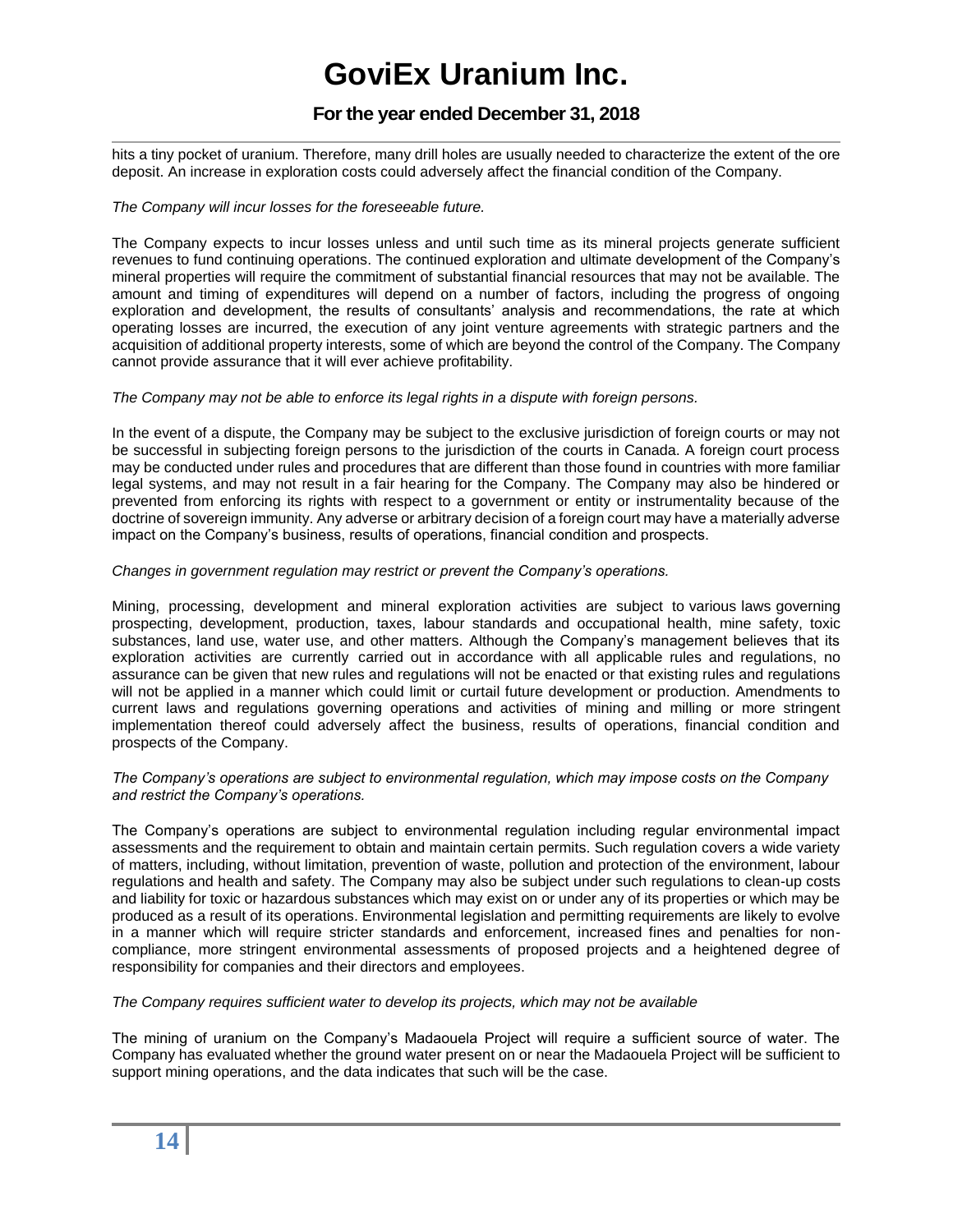### **For the year ended December 31, 2018**

*The Company currently maintains no insurance against any risks, other than directors' and officers' insurance and vehicle insurance.* 

The Company may acquire insurance in the future to protect against certain risks in such amounts as it considers reasonable. However, any insurance coverage obtained by the Company may not be adequate to cover any resulting liability. The Company may also be unable to maintain insurance to cover certain risks at economically feasible premiums. Insurance against risks such as environmental pollution or other hazards as a result of exploration and production is not generally available to the Company or to other companies in the mining and exploration industry on acceptable terms. The Company might also become subject to liability for pollution or other hazards which it may not be insured against or which the Company may elect not to insure against because of premium costs or other reasons.

The potential costs that could be associated with any liabilities not covered by insurance or in excess of insurance coverage actually taken out may cause substantial delays and require significant capital outlays, adversely affecting the Company's business, results of operations, financial condition and prospects.

#### *Resignations by key personnel would materially impact the Company.*

The Company believes that its growth and success depends in significant part on the continued employment of the Company's executive officers and key technical personnel. The Company must also continue to attract and retain key management, technical, finance and operating personnel. Experienced management and other highly skilled personnel are in great demand. If the Company is unable to attract or retain key personnel, it could have a material adverse effect on the Company's business, results of operations, financial condition and prospects.

#### *The Company incurs expenses in West African CFA Francs, Zambian Kwacha and Canadian dollars, it is subject to fluctuations in foreign exchange rates.*

The Company has its head office in Vancouver, Canada, and is exploring properties in Niger, Mali and Zambia for uranium and incurring certain operating expenses in West African CFA Francs and Zambian Kwacha. However, the Company maintains its accounting records and reports its financial position and results in United States dollars. Exchange rate fluctuations in these currencies are beyond the Company's control and such fluctuations could have an adverse effect on the Company's business, financial condition and results of operations.

#### *Certain directors of the Company may have conflicts of interest with the Company.*

Certain of the directors and officers of the Company also serve as directors and/or officers of other companies involved in natural resource exploration and development and, consequently, there exists the possibility for such directors and officers to be in a position of conflict. Any decision made by any of such directors and officers of the Company should be made in accordance with their duties and obligations to deal fairly and in good faith with a view to the best interests of the Company and its shareholders. In addition, each of the directors is required to declare and refrain from voting on any matter in which such directors may have a conflict of interest in accordance with the procedures set forth in applicable laws.

#### *The Company may become subject to litigation.*

All industries, including the mining industry, may be made subject to legal claims, with and without merit. Defence and settlement costs can be substantial, even with respect to claims that have no merit. Due to the inherent uncertainty of litigation process, the resolution of any particular legal proceeding could have a material adverse effect on the Company's business, results of operations, financial condition and prospects.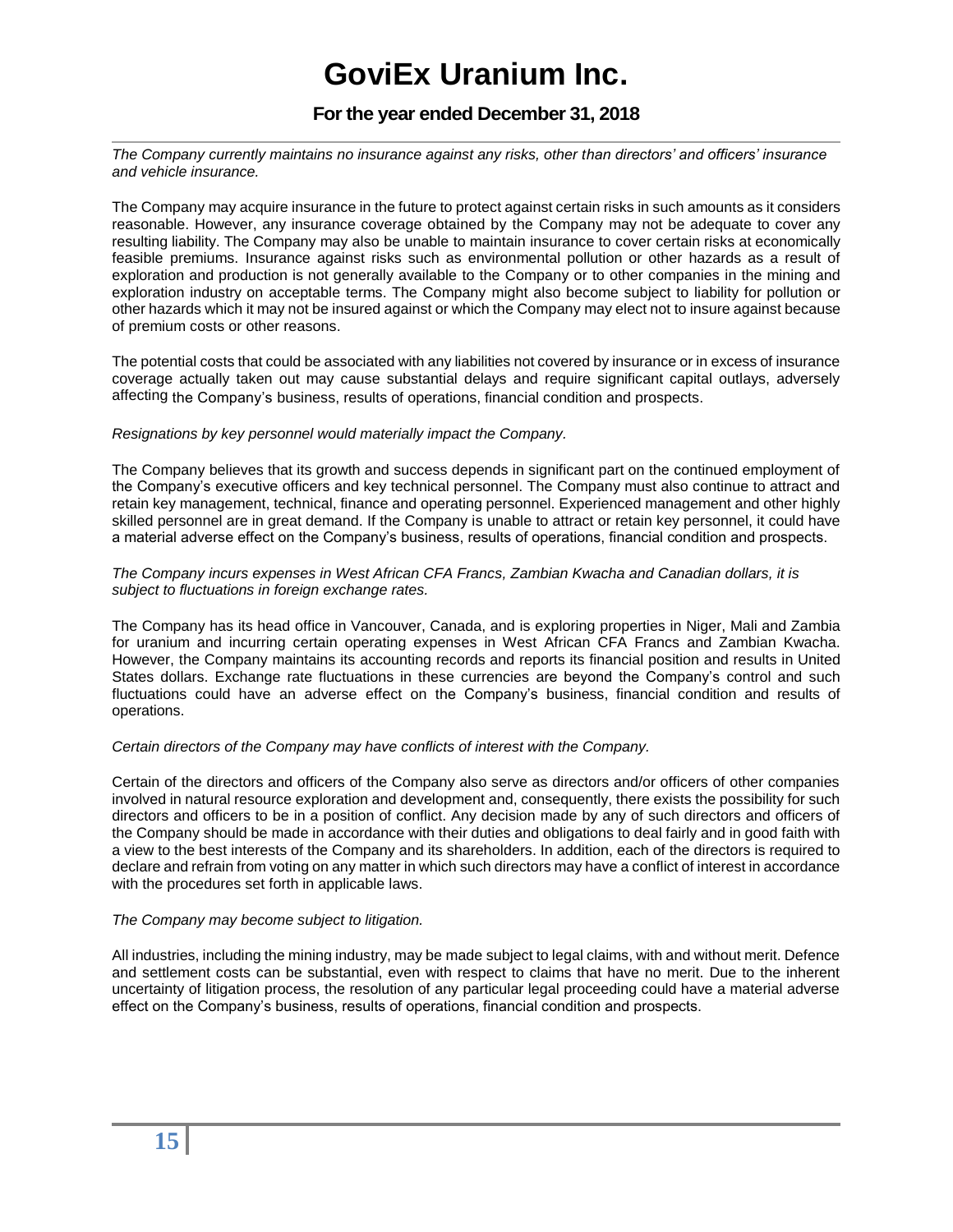### **For the year ended December 31, 2018**

#### **Risks Related to the Uranium Industry**

#### *Declines in the uranium price will adversely impact the Company.*

The Company's activities will be focussed on the exploration and development of its uranium mining properties. The price of uranium is thus an important factor in the future profitability of the Company and, in turn, the market price of the common shares. Historically, the price of uranium has varied widely and is subject to factors outside of the Company's control. Such factors include, among others: demand for nuclear power, political and economic conditions in uranium producing and consuming countries, public and political response to a nuclear accident, improvements in nuclear reactor efficiencies, reprocessing of used reactor fuel and the re-enrichment of depleted uranium tails, sales of excess civilian and military inventories (including the dismantling of nuclear weapons) by governments and industry participants, and production levels and production costs in key uranium producing countries. Any such variation in the price of uranium in the future could cause the market price of the Common Shares to fluctuate and could increase the Company's cost of capital.

#### *The Company is subject to strong competition in the uranium industry and the field of nuclear energy.*

According to the World Nuclear Association, ten mining companies produce nearly 90% of world production, while 73 electric utilities operate nuclear power plants and buy uranium fuel. The mining and mineral exploration industry and in particular, the international uranium industry, is competitive in all of its phases. The Company faces strong competition from other mining and exploration companies in connection with the acquisition of properties producing, or capable of producing, uranium and uranium oxide. Many of these companies have greater financial resources, operational experience and technical capabilities than the Company for the acquisition of mineral claims, leases and other mineral interests as well as for the recruitment and retention of qualified employees and other personnel. Many of these companies also have mineral projects in production. As a result of this competition, the Company may be unable to acquire additional attractive mining or exploration properties on terms it considers acceptable or at all. Consequently, the Company's business, results of operations, financial condition and prospects could be adversely affected.

#### *A failure of the nuclear power industry to expand could adversely affect the Company.*

The expansion of nuclear power in the U.S. and Europe depends critically on regulatory and financial factors and appears likely to be modest. Much of the expansion of nuclear power is expected to be in China, India, South Korea and other parts of Asia, Russia, and in countries new to nuclear power, such as the United Arab Emirates. There are substantial uncertainties about the pace of these deployments.

If the nuclear power industry fails to expand, or if there is a reduction in demand by electric utilities for newlyproduced uranium for any reason, it would adversely affect the Company's business, results of operations, financial condition and prospects and could materially impact the market price of the Common Shares.

#### *The nuclear power industry is uniquely subject to the risk of a change in public opinion.*

Nuclear energy competes with other sources of energy, including natural gas, coal and hydroelectricity. These other energy sources are to some extent interchangeable with nuclear energy, particularly over the longer term. Sustained lower prices of natural gas, coal and hydro-electricity, as well as the possibility of developing other low cost sources for energy, may result in lower demand for uranium. Furthermore, growth of the uranium and nuclear power industry will depend upon continued and increased acceptance of nuclear technology as a means of generating electricity. Because of unique political, technological and environmental factors that affect the nuclear power industry, the industry is subject to public opinion risks which could have an adverse impact on the demand for nuclear power, increase the regulation of the nuclear power industry, and delay the rate of construction of new nuclear power plants.

*Any nuclear accident would reduce the demand for uranium and adversely affect the Company.*

Nuclear power plant operations and the rate of construction of new plants are potentially subject to disruption by a nuclear accident. There have been three such accidents: the 1979 partial core meltdown at Three Mile Island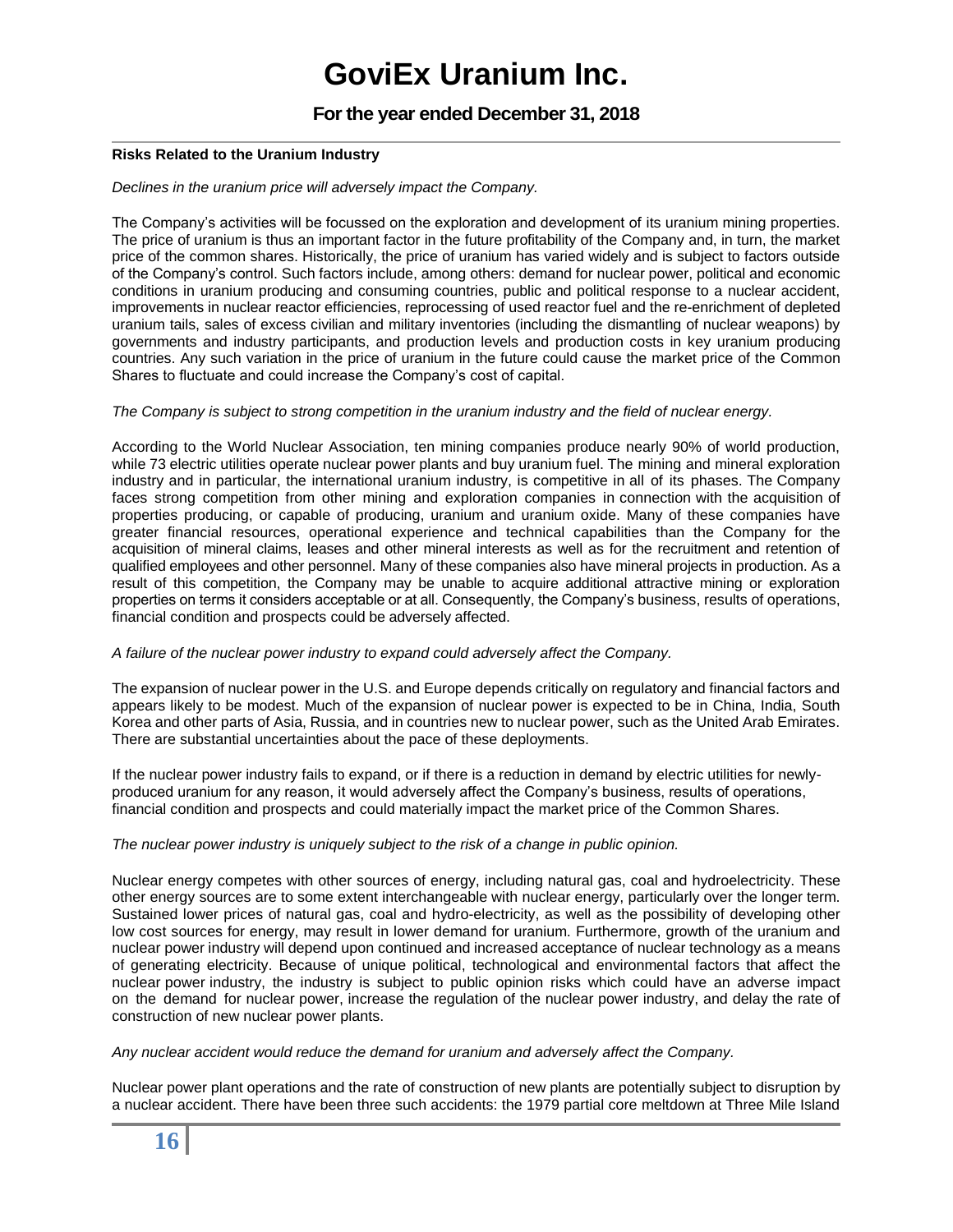### **For the year ended December 31, 2018**

in the United States, the 1986 Chernobyl accident in the Ukraine, and the 2011 accident in Fukushima, Japan following an earthquake and the resulting tsunami. While neither the Three Mile Island nor Chernobyl accident resulted in the shutdown of other nuclear power stations, these events substantially reduced the rate of deployment of new power plants.

As a consequence of the Japanese nuclear incident, most countries, while declaring their support for nuclear power, have called for technical reviews of all safety and security systems of existing nuclear plants and those under construction and a review of the nuclear safety regulations governing the industry. While the duration and magnitude of the total impact of the Fukushima accident on the nuclear power industry are impossible to predict, it can be expected to result in the premature closure of certain reactors, particularly older reactors, and to delay the forecast growth rate of nuclear capacity. Additionally, a future accident at a nuclear reactor anywhere in the world could result in the shutdown of existing plants or impact the continued acceptance by the public and regulatory authorities of nuclear energy and the future prospects for nuclear generators, each of which could have a material adverse effect on the Company.

#### *Technical development in the field of nuclear energy could reduce demand for uranium.*

Requirements for the Company's products and services may be affected by technological changes in nuclear reactors, enrichment and used uranium fuel processing. These technical changes could reduce the demand for uranium. In addition, the Company's competitors may adopt technological advancements that give them an advantage over the Company.

#### **Risks Related to the Common Shares**

#### *If the Company issues shares to fund future growth, the existing shareholders of the Company will suffer dilution.*

The Company may need to obtain additional resources in the future in order to execute the Company's growth strategy, including the possible acquisition of new businesses and assets. The Company may issue additional equity securities to finance such operations, development, acquisitions or other projects. The Company cannot predict the size or frequency of such future issuances, if any. Sales or issuances of a substantial number of equity securities, or the perception that such sales could occur, may adversely affect prevailing market prices for the Common Shares. With any additional sale or issuance of equity securities, investors will suffer dilution of their voting power and may experience dilution in the Company's earnings per share.

#### *The market price for the common shares could fluctuate based on factors which are not related to the Company's business.*

In recent years, the stock market has experienced significant price and volume fluctuations. This volatility has had a significant effect on the market price of securities issued by many companies for reasons unrelated to the operating performance of these companies. The market price of the Common Shares could similarly be subject to wide fluctuations in response to a number of factors, most of which the Company cannot control, including:

- the price of uranium;
- changes in securities analysts' recommendations and their estimates of our financial performance;
- changes in market valuations of similar companies;
- investor perception of the Company's industry or prospects or the country in which it operates;
- the public's reaction to press releases, announcements and filings with securities regulatory authorities by other companies in the Company's industry;
- changes in environmental and other governmental regulations; and
- changes in general conditions in domestic or international economies or, financial markets or in the mining industry.

The impact of any of these risks and other factors beyond the Company's control could cause the market price of the Common Shares to decline significantly.